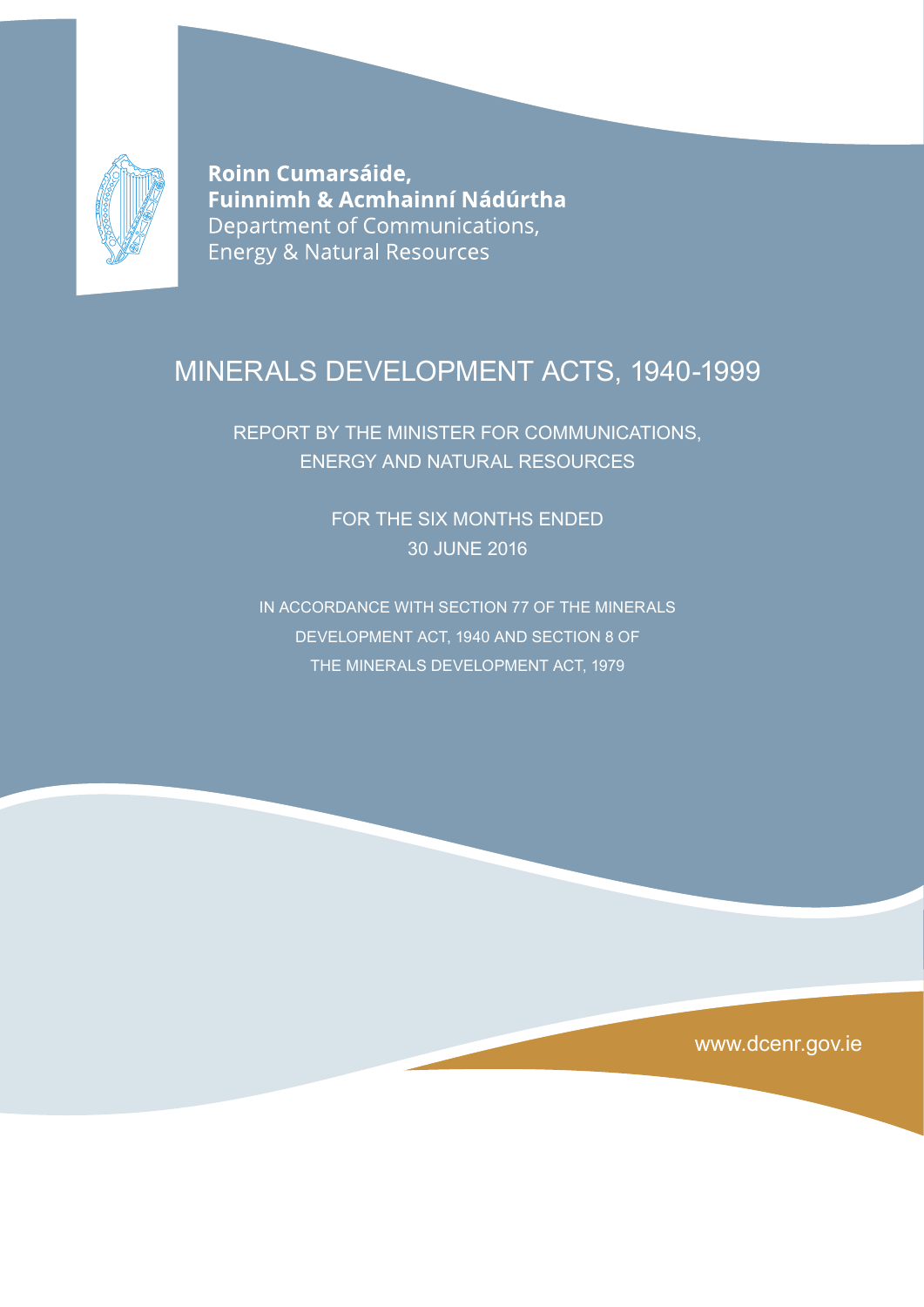# **DEPARTMENT OF COMMUNICATIONS, ENERGY AND NATURAL RESOURCES**

### **MINERALS DEVELOPMENT ACTS, 1940-1999**

# **REPORT BY THE MINISTER FOR COMMUNICATIONS, ENERGY AND NATURAL RESOURCES FOR THE SIX MONTHS ENDED 30 JUNE 2016**

**IN ACCORDANCE WITH SECTION 77 OF THE MINERALS DEVELOPMENT ACT, 1940 AND SECTION 8 OF THE MINERALS DEVELOPMENT ACT, 1979**

> **EXPLORATION AND MINING DIVISION** *Minerals Production MP 05/16*

> > DUBLIN

**\_\_\_\_\_\_\_\_\_\_\_\_\_\_\_\_\_\_\_\_\_\_\_\_\_\_\_\_\_\_\_\_\_\_\_\_\_\_\_**

PUBLISHED BY THE STATIONERY OFFICE

To be purchased from

GOVERNMENT PUBLICATIONS,

52 ST. STEPHEN'S GREEN, DUBLIN, D02 DR67.

(Tel: 01 – 6476834 or 1890 213434; Fax: 01 – 6476843)

or through any bookseller.

**This report may also be found on the Internet a[t www.dcenr.ie](http://www.dcenr.ie/) where it was posted shortly after it's presentation to the Oireachtas**

**Sale Price: €12.70**

**\_\_\_\_\_\_\_\_\_\_\_\_\_\_\_\_\_\_\_\_\_\_\_\_\_\_\_\_\_\_\_\_\_\_\_\_\_\_\_**

**© Government of Ireland 2016**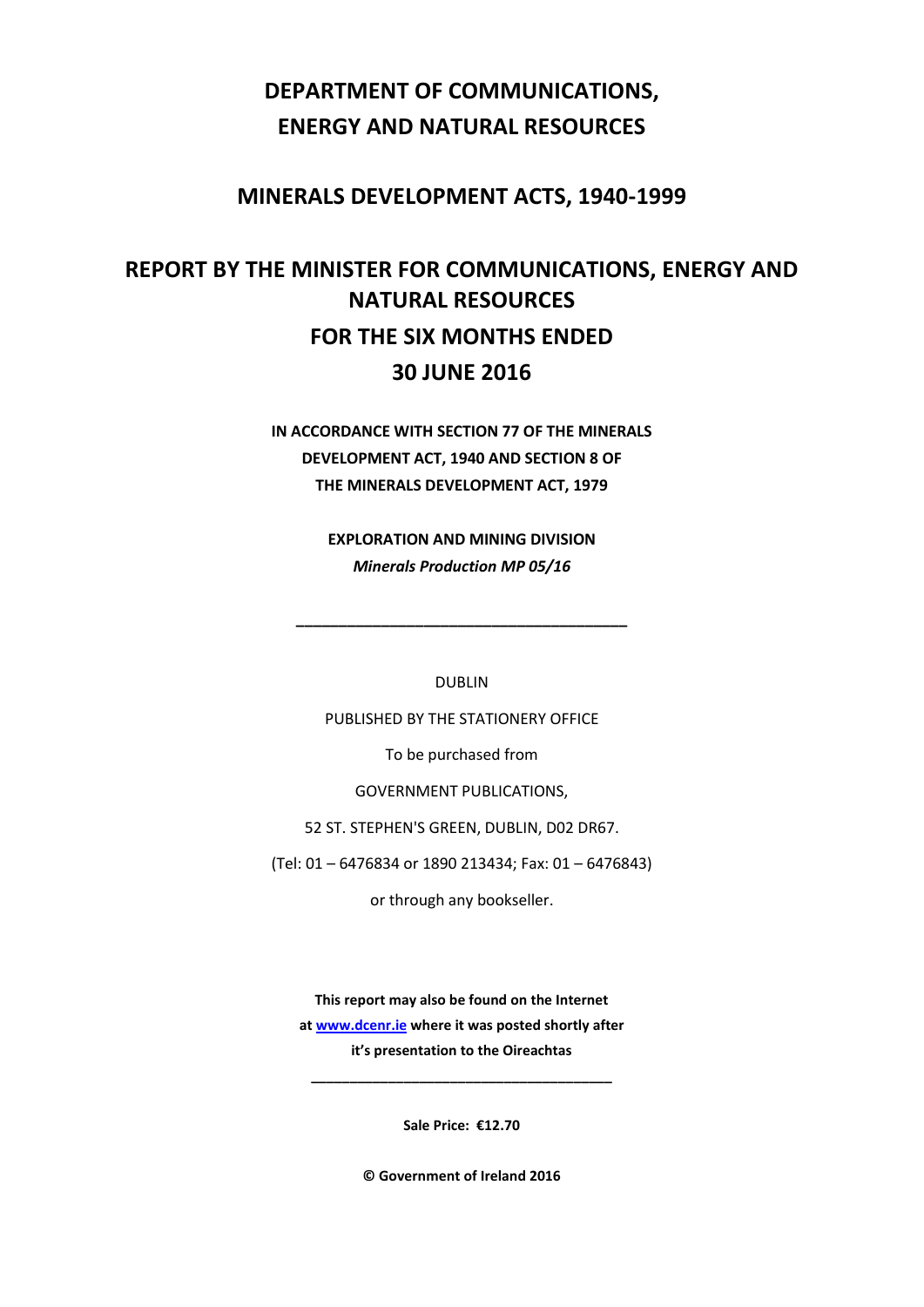# **AN ROINN CUMARSÁIDE,**

## **FUINNIMH AGUS ACMHAINNÍ NÁDÚRTHA**

# **NA H-ACHTANNA FORBARTHA MIANRAÍ, 1940-1999 TUARASCÁIL AN AIRE CUMARSÁIDE, FUINNIMH AGUS ACMHAINNÍ NÁDÚRTHA DON SÉ MHÍ DÁR CRÍOCH 30 MEITHEAMH 2016**

### **DE RÉIR ALT 77 DEN ACHT FORBAIRTE MIANRAÍ, 1940 AGUS ALT 8 DEN ACHT FORBARTHA MIANRAÍ, 1979**

### **AN RANNÓG TAISCÉALAÍOCHTA AGUS MIANADÓIREACHTA** *Táirgeadh Mianraí MP 05/16*

BAILE ÁTHA CLIATH

**\_\_\_\_\_\_\_\_\_\_\_\_\_\_\_\_\_\_\_\_\_\_\_\_\_\_\_\_\_\_\_\_\_\_\_\_\_\_\_**

ARNA FHOILSIÚ AG OIFIG AN tSOLÁTHAIR

Le ceannach díreach ó

FOILSEACHÁIN RIALTAIS,

52 FAICHE STIABHNA, BAILE ÁTHA CLIATH, D02 DR67

(Teil: 01 – 6476834 nó 1890 213434; Fax 01 – 6476843)

nó trí aon díoltóir leabhar.

**Is féidir an tuarascáil seo a fháil freisin ar an Idirlíon a[g www.dcenr.ie](http://www.dcenr.ie/) mar a fhoilseofar é go luath tar éis é a bheith curtha i láthair an Oireachtais**

**Praghas Díola: €12.70**

**\_\_\_\_\_\_\_\_\_\_\_\_\_\_\_\_\_\_\_\_\_\_\_\_\_\_\_\_\_\_\_\_\_\_\_\_\_\_\_**

**© Rialtas na hÉireann 2016**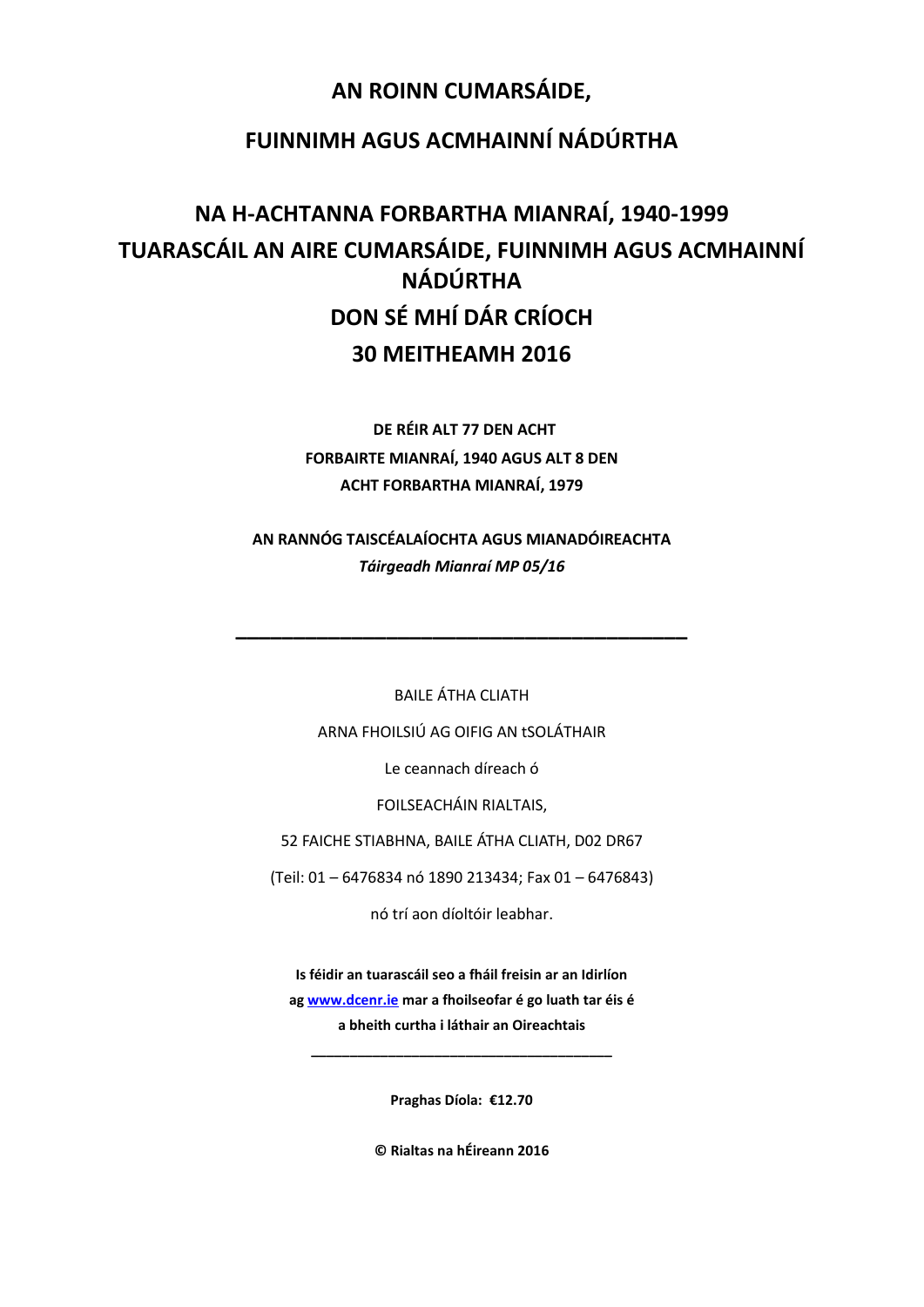### **MINERALS DEVELOPMENT ACTS, 1940-1999**

### *Report by the Minister for Communications, Energy*

### *and Natural Resources for the six months ended 30 June 2016*

This Report is compiled under Section 77 of the Minerals Development Act, 1940 and Section 8 of the Minerals Development Act, 1979.

The Report sets out details of the State Mining Leases, State Mining Licences and Prospecting Licences current as of 30 June 2016 and the total amount of all moneys collected by the Minister under or by virtue of any such Lease or Licence or otherwise in connection with the Minerals Development Acts for the 6 months ended 30 June 2016.

As of 30 June 2016 there were:

- 10 extant State Mining Leases
- 6 extant State Mining Licences
- 500 extant Prospecting Licences

In the period of six months ended 30 June 2016:

- 2 Prospecting Licences granted
- 77 Prospecting Licences surrendered

Total receipts for the six months ended 30 June 2016, amounted to €1,348,735.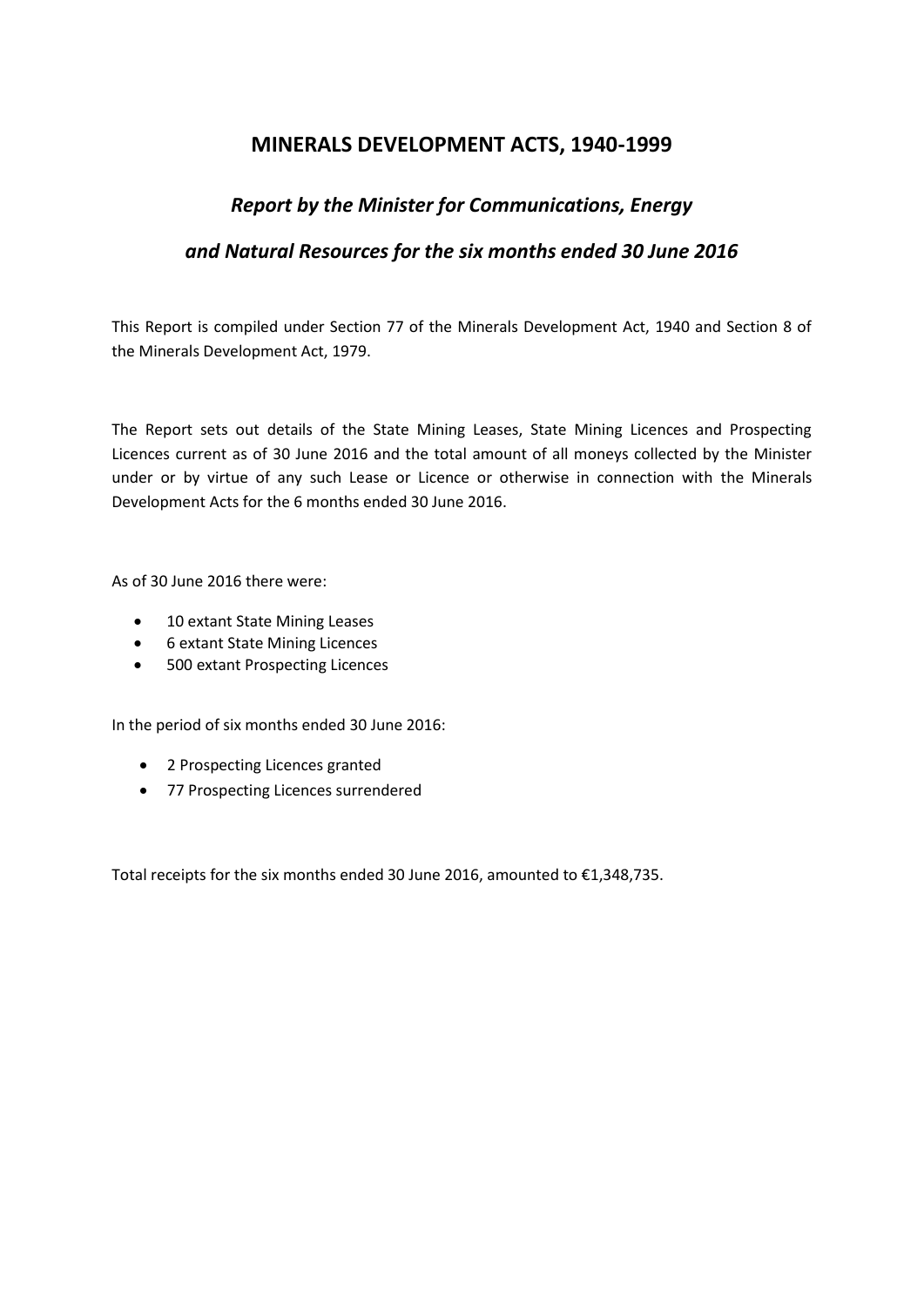### **CONTENTS**

|                                                                                                                                | <b>PAGE</b> |
|--------------------------------------------------------------------------------------------------------------------------------|-------------|
| <b>PART 1: STATE MINING LEASES AND LICENCES</b>                                                                                | 1           |
| <b>PART 2: MINERALS PROSPECTING LICENCES</b>                                                                                   | 11          |
| <b>Prospecting Licence Holders</b>                                                                                             |             |
| <b>PART 3: FEES</b><br>Rates of Application & Consideration Fees for Minerals Prospecting Licences                             | 33          |
| <b>PART 4: RECEIPTS</b><br>Receipts under Minerals Development Acts, 1940 to 1999<br>Receipts under Mines & Minerals Act, 1931 | 34          |
| PART 5: MINERALS ACQUISITION ORDERS MADE UNDER THE MINERALS<br><b>DEVELOPMENT ACT 1940</b>                                     | 35          |
| PART 6: PROSPECTING LICENCES GRANTED 2006-2016                                                                                 | 36          |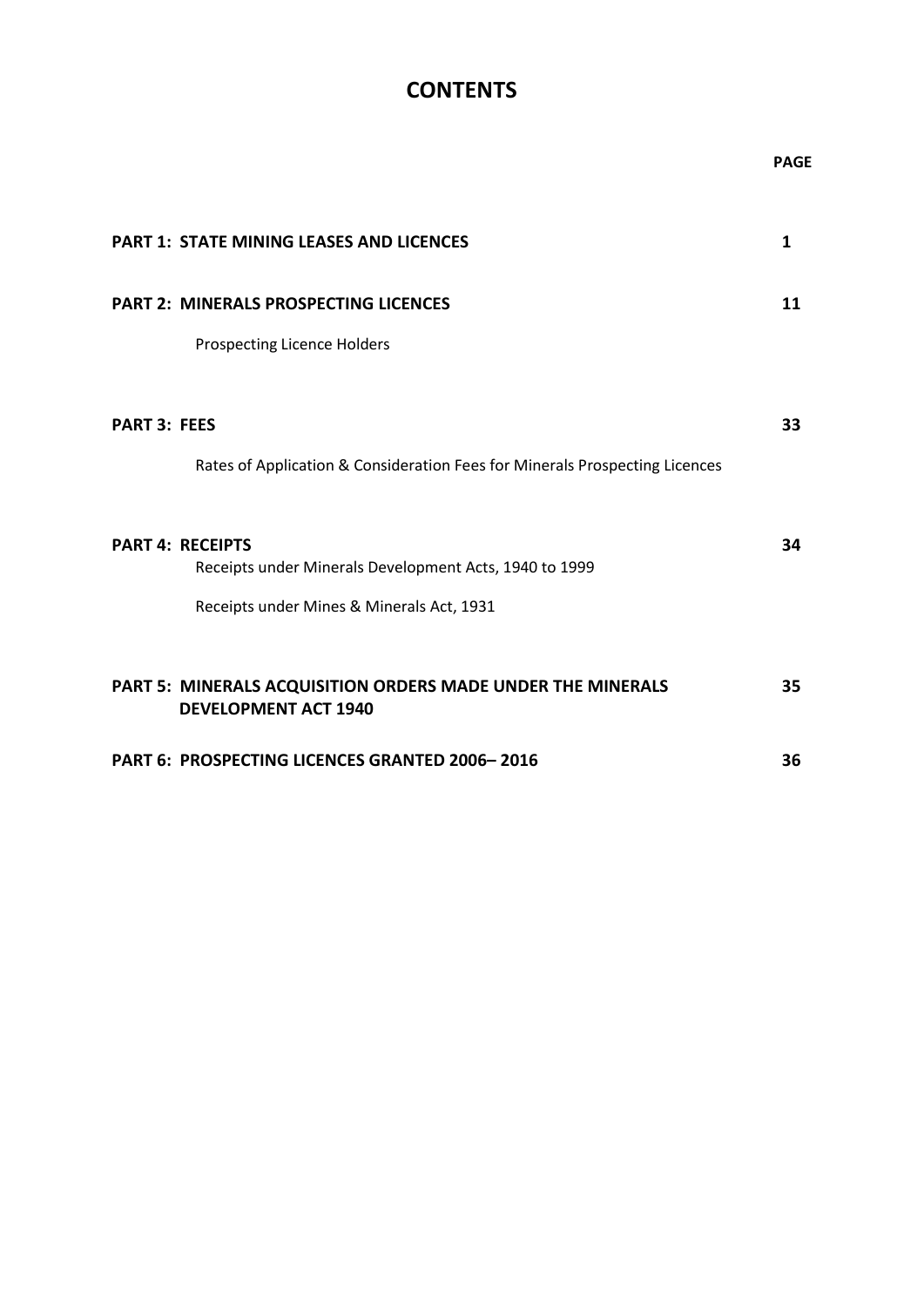### *11 State Mining Licences and 10 State Mining Leases granted under the Acts and current during the period 1 January 2016 to 30 June 2016*

| <b>SML</b>     | <b>HELD BY</b>                                                                                                                                     | <b>COUNTY</b> | <b>VALIDITY</b> |             | <b>MAIN COMMODITY</b>                       |
|----------------|----------------------------------------------------------------------------------------------------------------------------------------------------|---------------|-----------------|-------------|---------------------------------------------|
| NO.            |                                                                                                                                                    |               | <b>FROM</b>     | ΤО          |                                             |
|                | <b>State Mining Licences</b>                                                                                                                       |               |                 |             |                                             |
| $\mathbf{1}$   | Galmoy Mines Ltd.                                                                                                                                  | Kilkenny      | 03.02.1995      | 02.02.2016* | <b>Lead and Zinc</b>                        |
| $\overline{2}$ | Boliden Tara Mines Ltd.                                                                                                                            | Meath         | 03.07.1998      | 30.11.2023  | <b>Lead and Zinc</b>                        |
| 3              | Boliden Tara Mines Ltd.                                                                                                                            | Meath         | 03.07.1998      | 30.11.2023  | <b>Lead and Zinc</b>                        |
| $\overline{4}$ | Boliden Tara Mines Ltd.                                                                                                                            | Meath         | 11.09.2000      | 30.11.2023  | <b>Lead and Zinc</b>                        |
| 5              | Boliden Tara Mines Ltd.                                                                                                                            | Meath         | 15.01.2004      | 30.11.2023  | <b>Lead and Zinc</b>                        |
| 6              | Galmoy Mines Ltd.                                                                                                                                  | Kilkenny      | 29.08.2002      | 02.02.2016* | <b>Lead and Zinc</b>                        |
| 8              | Galmoy Mines Ltd.                                                                                                                                  | Kilkenny      | 21.01.2005      | 02.02.2016* | <b>Lead and Zinc</b>                        |
| 9              | Galmoy Mines Ltd.                                                                                                                                  | Kilkenny      | 25.08.2005      | 02.02.2016* | <b>Lead and Zinc</b>                        |
| 10             | Galmoy Mines Ltd.                                                                                                                                  | Kilkenny      | 28.02.2005      | 02.02.2016* | <b>Lead and Zinc</b>                        |
| 11             | (1) Vedanta Lisheen Mining Ltd,<br>(2) Killoran Lisheen Mining Ltd.<br>(3) Lisheen Milling Co.                                                     | Tipperary     | 08.01.2013      | 06.10.2027  | Lead, Zinc and<br><b>Other Minerals</b>     |
| 12             | Boliden Tara Mines Ltd.                                                                                                                            | Meath         | 22.04.2013      | 30.06.2021  | <b>Lead and Zinc</b>                        |
|                | <b>State Mining Leases</b>                                                                                                                         |               |                 |             |                                             |
| $17***$        | Joyce's Marble Quarries Ltd.                                                                                                                       | Galway        | 01.10.1933      | 30.09.2032  | <b>Marble and Other</b><br><b>Minerals</b>  |
| $23**$         | Fleming's Fireclays Ltd.                                                                                                                           | Laois         | 01.03.1935      | 29.02.2032  | Fireclay, Coal                              |
| $30**$         | Connemara Marble Products Ltd.                                                                                                                     | Galway        | 01.11.1937      | 31.10.2034  | <b>Marble</b>                               |
| 37             | Fleming's Fireclays Ltd.                                                                                                                           | Laois         | 14.11.1940      | 13.11.2039  | Fireclay, Coal and<br><b>Other Minerals</b> |
| 79             | Joyce's Marble Quarries Ltd.                                                                                                                       | Galway        | 01.12.1957      | 30.11.2056  | <b>Marble and Other</b><br><b>Minerals</b>  |
| 139            | Irish Gypsum Ltd.                                                                                                                                  | Monaghan      | 12.11.2002      | 11.11.2032  | Gypsum, Anhydrite<br>and Other Minerals     |
| 140            | (1) Vedanta Lisheen Mining Ltd.<br>(formerly Anglo American<br>Lisheen Mining Ltd.)<br>(2) Killoran Lisheen Mining Ltd.<br>(3) Lisheen Milling Co. | Tipperary     | 07.10.1997      | 06.10.2027  | Zinc, Lead and<br><b>Other Minerals</b>     |
| 144            | Boliden Tara Mines Ltd.                                                                                                                            | Meath         | 01.07.2006      | 30.06.2021  | <b>Lead and Zinc</b>                        |
| 146            | Boliden Tara Mines Ltd.                                                                                                                            | Meath         | 01.12.2013      | 30.11.2023  | <b>Lead and Zinc</b>                        |
| 147            | Boliden Tara Mines Ltd.<br>aco avoirad within the tarm of the ron                                                                                  | Meath         | 01.12.2013      | 30.11.2023  | <b>Lead and Zinc</b>                        |

#### **SUMMARY**

\* Licence expired within the term of the report

Granted under the Mines and Minerals Act, 1931 (No. 54)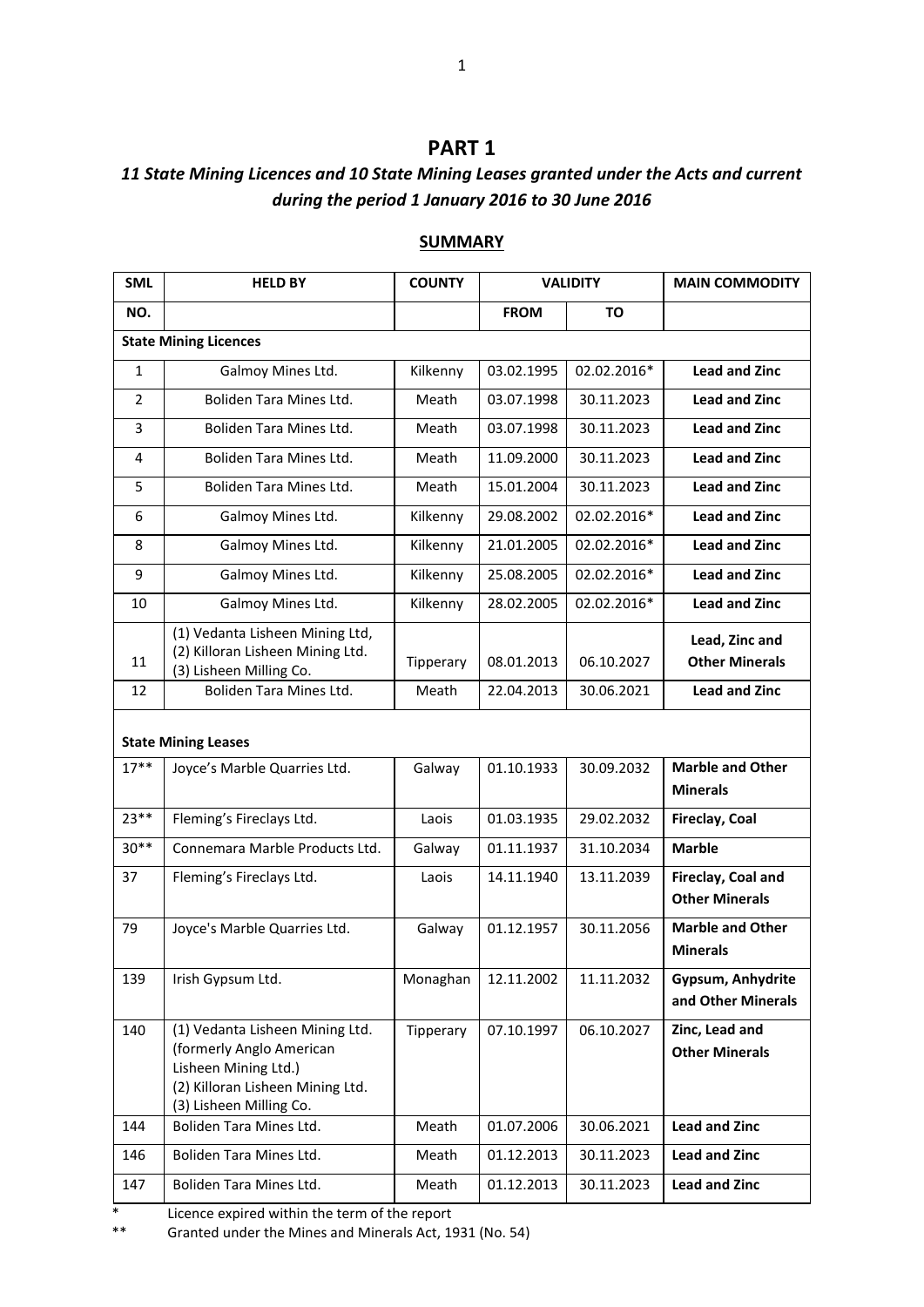| <b>Name and Address of</b><br>Licensee: | <b>Boliden Tara Mines Ltd.</b><br>Knockumber House, Navan, County Meath, C15 NH63 |
|-----------------------------------------|-----------------------------------------------------------------------------------|
| <b>Minerals:</b>                        | Lead and Zinc                                                                     |
| <b>Lands Concerned:</b>                 | Ardbraccan (part), Knockumber (part), County Meath<br>Licence No. 2               |
| Area:                                   | 35.61 hectares                                                                    |
| Period:                                 | 3 July 1998 to 30 November 2023                                                   |
| <b>Consideration:</b>                   | Once off payment of €190,460.71 in lieu of Royalties                              |

| <b>Name and Address of</b> | <b>Boliden Tara Mines Ltd.</b>                                        |
|----------------------------|-----------------------------------------------------------------------|
| Licensee:                  | Knockumber House, Navan, County Meath, C15 NH63                       |
| <b>Minerals:</b>           | Lead and Zinc                                                         |
| <b>Lands Concerned:</b>    | Part of the townland of Whistlemount in County Meath<br>Licence No. 3 |
| Area:                      | 1.06 hectares or thereabouts                                          |
| Period:                    | 3 July 1998 to 30 November 2023                                       |
| <b>Consideration:</b>      | Once off payment of €507,895.23 in lieu of Royalties                  |

| <b>Name and Address of</b> | <b>Boliden Tara Mines Ltd.</b>                                               |
|----------------------------|------------------------------------------------------------------------------|
| Licensee:                  | Knockumber House, Navan, County Meath, C15 NH63                              |
| <b>Minerals:</b>           | Lead and Zinc                                                                |
| <b>Lands Concerned:</b>    | Part of the townlands of Ardbraccan and Glebe, County Meath<br>Licence No. 4 |
| Area:                      | 39.36 hectares or thereabouts                                                |
| Period:                    | 11 September 2000 to 30 November 2023                                        |
| <b>Consideration:</b>      | Once off payment of €126,973.80 in lieu of Royalties                         |

| <b>Name and Address of</b> | <b>Boliden Tara Mines Ltd.</b>                             |
|----------------------------|------------------------------------------------------------|
| Licensee:                  | Knockumber House, Navan, County Meath, C15 NH63            |
|                            |                                                            |
| <b>Minerals:</b>           | Lead and Zinc                                              |
| <b>Lands Concerned:</b>    | Part of the townlands of Ardbraccan and Boyerstown, County |
|                            | Meath                                                      |
|                            | Licence No. 5                                              |
|                            |                                                            |
| Area:                      | 87.17 hectares or thereabouts                              |
|                            |                                                            |
| Period:                    | 15 January 2004 to 30 November 2023                        |
|                            |                                                            |
| <b>Consideration:</b>      | Once off payment of €1,050,000 in lieu of Royalties        |
|                            |                                                            |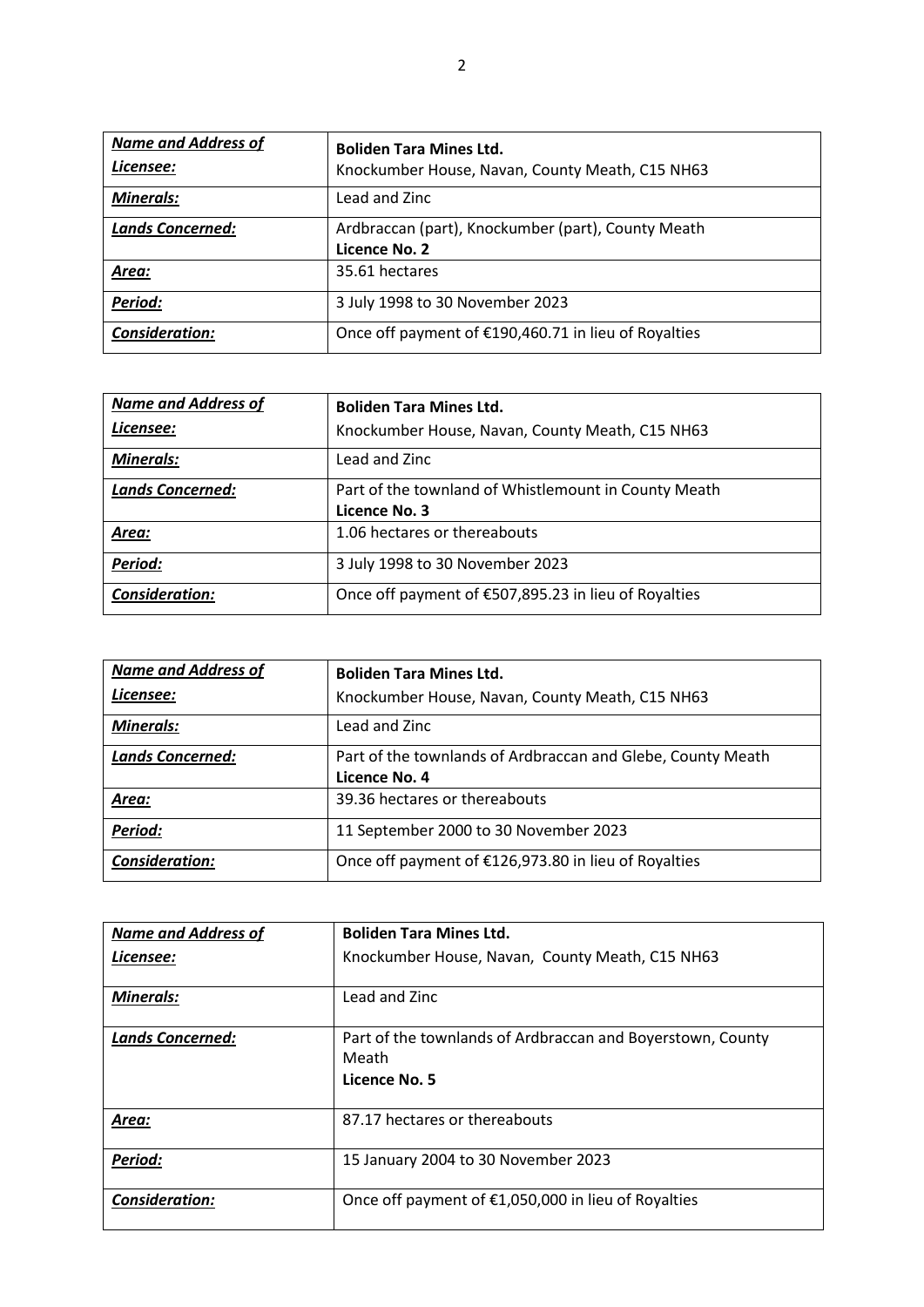| <b>Name and Address of</b> | <b>Boliden Tara Mines Ltd.</b>                                      |
|----------------------------|---------------------------------------------------------------------|
| Licensee:                  | Knockumber House, Navan, County Meath, C15 NH63                     |
| <b>Minerals:</b>           | Lead and Zinc                                                       |
| <b>Lands Concerned:</b>    | Parts of the townlands of Liscarton (part) and Rathaldron (part) in |
|                            | the County of Meath                                                 |
|                            |                                                                     |
|                            | Licence No. 12                                                      |
| <u> Area:</u>              | 57.6 hectares (0.576319 km <sup>2</sup> ) or thereabouts            |
| Period:                    | 22 April 2013 to 30 June 2021                                       |
| <b>Consideration:</b>      | Royalties in respect of working the minerals of 3.75% of revenue    |
|                            | where minerals are State owned and 1.875% where minerals are        |
|                            | privately owned, until the minerals are worked out.                 |

| <b>Name and Address of Lessee:</b> | <b>Boliden Tara Mines Ltd.</b>                      |
|------------------------------------|-----------------------------------------------------|
|                                    | Knockumber House, Navan, County Meath, C15 NH63     |
| <b>Minerals:</b>                   | Lead and Zinc                                       |
| <b>Lands Concerned:</b>            | Parts of the townland of Nevinstown in County Meath |
|                                    | Lease No. 144                                       |
| Area:                              | 49.3 hectares or thereabouts                        |
|                                    |                                                     |
| Period:                            | 1 July 2006 to 30 June 2021.                        |

| <b>Name and Address of Lessee:</b> | <b>Boliden Tara Mines Ltd.</b>                                                                                                                                                           |
|------------------------------------|------------------------------------------------------------------------------------------------------------------------------------------------------------------------------------------|
|                                    | Knockumber House, Navan, County Meath, C 15 NH63                                                                                                                                         |
| <b>Minerals:</b>                   | Lead and Zinc                                                                                                                                                                            |
| <b>Lands Concerned:</b>            | Parts of the townlands of Betaghstown, Halltown, Irishtown,<br>Mullaghmore or Allerstown, Neillstown and Ongenstown in the<br>Lower Navan Barony in the County of Meath<br>Lease No. 146 |
| Area:                              | 410 hectares (4.1 km <sup>2</sup> ) or thereabouts                                                                                                                                       |
| Period:                            | 10 years from 1 December 2013 to 31 November 2023                                                                                                                                        |
| Consideration:                     | Dead Rent of $\epsilon$ 600,000 per annum indexed in line with the<br>Consumer Price Index, merging with Royalties.<br>Royalties of 3.25% of revenue.                                    |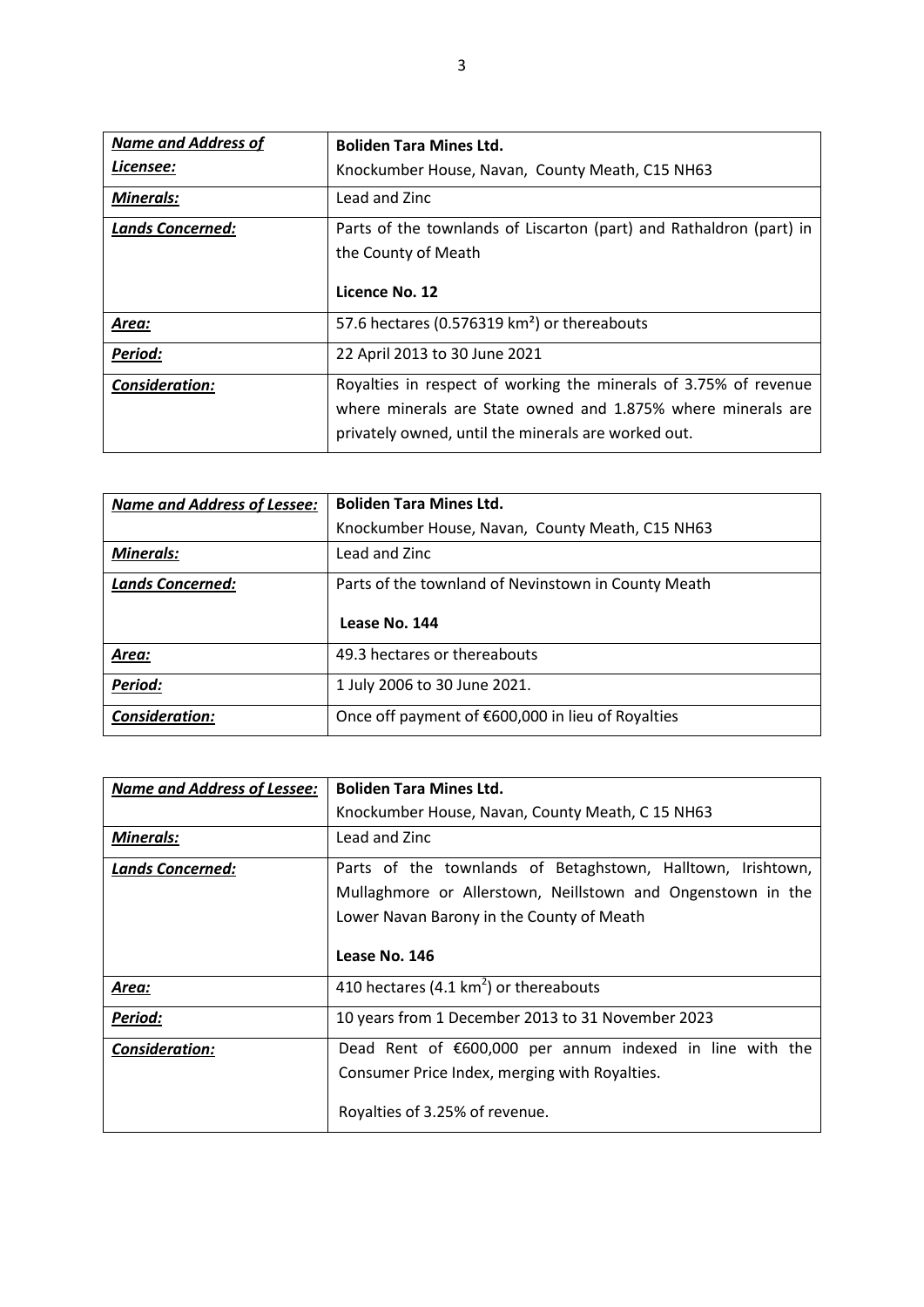| <b>Name and Address of Lessee:</b> | <b>Boliden Tara Mines Ltd.</b>                                                                                                                                                                                                                                                      |
|------------------------------------|-------------------------------------------------------------------------------------------------------------------------------------------------------------------------------------------------------------------------------------------------------------------------------------|
|                                    | Knockumber House, Navan, County Meath, C15 NH63                                                                                                                                                                                                                                     |
| <b>Minerals:</b>                   | Lead and Zinc                                                                                                                                                                                                                                                                       |
| Lands Concerned:                   | All or part of the townlands of Whistlemount, Knockumber,<br>Windtown, Clonmagaddan, Batterstown, Donaghmore, Blackcastle,<br>Limekiln Hill, Robinrath, Portanclogh, Neillstown Park, Glebe,<br>Abbeyland, Blackcastle Demesne, Ardbraccan, Athlumney, Liscarton<br>in County Meath |
|                                    | Lease No. 147                                                                                                                                                                                                                                                                       |
| Area:                              | 1634 hectares (16.34 km) or thereabouts                                                                                                                                                                                                                                             |
| Period:                            | 10 years from 1 December 2013 to 31 November 2023                                                                                                                                                                                                                                   |
| Consideration:                     | Dead Rent of $£100,000$ per annum, indexed in line with the<br>Consumer Price Index, merging with Royalties.                                                                                                                                                                        |
|                                    | Royalties from 1 March 2013;                                                                                                                                                                                                                                                        |
|                                    | Area 1: 3.25% of revenue in respect of ore extracted in excess of                                                                                                                                                                                                                   |
|                                    | 3.2 million tonnes, grading 7.5% zinc and 2.5% lead (or equivalent);<br>and                                                                                                                                                                                                         |
|                                    | Area 2: 3.75% of revenue.                                                                                                                                                                                                                                                           |

| <b>Name and Address of Lessee:</b> | Connemara Marble Products Ltd.                                   |
|------------------------------------|------------------------------------------------------------------|
|                                    | Moycullen,                                                       |
|                                    | <b>County Galway</b>                                             |
| <b>Minerals:</b>                   | Marble and all other minerals                                    |
| <b>Lands Concerned:</b>            | Cregg (part), Ballinahinch, County Galway                        |
|                                    |                                                                  |
|                                    | Lease No. 30                                                     |
| Area:                              | 4 hectares or thereabouts                                        |
| Period:                            | 97 years from 1 November 1937 to 31 October 2034                 |
| <b>Consideration:</b>              | Dead rent of €25.39 per annum merging with Royalties. Royalties; |
|                                    | 2½% on all sales of marble raised and gotten                     |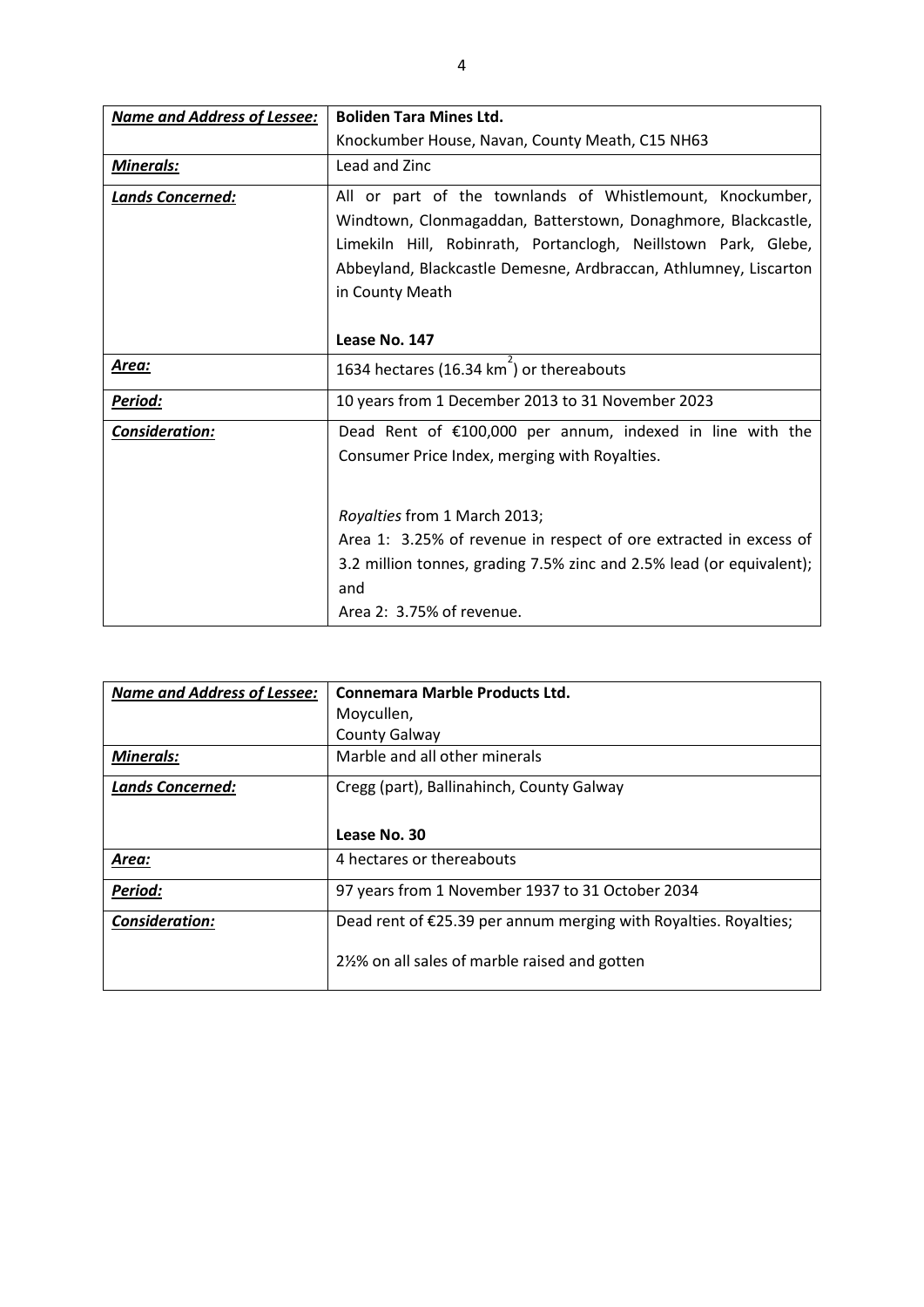| <b>Name and Address of Lessee:</b> | <b>Fleming's Fireclays Ltd.</b>                                     |
|------------------------------------|---------------------------------------------------------------------|
|                                    | The Swan, Athy, County Kildare, R14 TE81                            |
| <b>Minerals:</b>                   | Coal, fireclay and other minerals                                   |
|                                    | Lease No. 23                                                        |
| <b>Lands Concerned:</b>            | Moyadd (part), Aghadreen (part), Knockacrin (part) and Slatt Lower, |
|                                    | <b>County Laois</b>                                                 |
| Area:                              | 384 hectares                                                        |
| Period:                            | 97 years from 1 March 1935 to 29 February 2032                      |
| <b>Consideration:</b>              | Dead rent of €31.74 per annum merging with Royalties.               |
|                                    | Royalties;                                                          |
|                                    | €0.0159 per metric tonne on coal, culm or carbonaceous matter,      |
|                                    | €0.0105 per metric tonne on fireclay raised.                        |

| <b>Name and Address of Lessee:</b> | <b>Fleming's Fireclays Ltd.</b>                                |  |  |  |  |
|------------------------------------|----------------------------------------------------------------|--|--|--|--|
|                                    | The Swan, Athy, County Kildare, R14 TE81                       |  |  |  |  |
| <b>Minerals:</b>                   | Coal, fireclay and other minerals                              |  |  |  |  |
|                                    |                                                                |  |  |  |  |
|                                    | Lease No. 37                                                   |  |  |  |  |
| <b>Lands Concerned:</b>            | Slatt Lower (part) and Ballylehane Upper (part), County Laois  |  |  |  |  |
| Area:                              | 121.4 hectares                                                 |  |  |  |  |
| Period:                            | 99 years from 14 November 1940 to 13 November 2039             |  |  |  |  |
| <b>Consideration:</b>              | Dead rent of €31.74 per annum merging with Royalties.          |  |  |  |  |
|                                    | Royalties;                                                     |  |  |  |  |
|                                    | €0.0159 per metric tonne on coal, culm or carbonaceous matter, |  |  |  |  |
|                                    | €0.0105 per metric tonne on fireclay,                          |  |  |  |  |
|                                    | 4% of the value of all other minerals.                         |  |  |  |  |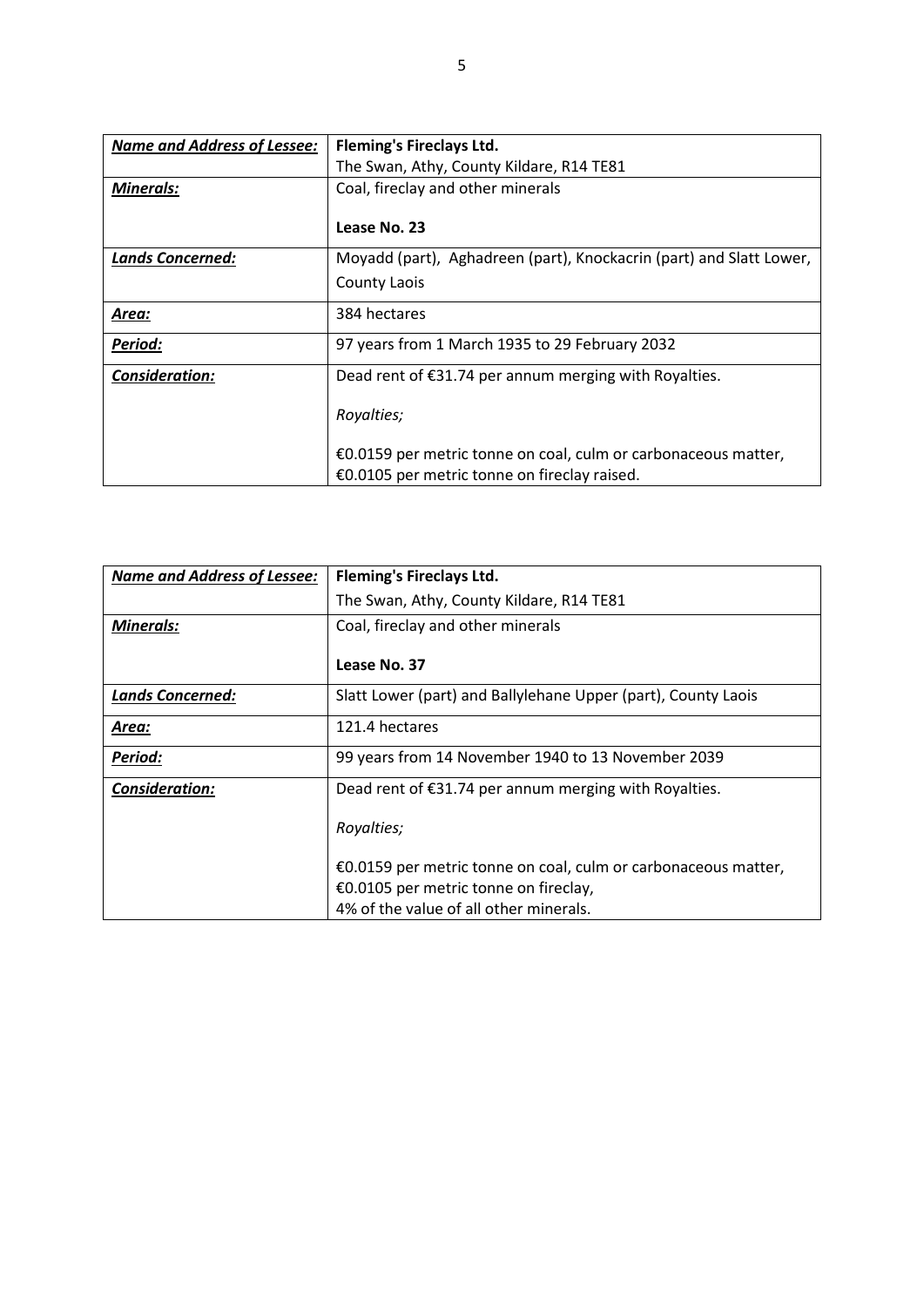| <b>Name and Address of</b> | <b>Galmoy Mines Ltd. (formerly Arcon Mines Ltd.)</b>                                                                                                                                                                                                                                                                                                                                                                                                          |  |  |  |
|----------------------------|---------------------------------------------------------------------------------------------------------------------------------------------------------------------------------------------------------------------------------------------------------------------------------------------------------------------------------------------------------------------------------------------------------------------------------------------------------------|--|--|--|
| <u>Licensee:</u>           | Galmoy, via Thurles, County Kilkenny, E41 CH93                                                                                                                                                                                                                                                                                                                                                                                                                |  |  |  |
| <b>Minerals:</b>           | Lead, zinc and other minerals                                                                                                                                                                                                                                                                                                                                                                                                                                 |  |  |  |
| Lands Concerned:           | Castletown (part), Garrylaun (part), Rathreagh (part), Whiteswall                                                                                                                                                                                                                                                                                                                                                                                             |  |  |  |
|                            | (part), County Kilkenny                                                                                                                                                                                                                                                                                                                                                                                                                                       |  |  |  |
|                            | Licence No. 1                                                                                                                                                                                                                                                                                                                                                                                                                                                 |  |  |  |
| <u> Area:</u>              | 141 hectares or thereabouts                                                                                                                                                                                                                                                                                                                                                                                                                                   |  |  |  |
| Period:                    | 21 years from 3 February 1995 to 2 February 2016                                                                                                                                                                                                                                                                                                                                                                                                              |  |  |  |
| Consideration:             | Licence Fee of €63,486.90 per annum, indexed in line with the<br>Consumer Price Index, until the working of the minerals has<br>permanently ceased; and €25,394.76 per annum for each year<br>thereafter, merging with Royalties. Licence Fee increased in line<br>with CPI, was €38,985.30 per annum until expired in February 2016.<br>Royalties;<br>1.5% of revenue until 31 August 2000,<br>2.5% of revenue from 1 September 2000 until 28 February 2001, |  |  |  |
|                            | 1.25% of revenue from 1 March 2001 until 30 June 2006, and<br>1.75% of revenue from 1 July 2006 until the minerals are worked<br>out.                                                                                                                                                                                                                                                                                                                         |  |  |  |

| <b>Name and Address of</b> | <b>Galmoy Mines Ltd. (formerly Arcon Mines Ltd.)</b>                                                                                                                                                                               |  |  |
|----------------------------|------------------------------------------------------------------------------------------------------------------------------------------------------------------------------------------------------------------------------------|--|--|
| <u>Licensee:</u>           | Galmoy, via Thurles, County Kilkenny, E41 CH93                                                                                                                                                                                     |  |  |
| <b>Minerals:</b>           | Lead, zinc and other minerals                                                                                                                                                                                                      |  |  |
| <b>Lands Concerned:</b>    | Rathreagh (part)                                                                                                                                                                                                                   |  |  |
|                            | Licence No. 6                                                                                                                                                                                                                      |  |  |
| Area:                      | 26 hectares or thereabouts                                                                                                                                                                                                         |  |  |
| Period:                    | 13.5 years from 29 August 2002 to 2 February 2016                                                                                                                                                                                  |  |  |
| Consideration:             | Licence Fee of $E$ ,000 per annum, indexed in line with the Consumer<br>Price Index, merging with Royalties, payable until production<br>permanently ceases. Currently €0.00<br>Royalties;<br>1.25% of revenue until 30 June 2006, |  |  |
|                            | 1.75% of revenue from 1 July 2006 until the minerals are worked<br>out.                                                                                                                                                            |  |  |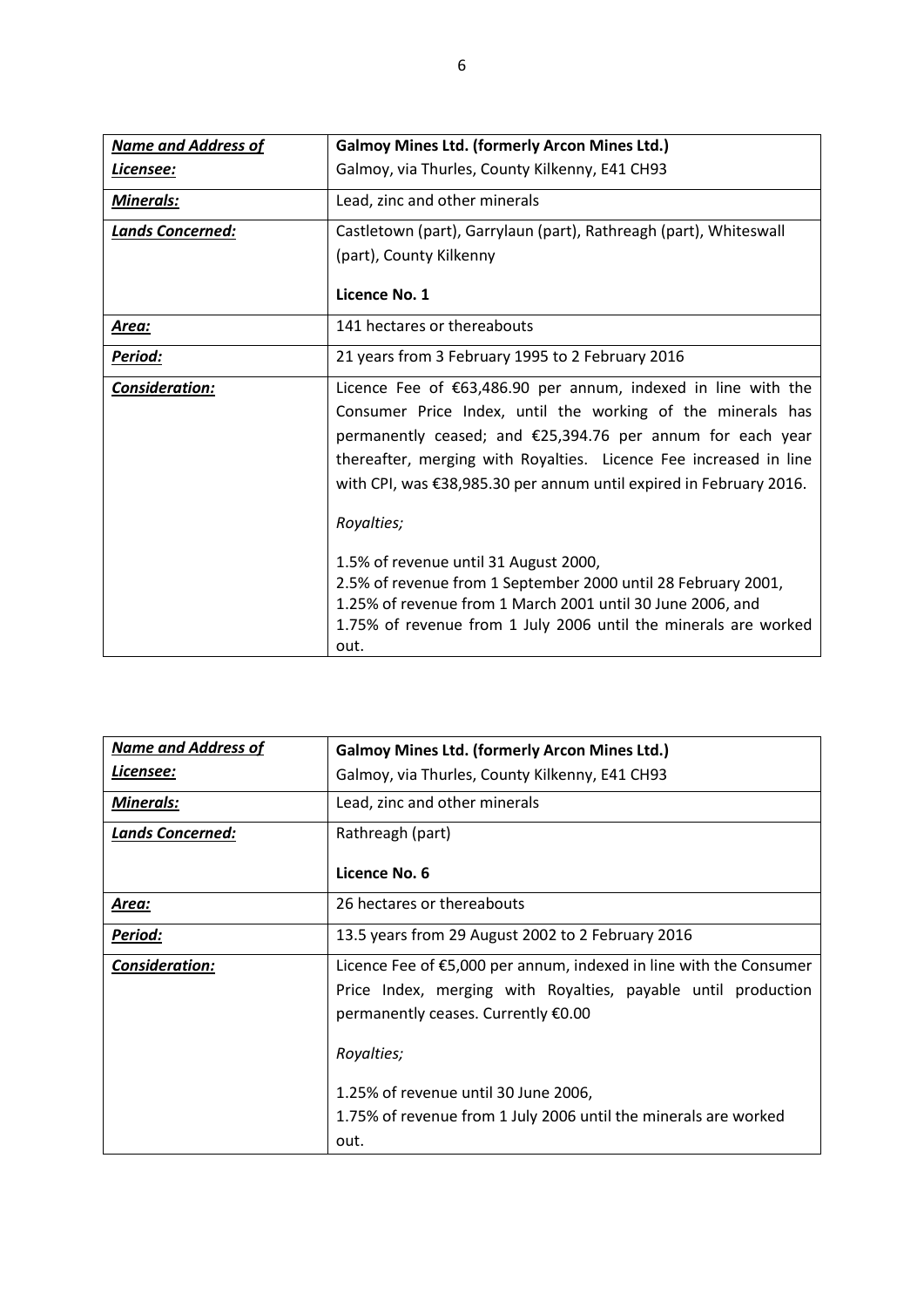| <b>Name and Address of</b> | <b>Galmoy Mines Ltd. (formerly Arcon Mines Ltd.)</b>                                                                                                                                                                                                    |  |  |
|----------------------------|---------------------------------------------------------------------------------------------------------------------------------------------------------------------------------------------------------------------------------------------------------|--|--|
| <u>Licensee:</u>           | Galmoy, via Thurles, County Kilkenny, E41 CH93                                                                                                                                                                                                          |  |  |
| <b>Minerals:</b>           | Lead, zinc and other minerals                                                                                                                                                                                                                           |  |  |
| <b>Lands Concerned:</b>    | Rathreagh (part)                                                                                                                                                                                                                                        |  |  |
|                            | Licence No. 8                                                                                                                                                                                                                                           |  |  |
| Area:                      | 12.9 hectares or thereabouts                                                                                                                                                                                                                            |  |  |
| Period:                    | 11 years from 21 January 2005 to 2 February 2016                                                                                                                                                                                                        |  |  |
| Consideration:             | Licence Fee of $£15,000$ per annum until the working of the minerals<br>has permanently ceased, indexed in line with the Consumer Price<br>Index, merging with Royalties, payable until production permanently<br>ceases. Currently €0.00<br>Royalties; |  |  |
|                            | 1.25% of revenue until 30 June 2006,<br>1.75% of revenue thereafter until the minerals are worked out.                                                                                                                                                  |  |  |

| <b>Name and Address of</b> | <b>Galmoy Mines Ltd. (formerly Arcon Mines Ltd.)</b>                                                                                                                                                                                                   |  |  |
|----------------------------|--------------------------------------------------------------------------------------------------------------------------------------------------------------------------------------------------------------------------------------------------------|--|--|
| Licensee:                  | Galmoy, via Thurles, County Kilkenny, E41 CH93                                                                                                                                                                                                         |  |  |
| <b>Minerals:</b>           | Lead, zinc and other minerals                                                                                                                                                                                                                          |  |  |
| <b>Lands Concerned:</b>    | Castletown (part)                                                                                                                                                                                                                                      |  |  |
|                            | Licence No. 10                                                                                                                                                                                                                                         |  |  |
| Area:                      | 109 hectares or thereabouts                                                                                                                                                                                                                            |  |  |
| Period:                    | 11 years from 28 February 2005 to 2 February 2016                                                                                                                                                                                                      |  |  |
| <b>Consideration:</b>      | Licence Fee of $E$ ,000 per annum until the working of the minerals<br>has permanently ceased, indexed in line with the Consumer Price<br>Index, merging with Royalties, payable until production permanently<br>ceases. Currently €0.00<br>Royalties; |  |  |
|                            | 1.25% of revenue until 30 June 2006,<br>1.75% of revenue thereafter until the minerals are worked out.                                                                                                                                                 |  |  |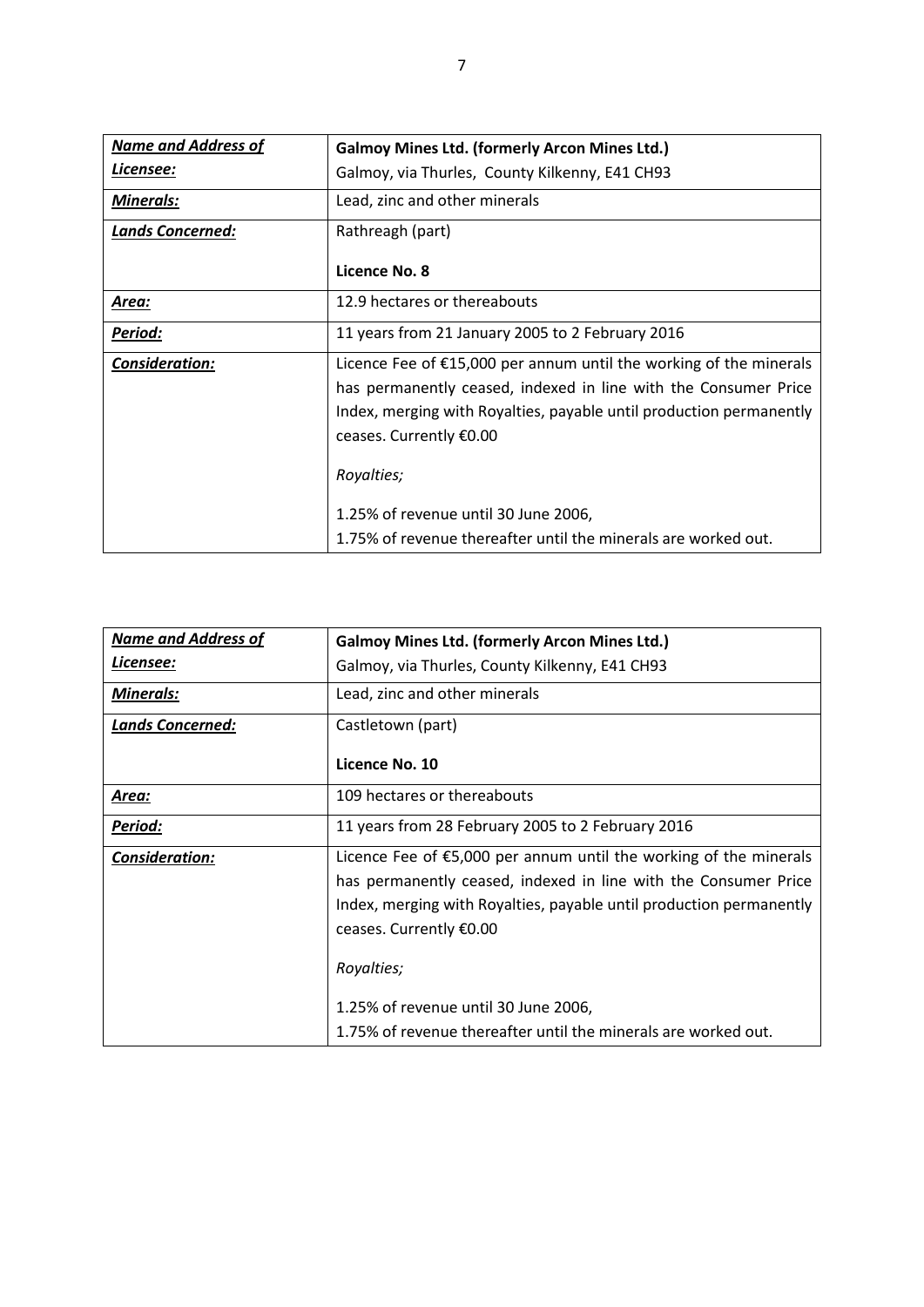| 10.5 years from 25 August 2005 to 2 February 2016                                                                                                                                                              |  |  |
|----------------------------------------------------------------------------------------------------------------------------------------------------------------------------------------------------------------|--|--|
| Licence Fee of $£15,000$ per annum until the working of the minerals<br>has permanently ceased, indexed in line with the Consumer Price<br>Index, merging with Royalties, payable until production permanently |  |  |
| 1.75% of revenue thereafter until the minerals are worked out.                                                                                                                                                 |  |  |

| <b>Name and Address of Lessee:</b> | Irish Gypsum Ltd.                                               |  |  |  |  |
|------------------------------------|-----------------------------------------------------------------|--|--|--|--|
|                                    | 4 Kilcarbery Park, Nangor Road, Dublin, D22 R277                |  |  |  |  |
| <b>Minerals:</b>                   | Gypsum, anhydrite and all other minerals                        |  |  |  |  |
| <b>Lands Concerned:</b>            | Ballycartlan, Derryleeg, Derrynaglah, Derrynascobe, Drumgoosat, |  |  |  |  |
|                                    | Drummond (E.D. Enagh), Enagh, Knocknacran East and Knocknacran  |  |  |  |  |
|                                    | West, Co. Monaghan, and Cormey in Co. Cavan                     |  |  |  |  |
|                                    |                                                                 |  |  |  |  |
|                                    | Lease No. 139                                                   |  |  |  |  |
| Area:                              | 4.57 square kilometres                                          |  |  |  |  |
| Period:                            | 30 years from 12 November 2002 to 11 November 2032              |  |  |  |  |
| Consideration:                     | Dead rent of $$36,666.24$ per annum, indexed in line with the   |  |  |  |  |
|                                    | Consumer Price Index, merging with Royalties.                   |  |  |  |  |
|                                    |                                                                 |  |  |  |  |
|                                    | Royalties;                                                      |  |  |  |  |
|                                    | €0.785 per tonne on the minerals raised, gotten and taken away. |  |  |  |  |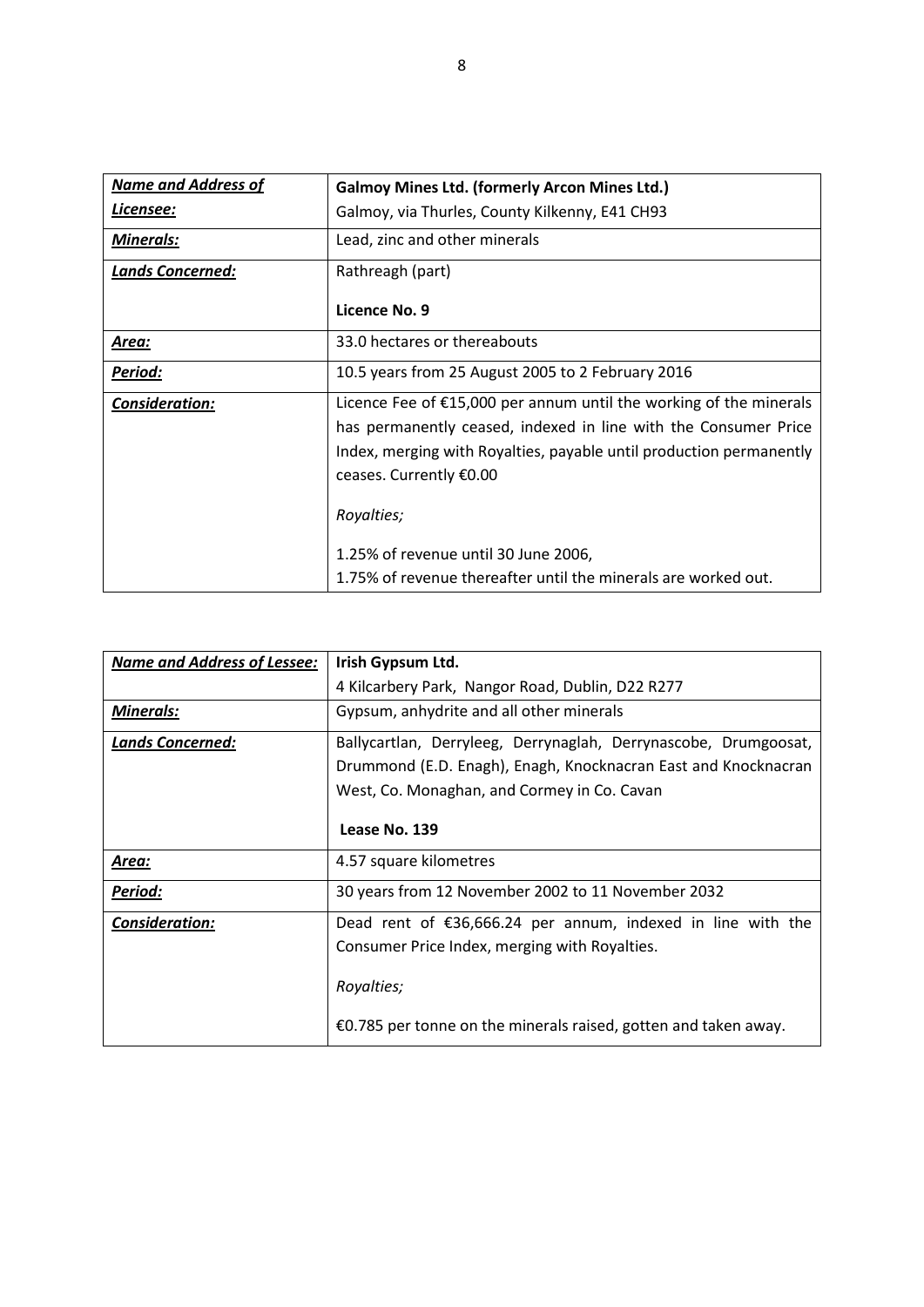| <b>Name and Address of Lessee:</b> | Joyce's Marble Quarries Ltd.                                    |  |  |  |
|------------------------------------|-----------------------------------------------------------------|--|--|--|
|                                    | Lissoughter, Recess, Connemara, County Galway, H91 K3E8         |  |  |  |
| <b>Minerals:</b>                   | Marble and all other minerals                                   |  |  |  |
| <b>Lands Concerned:</b>            | Barnanoraun (part), County Galway                               |  |  |  |
|                                    | Lease No. 17                                                    |  |  |  |
| Area:                              | 24.65 hectares or thereabouts                                   |  |  |  |
| Period:                            | 99 years from 1 October 1933 to 30 September 2032               |  |  |  |
| Consideration:                     | Dead rent of $£15.24$ per annum merging with Royalties.         |  |  |  |
|                                    | Royalties;                                                      |  |  |  |
|                                    | €0.3174 per metric tonne on all marble raised, gotten and taken |  |  |  |
|                                    | away,                                                           |  |  |  |
|                                    | 4% of all other minerals.                                       |  |  |  |

| <b>Name and Address of Lessee:</b> | Joyce's Marble Quarries Ltd.                                    |  |  |  |
|------------------------------------|-----------------------------------------------------------------|--|--|--|
|                                    | Lissoughter, Recess, Connemara, County Galway, H91 K3E8         |  |  |  |
| <b>Minerals:</b>                   | Marble and all other minerals                                   |  |  |  |
| <b>Lands Concerned:</b>            | Tievebreen (part), County Galway                                |  |  |  |
|                                    | Lease No. 79                                                    |  |  |  |
| Area:                              | 16.19 hectares                                                  |  |  |  |
| Period:                            | 99 years from 1 December 1957 to 30 November 2056               |  |  |  |
| Consideration:                     | Dead rent of €25.39 per annum merging with Royalties.           |  |  |  |
|                                    | Royalties;                                                      |  |  |  |
|                                    | €0.3174 per metric tonne on all marble raised, gotten and taken |  |  |  |
|                                    | away,                                                           |  |  |  |
|                                    | 4% on all other minerals.                                       |  |  |  |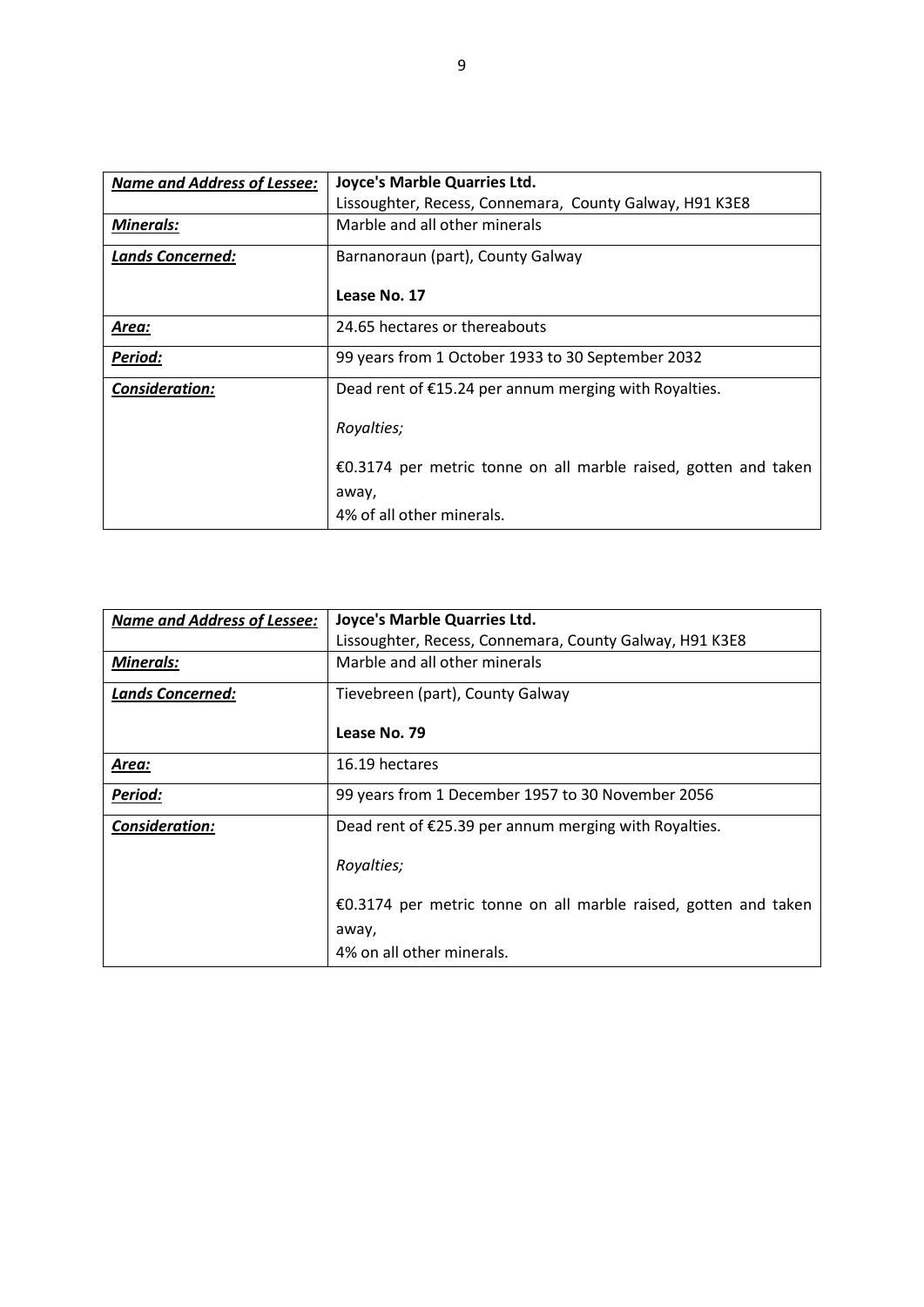| <b>Name and Address of</b> | Vedanta Lisheen Mining Ltd.                                         |  |  |  |
|----------------------------|---------------------------------------------------------------------|--|--|--|
| Licensee:                  | Killoran Lisheen Mining Ltd,                                        |  |  |  |
|                            | Lisheen Milling Co.                                                 |  |  |  |
|                            | Killoran, Moyne, Thurles, County Tipperary, E41 R622                |  |  |  |
| <b>Minerals:</b>           | Lead, Zinc and Other Minerals                                       |  |  |  |
| <b>Lands Concerned:</b>    | Parts of the townland of Killoran (part) in the County of Tipperary |  |  |  |
|                            | Licence No. 11                                                      |  |  |  |
| Area:                      | 0.5428 hectares (0.005428km <sup>2</sup> ) or thereabouts           |  |  |  |
| Period:                    | 08 January 2013 to 06 October 2027                                  |  |  |  |
| <b>Consideration:</b>      | Royalties in respect of working the minerals of 1.75% of revenue    |  |  |  |
|                            | until the minerals are worked out.                                  |  |  |  |

| <b>Name and Address of Lessee:</b>                               | Vedanta Lisheen Mining Ltd.                                               |  |  |  |
|------------------------------------------------------------------|---------------------------------------------------------------------------|--|--|--|
|                                                                  | Killoran Lisheen Mining Ltd.                                              |  |  |  |
|                                                                  | Lisheen Milling Co.                                                       |  |  |  |
|                                                                  | Killoran, Moyne, Thurles, County Tipperary, E41 R622                      |  |  |  |
| <b>Minerals:</b>                                                 | Zinc, Lead and Other Minerals                                             |  |  |  |
| Lands Concerned:                                                 | Derryville (part), Killoran (part), Ballyerk (part), Barnalisheen (part), |  |  |  |
|                                                                  | <b>County Tipperary</b>                                                   |  |  |  |
|                                                                  |                                                                           |  |  |  |
|                                                                  | Lease No. 140                                                             |  |  |  |
| <u>Area:</u>                                                     | 188 hectares                                                              |  |  |  |
| Period:                                                          | 30 years from 7 October 1997 to 6 October 2027                            |  |  |  |
|                                                                  |                                                                           |  |  |  |
| Consideration:                                                   | Dead rent currently €558,131.14 per annum, subject to indexation          |  |  |  |
|                                                                  | in line with the Consumer Price Index, merging with Royalties until       |  |  |  |
|                                                                  | production has permanently ceased. Lease provides for Dead Rent           |  |  |  |
|                                                                  | to reduce to £20,000 (€25,400) for each year following cessation of       |  |  |  |
| production, also subject to indexation in line with the Consumer |                                                                           |  |  |  |
|                                                                  | Price Index.                                                              |  |  |  |
|                                                                  |                                                                           |  |  |  |
|                                                                  | Royalties of 3.5% of revenue per annum until the determination of         |  |  |  |
|                                                                  | the Lease or until the minerals are worked out, whichever is sooner.      |  |  |  |
|                                                                  |                                                                           |  |  |  |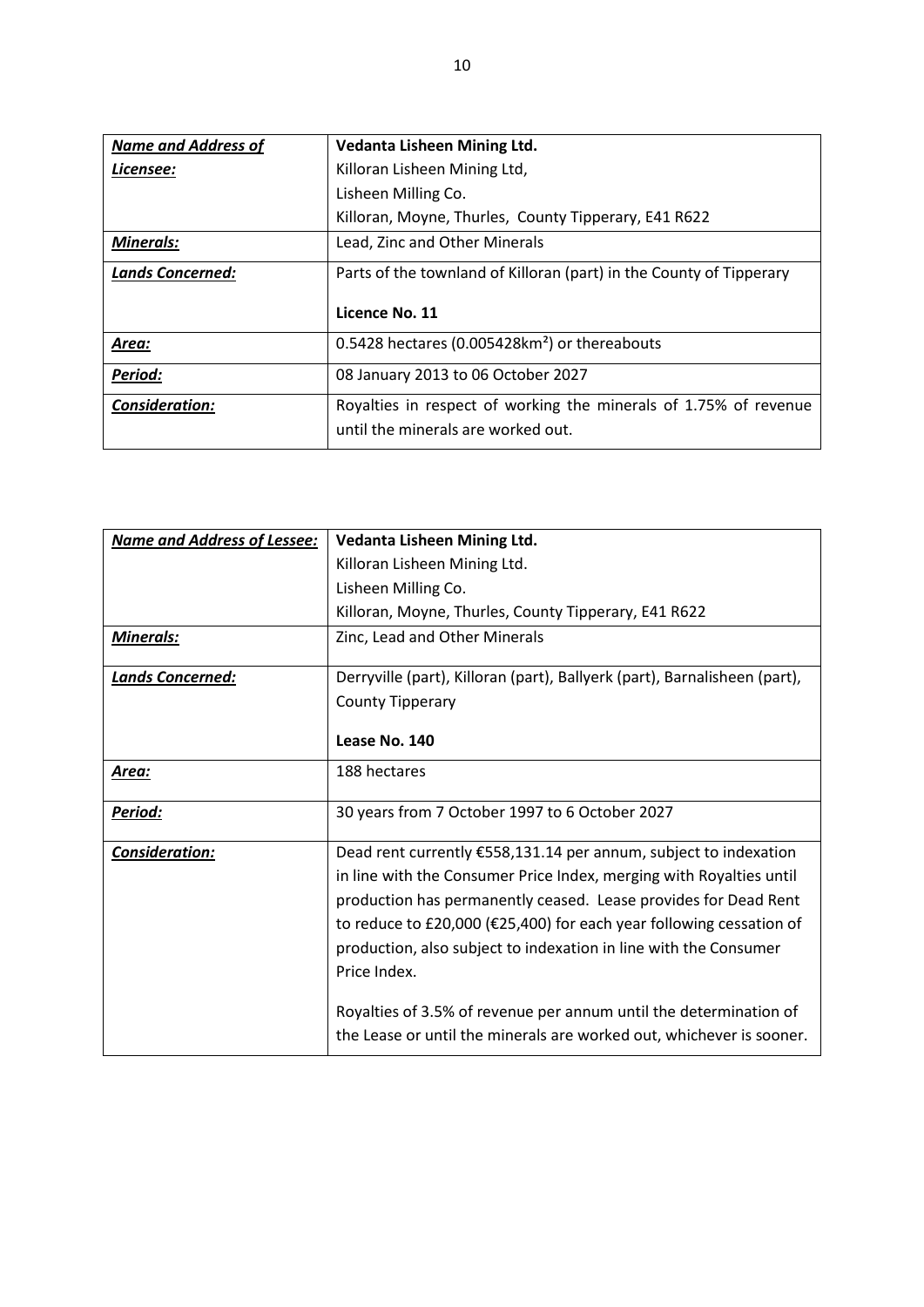A Prospecting Licence typically covers some 35 square kilometers. There are currently over 2,000 delineated Licence Areas covering the whole country, which are defined by townland boundaries. A searchable online map, with current licence holder information for all the Prospecting Licence Areas (PLA) and the composite townlands, is available at:

<http://spatial.dcenr.gov.ie/ExplorationAndMining/SpatialViewer/index.html>

### *Minerals Prospecting Licences granted under the Acts*

### *during the period 1 January 2016 to 30 June 2016*

The licensed minerals are abbreviated as follows: Base metals (Bm); Barytes (b); Gold (g); Silver (s); Platinum Group Elements (PGE), Rare Earth Elements (REE).

| <b>PLA</b> | <b>LICENSEE</b>                          | <b>COUNTY</b> | <b>MINERAL</b>   | <b>START</b> |
|------------|------------------------------------------|---------------|------------------|--------------|
| 2895       | <b>Unicorn Mineral Resources</b><br>Ltd. | Clare         | Bm, b, s, g, PGE | 16-02-2016   |
| 3863       | <b>Unicorn Mineral Resources</b><br>Ltd. | Clare         | Bm, b, s, g, PGE | 16-02-2016   |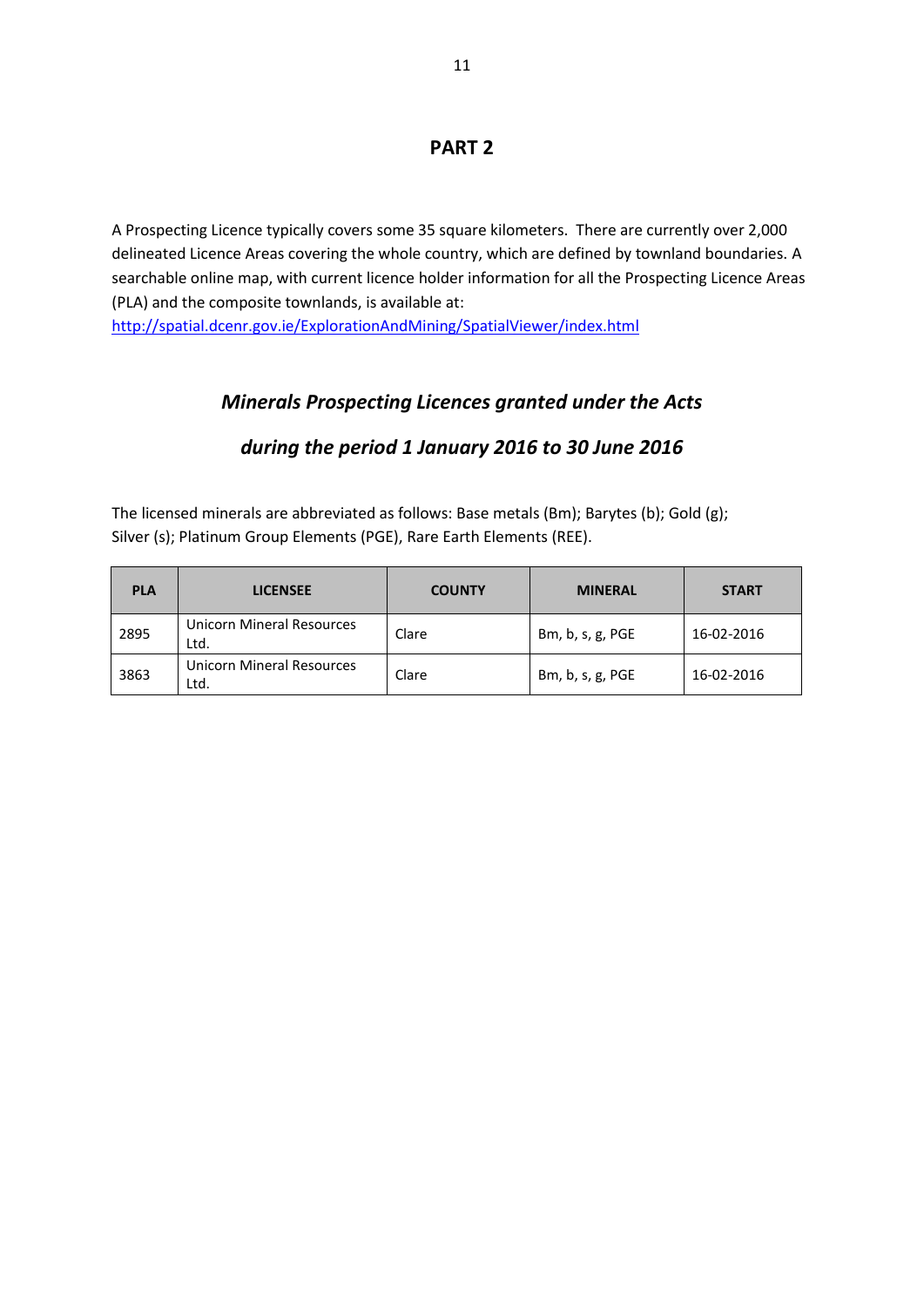# *Minerals Prospecting Licences held under the Acts*

### *on the 30 June 2016*

| <b>PLA</b> | <b>LICENSEE</b>                             | <b>COUNTY</b> | <b>MINERAL</b>                                                                | <b>START</b> |
|------------|---------------------------------------------|---------------|-------------------------------------------------------------------------------|--------------|
| 184        | Teck Ireland Ltd.                           | Longford      | Bm, b, s, g, PGE                                                              | 20-02-2006   |
| 185        | Diversified Asset Holdings Pty.<br>Ltd.     | Longford      | Bm, b, s, g, PGE                                                              | 03-09-2014   |
| 186        | Diversified Asset Holdings Pty.<br>Ltd.     | Longford      | Bm, b, s, g, PGE                                                              | 03-09-2014   |
| 350        | Group Eleven Mining and<br>Exploration Ltd. | Tipperary     | $Bm$ , b, s, g                                                                | 12-02-2015   |
| 405        | Unicorn Mineral Resources<br>Ltd.           | Waterford     | Bm, b, s, g, PGE                                                              | 20-03-2015   |
| 449        | TILZ Minerals Ltd.                          | Limerick      | Bm, b, s, g, PGE                                                              | 31-01-2005   |
| 450        | TILZ Minerals Ltd.                          | Limerick      | Bm, b, s, g, PGE                                                              | 31-01-2005   |
| 562        | Erris Resources Ltd.                        | Roscommon     | Bm, b, s, g                                                                   | 26-08-2013   |
| 580        | Teck Ireland Ltd.                           | Longford      | Bm, b, s, g, PGE                                                              | 26-09-2012   |
| 581        | Teck Ireland Ltd.                           | Longford      | Bm, b, s, g, PGE                                                              | 26-09-2012   |
| 582        | Vedanta Exploration Ireland<br>Ltd.         | Longford      | Bm, b, s, g                                                                   | 10-11-2015   |
| 622        | Ballinalack Resources Ltd.                  | Longford      | Bm, b, s, g, PGE                                                              | 20-02-2006   |
| 635        | Glencore Zinc Ireland Ltd.                  | Limerick      | Bm, b, s                                                                      | 06-12-1996   |
| 636        | Glencore Zinc Ireland Ltd.                  | Limerick      | Bm, b, s                                                                      | 06-12-1996   |
| 666        | Teck Ireland Ltd.                           | Longford      | Bm, b, s, g, PGE                                                              | 15-12-2005   |
| 667        | Teck Ireland Ltd.                           | Longford      | Bm, b, s, g, PGE                                                              | 20-02-2006   |
| 735        | Unicorn Mineral Resources<br>Ltd.           | Waterford     | Bm, b, s, g, PGE                                                              | 20-03-2015   |
| 743        | Adventus Exploration Ltd.                   | Mayo          | Bm, b, s, g                                                                   | 05-02-2014   |
| 757        | Erris Resources Ltd.                        | Sligo         | Bm, s, g                                                                      | 26-08-2013   |
| 930        | MOAG Copper Gold<br>Resources Inc           | Galway        | Bm, s                                                                         | 25-09-2006   |
| 934        | MOAG Copper Gold<br>Resources Inc.,         | Galway        | Bm, s                                                                         | 31-12-2005   |
| 1022       | Oriel Selection Trust Ltd.                  | Mayo          | Bm, b, s, g                                                                   | 21-10-2013   |
| 1043       | Vedanta Exploration Ireland<br>Ltd.         | Westmeath     | Bm, b, s, g                                                                   | 10-11-2015   |
| 1051       | Oldcastle Zinc Ltd.                         | Cavan         | Bm, b, s, g, PGE                                                              | 28-01-2005   |
| 1053       | Oldcastle Zinc Ltd.                         | Meath         | Bm, b, s, g, PGE                                                              | 28-01-2005   |
| 1102       | Boliden Tara Mines Ltd.                     | Galway        | Bm, $b$ , $s$ , $g$                                                           | 15-11-2006   |
| 1174R      | Adventus Exploration Ltd.                   | Meath         | Bm, b, s, g, Gypsum                                                           | 24-01-2014   |
| 1178       | Teck Ireland Ltd.                           | Offaly        | Bm, b, s, g, PGE                                                              | 08-08-2006   |
| 1181       | Teck Ireland Ltd.                           | Westmeath     | Bm, b, s, g, PGE                                                              | 26-06-2006   |
| 1196       | Hendrick Resources (Ireland)<br>Ltd.        | Wexford       | Bm, b, s, g, PGE,<br>Caesium, Lithium,<br>Niobium, Tantalum,<br>Tin, Tungsten | 12-01-2012   |
| 1198       | Boliden Tara Mines Ltd.                     | Wexford       | Bm, b, s, g                                                                   | 10-03-2000   |
| 1199       | Hendrick Resources (Ireland)<br>Ltd.        | Wexford       | Bm, b, s, g, PGE,<br>Caesium, Lithium,<br>Niobium, Tantalum,<br>Tin, Tungsten | 04-10-2012   |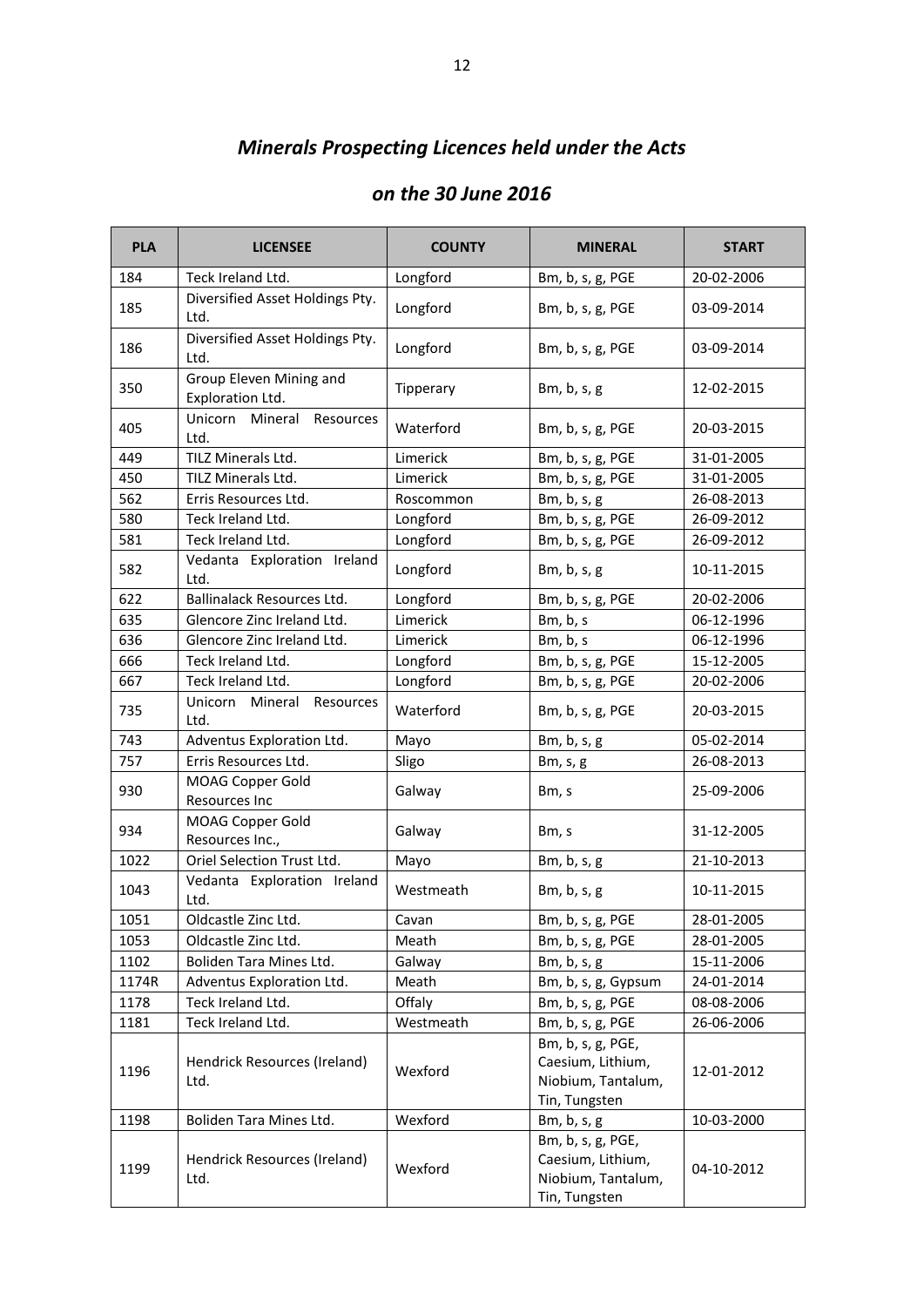| <b>PLA</b> | <b>LICENSEE</b>                                 | <b>COUNTY</b> | <b>MINERAL</b>                                                                   | <b>START</b> |
|------------|-------------------------------------------------|---------------|----------------------------------------------------------------------------------|--------------|
| 1200       | Hendrick Resources (Ireland)<br>Ltd.            | Wexford       | Bm, b, s, g, PGE,<br>Caesium, Lithium,<br>Niobium, Tantalum,<br>Tin, Tungsten    | 04-10-2012   |
| 1228       | Minco Ireland Ltd.                              | Westmeath     | Bm, b, s, g                                                                      | 03-11-2015   |
| 1229       | Minco Ireland Ltd.                              | Westmeath     | Bm, b, s, g                                                                      | 03-11-2015   |
| 1245       | Teck Ireland Ltd.                               | Westmeath     | Bm, b, s, g, PGE                                                                 | 12-02-2012   |
| 1316       | Teck Ireland Ltd.                               | Kildare       | Bm, b, s, g, PGE                                                                 | 26-01-2012   |
| 1317       | Teck Ireland Ltd.                               | Kildare       | Bm, b, s, g, PGE                                                                 | 26-01-2012   |
| 1318       | Teck Ireland Ltd.                               | Kildare       | Bm, b, s, g, PGE                                                                 | 26-01-2012   |
| 1319       | Teck Ireland Ltd.                               | Meath         | Bm, b, s, g, PGE                                                                 | 12-02-2012   |
| 1322       | Boliden Tara Mines Ltd.                         | Meath         | Bm, b, s, g                                                                      | 16-12-2005   |
| 1323       | Boliden Tara Mines Ltd.                         | Meath         | Bm, b, s, g                                                                      | 16-12-2005   |
| 1324       | Boliden Tara Mines Ltd.                         | Meath         | Bm, b, s                                                                         | 16-11-1995   |
| 1325       | Boliden Tara Mines Ltd.                         | Meath         | Bm, b, s, g                                                                      | 16-12-2005   |
| 1327       | Boliden Tara Mines Ltd.                         | Meath         | Bm, b, s, g                                                                      | 20-04-2011   |
| 1331       | Teck Ireland Ltd.                               | Meath         | Bm, b, s, g, PGE                                                                 | 26-01-2012   |
| 1332       | Teck Ireland Ltd.                               | Meath         | Bm, b, s, g, PGE                                                                 | 26-01-2012   |
| 1333       | Teck Ireland Ltd.                               | Meath         | Bm, b, s, g, PGE                                                                 | 26-01-2012   |
| 1334       | Teck Ireland Ltd.                               | Meath         | Bm, b, s, g, PGE                                                                 | 26-01-2012   |
| 1338       | Teck Ireland Ltd.                               | Meath         | Bm, b, s, g, PGE                                                                 | 26-01-2012   |
| 1339       | Boliden Tara Mines Ltd.                         | Meath         | Bm, b, s, g                                                                      | 16-12-2005   |
| 1341       | Boliden Tara Mines Ltd.                         | Offaly        | Bm, b, s, g                                                                      | 25-01-2007   |
| 1343       | Boliden Tara Mines Ltd.                         | Offaly        | Bm, b, s, g                                                                      | 15-11-2006   |
| 1344       | Ballinalack Resources Ltd.                      | Westmeath     | Bm, b, s, g, PGE                                                                 | 30-11-2005   |
| 1345       | Ballinalack Resources Ltd.                      | Westmeath     | Bm, b, s, g, PGE                                                                 | 30-11-2005   |
| 1346       | Ballinalack Resources Ltd.                      | Westmeath     | Bm, b, s, g, PGE                                                                 | 30-11-2005   |
| 1349       | Teck Ireland Ltd.                               | Westmeath     | Bm, b, s, g, PGE                                                                 | 12-02-2012   |
| 1353       | Teck Ireland Ltd.                               | Westmeath     | Bm, b, s, g, PGE                                                                 | 26-09-2012   |
| 1356       | Conroy Gold and Natural<br>Resources Plc        | Monaghan      | Bm, b, s, g, Antimony                                                            | 23-01-1998   |
| 1357       | Conroy Gold and Natural<br><b>Resources Plc</b> | Monaghan      | Bm, b, s, g, Antimony                                                            | 23-01-1998   |
| 1373       | Adventus Exploration Ltd.                       | Galway        | Bm, $b, s, g$                                                                    | 05-02-2014   |
| 1383       | Ballinalack Resources Ltd.                      | Westmeath     | Bm, b, s, g, PGE                                                                 | 20-02-2006   |
| 1384       | Ballinalack Resources Ltd.                      | Westmeath     | Bm, b, s, g, PGE                                                                 | 19-12-2011   |
| 1385       | Ballinalack Resources Ltd.                      | Westmeath     | Bm, b, s, g, PGE                                                                 | 20-02-2006   |
| 1387       | Teck Ireland Ltd.                               | Westmeath     | Bm, b, s                                                                         | 08-08-2007   |
| 1388       | Teck Ireland Ltd.                               | Westmeath     | Bm, b, s, g                                                                      | 29-09-2008   |
| 1431       | Gold Note Minerals Ltd.                         | Galway        | Bm, s, g                                                                         | 21-06-2013   |
| 1440R      | Westland Exploration Ltd.                       | Meath         | Bm, b, s                                                                         | 23-10-1972   |
| 1450       | Beal Na Blath Resources Ltd.                    | Meath/Dublin  | Bm, b, s, g, PGE                                                                 | 10-07-2015   |
| 1457       | Diversified Asset Holdings Pty.<br>Ltd.         | Limerick      | $Bm$ , b, s, g                                                                   | 28-11-2013   |
| 1469       | Omagh Minerals Ltd.                             | Leitrim       | Bm, b, s, g                                                                      | 18-03-2014   |
| 1476       | Blackstairs Lithium Ltd.                        | Carlow        | Bm, s, g, REE,<br>Beryllium, Caesium,<br>Lithium, Niobium,<br>Rubidium, Tantalum | 07-08-2009   |
| 1496       | Rennicks and Bennett Ltd.                       | Meath         | Bm, b, s                                                                         | 16-08-1971   |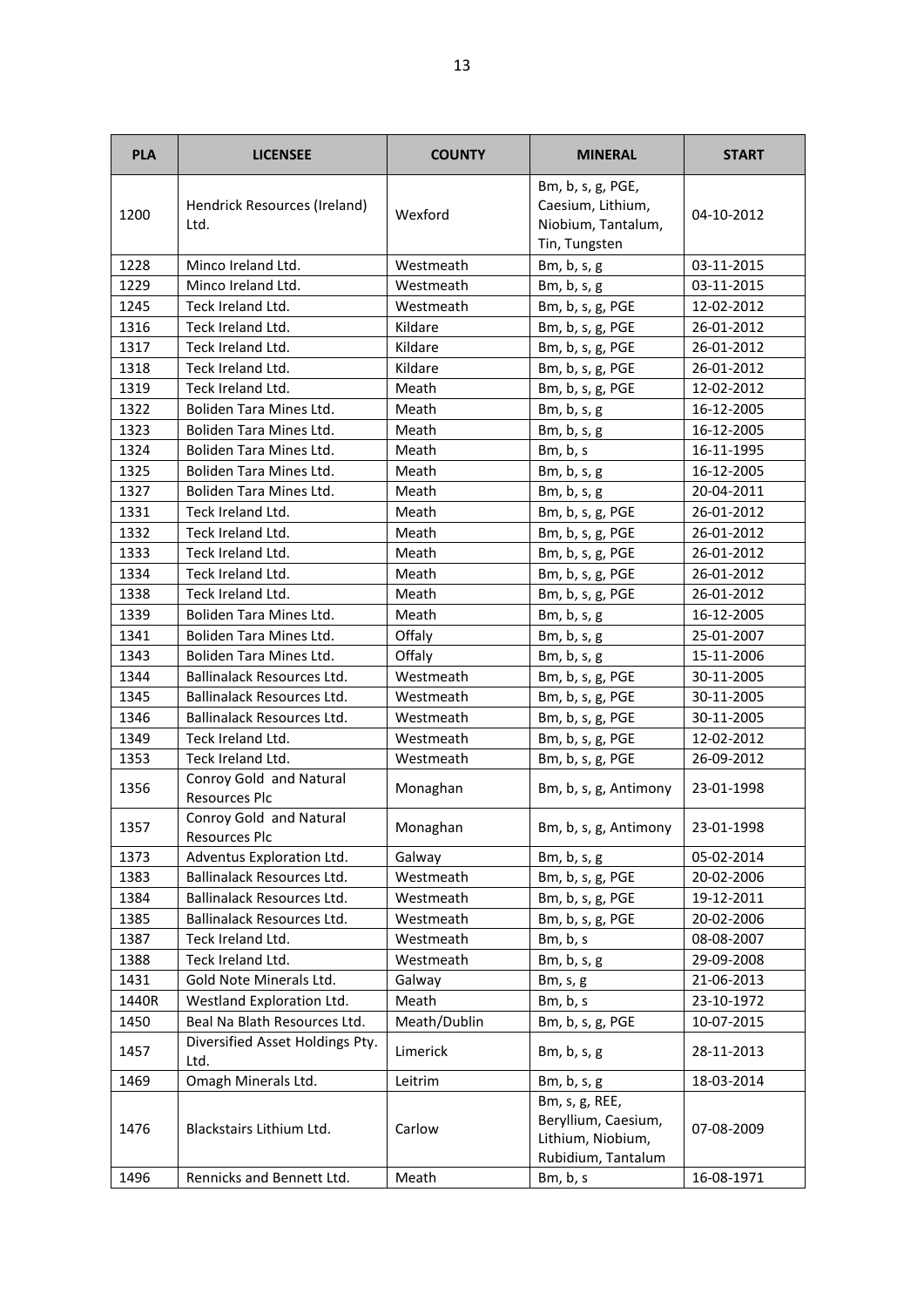| <b>PLA</b> | <b>LICENSEE</b>                                    | <b>COUNTY</b>    | <b>MINERAL</b>                                                                | <b>START</b> |
|------------|----------------------------------------------------|------------------|-------------------------------------------------------------------------------|--------------|
| 1500       | BHP World Exploration Inc.                         | Meath            | Bm, b, s, g, Iron                                                             | 14-12-1995   |
| 1562       | Oriel Selection Trust Ltd.                         | Mayo             | Bm, b, s, g                                                                   | 30-01-2011   |
| 1565       | Erris Resources Ltd.                               | Sligo            | Bm, b, s, g                                                                   | 26-08-2013   |
| 1577       | Connemara Mining Co. Ltd.                          | <b>Tipperary</b> | Bm, b, s, g, PGE, Iron                                                        | 07-07-2008   |
| 1578       | Connemara Mining Co. Ltd.                          | Tipperary        | Bm, b, s, g, PGE, Iron                                                        | 07-07-2008   |
| 1587       | Teck Ireland Ltd.                                  | Longford         | Bm, b, s, g, PGE                                                              | 21-09-2010   |
| 1588       | Teck Ireland Ltd.                                  | Longford         | Bm, b, s, g, PGE                                                              | 21-09-2010   |
| 1601       | Teck Ireland Ltd.                                  | Meath            | Bm, b, s, g, PGE                                                              | 26-01-2012   |
| 1604       | Teck Ireland Ltd.                                  | Kildare          | Bm, b, s, g, PGE                                                              | 30-11-2015   |
| 1630       | Teck Ireland Ltd.                                  | Kildare          | Bm, b, s, g, PGE                                                              | 30-11-2015   |
| 1631       | Teck Ireland Ltd.                                  | Kildare          | Bm, b, s, g, PGE                                                              | 30-11-2015   |
| 1641       | Vedanta Exploration Ireland<br>Ltd.                | Laois            | Bm, b, s, g, Calcite                                                          | 20-03-2014   |
| 1652       | Vedanta Exploration Ireland<br>Ltd.                | Laois            | Bm, b, s, g, Calcite                                                          | 20-03-2014   |
| 1653       | Vedanta Exploration Ireland<br>Ltd.                | Laois            | Bm, b, s, g, Calcite                                                          | 20-03-2014   |
| 1660       | Erris Resources Ltd.                               | Sligo            | Bm, s, g                                                                      | 26-08-2013   |
| 1667       | Teck Ireland Ltd.                                  | Roscommon        | Bm, b, s, g                                                                   | 26-08-2008   |
| 1690       | Beal Na Blath Resources Ltd.                       | Sligo            | Bm, b, s, g, PGE                                                              | 08-07-2015   |
| 1700       | Boliden Tara Mines Ltd.                            | Galway           | Bm, b, s, g                                                                   | 03-07-2014   |
| 1788       | Boliden Tara Mines Ltd.                            | Galway           | Bm, b, s, g                                                                   | 03-07-2014   |
| 1801       | Teck Ireland Ltd.                                  | Longford         | Bm, b, s, g                                                                   | 26-08-2008   |
| 1802       | Teck Ireland Ltd.                                  | Longford         | Bm, b, s, g                                                                   | 26-08-2008   |
| 1803       | Teck Ireland Ltd.                                  | Longford         | Bm, b, s, g                                                                   | 26-08-2008   |
| 1814       | Unicorn Mineral<br>Resources<br>Ltd.               | Kilkenny         | Bm, b, s, g, PGE,<br>Cobalt, Iron                                             | 08-09-2010   |
| 1870       | Conroy Gold<br>and Natural<br><b>Resources Plc</b> | Monaghan         | Bm, b, s, g                                                                   | 10-04-1997   |
| 1952       | Unicorn Mineral Resources<br>Ltd.                  | Clare            | Bm, b, s, g, PGE,<br>Fluorspar                                                | 06-07-2011   |
| 1982       | Teck Ireland Ltd.                                  | Galway           | Bm, b, s                                                                      | 12-03-2011   |
| 1991       | Oldcastle Zinc Ltd.                                | Meath            | Bm, b, s, g, PGE                                                              | 28-01-2005   |
| 2021       | Adventus Exploration Ltd.                          | Meath            | Bm, b, s, g, Gypsum                                                           | 24-01-2014   |
| 2029       | Group Eleven<br>Mining and<br>Exploration Ltd.     | Kerry            | Bm, b, s, g                                                                   | 18-12-2015   |
| 2030       | Group Eleven<br>Mining and<br>Exploration Ltd.     | Kerry            | Bm, b, s, g                                                                   | 14-12-2015   |
| 2053       | Hendrick Resources (Ireland)<br>Ltd.               | Wexford          | Bm, b, s, g, PGE,<br>Caesium, Lithium,<br>Niobium, Tantalum,<br>Tin, Tungsten | 13-01-2012   |
| 2062       | Teck Ireland Ltd.                                  | Kildare/Offaly   | Bm, b, s, g, PGE                                                              | 26-06-2006   |
| 2063       | Teck Ireland Ltd.                                  | Meath            | Bm, b, s, g, PGE                                                              | 26-01-2012   |
| 2103       | IMC Exploration Ltd.                               | Roscommon        | Bm, b, s                                                                      | 14-05-2011   |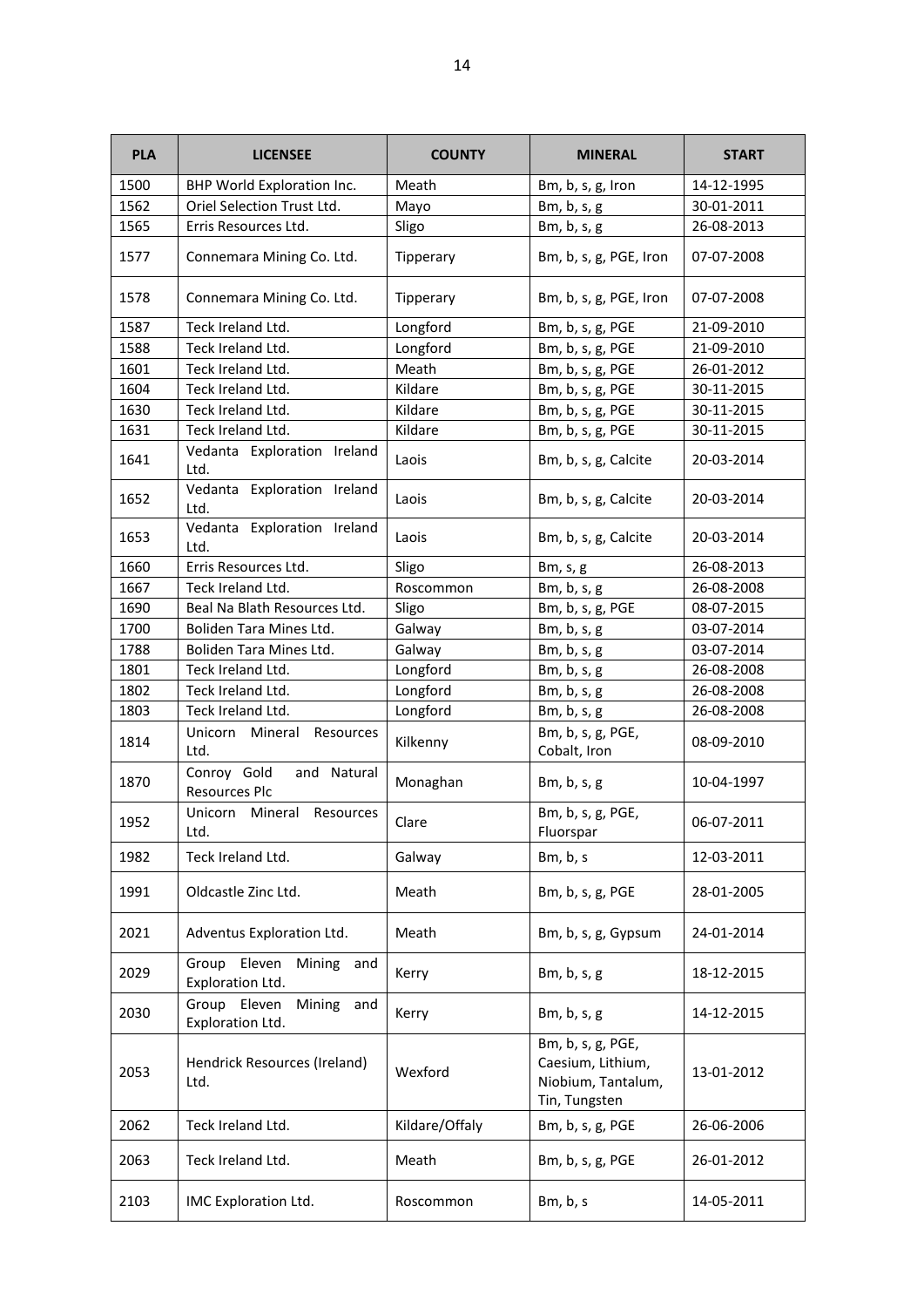| <b>PLA</b> | <b>LICENSEE</b>                                    | <b>COUNTY</b> | <b>MINERAL</b>                                                                | <b>START</b> |
|------------|----------------------------------------------------|---------------|-------------------------------------------------------------------------------|--------------|
| 2105       | Beal Na Blath Resources Ltd.                       | Roscommon     | Bm, b, s, g, PGE                                                              | 03-07-2015   |
| 2115       | Oriel Selection Trust Ltd.                         | Donegal       | Bm, b, s, g, PGE, REE                                                         | 25-02-2010   |
| 2139       | Conroy Gold<br>and Natural<br><b>Resources Plc</b> | Cavan         | Bm, b, s, g,<br>Gemstones including<br>semi-precious stones                   | 20-04-2009   |
| 2193       | Beal Na Blath Resources Ltd.                       | Monaghan      | Bm, b, s, g, PGE                                                              | 20-06-2015   |
| 2194       | Conroy Gold Ltd.                                   | Monaghan      | Bm, b, s, g                                                                   | 15-07-1996   |
| 2236       | Hendrick Resources (Ireland)<br>Ltd.               | Wexford       | Bm, b, s, g, PGE,<br>Caesium, Lithium,<br>Niobium, Tantalum,<br>Tin, Tungsten | 13-01-2012   |
| 2237       | Hendrick Resources (Ireland)<br>Ltd.               | Wexford       | Bm, b, s, g, PGE,<br>Caesium, Lithium,<br>Niobium, Tantalum,<br>Tin, Tungsten | 13-01-2012   |
| 2238       | Hendrick Resources (Ireland)<br>Ltd.               | Wexford       | Bm, b, s, g, PGE,<br>Caesium, Lithium,<br>Niobium, Tantalum,<br>Tin, Tungsten | 13-01-2012   |
| 2239       | IMC Exploration Ltd.                               | Wicklow       | Bm, b, s, g                                                                   | 12-05-2011   |
| 2260       | Adventus Exploration Ltd.                          | Cork          | Bm, b, s, g                                                                   | 30-06-2013   |
| 2268       | Hendrick Resources (Ireland)<br>Ltd.               | Wexford       | Bm, b, s, g, PGE,<br>Caesium, Lithium,<br>Niobium, Tantalum,<br>Tin, Tungsten | 12-01-2012   |
| 2295       | Gold Note Minerals Ltd.                            | Galway        | Bm, s, g                                                                      | 21-06-2013   |
| 2301       | Gold Note Minerals Ltd.                            | Galway        | Bm, s, g                                                                      | 21-06-2013   |
| 2315       | Omagh Minerals Ltd.                                | Donegal       | $Bm$ , b, s, g                                                                | 30-03-2012   |
| 2351       | Connemara Mining Co. Ltd.                          | Donegal       | Bm, b, s, g, PGE                                                              | 31-10-2013   |
| 2354       | Connemara Mining Co. Ltd.                          | Donegal       | Bm, b, s, g, PGE                                                              | 31-10-2013   |
| 2357R      | Connemara Mining Co. Ltd.                          | Donegal       | Bm, b, s, g, PGE                                                              | 31-10-2013   |
| 2358       | Connemara Mining Co. Ltd.                          | Donegal       | Bm, b, s, g, PGE                                                              | 31-10-2013   |
| 2359       | Connemara Mining Co. Ltd.                          | Donegal       | Bm, b, s, g, PGE                                                              | 31-10-2013   |
| 2394       | Adventus Exploration Ltd.                          | Cork          | Bm, b, s, g                                                                   | 01-07-2013   |
| 2395       | Adventus Exploration Ltd.                          | Cork          | Bm, $b, s, g$                                                                 | 01-07-2013   |
| 2440       | Beal Na Blath Resources Ltd.                       | Cork          | Bm, b, s, g, PGE                                                              | 30-06-2015   |
| 2442       | Adventus Exploration Ltd.                          | Cork          | Bm, $b, s, g$                                                                 | 30-06-2013   |
| 2522       | Boliden Tara Mines Ltd.                            | Offaly/Laois  | Bm, b, s, g                                                                   | 15-11-2006   |
| 2523       | Oriel Selection Trust Ltd.                         | Roscommon     | Bm, b, s, g                                                                   | 10-07-2014   |
| 2529       | Glencore Zinc Ireland Ltd.                         | Limerick      | Bm, b, s                                                                      | 06-12-1996   |
| 2530       | Glencore Zinc Ireland Ltd.                         | Limerick      | Bm, b, s                                                                      | 13-11-1995   |
| 2531       | TILZ Minerals Ltd.                                 | Limerick      | Bm, b, s, g, PGE                                                              | 28-04-2006   |
| 2537       | Boliden Tara Mines Ltd.                            | Offaly        | $Bm$ , b, s, g                                                                | 15-11-2006   |
| 2538       | Boliden Tara Mines Ltd.                            | Offaly        | Bm, b, s, g                                                                   | 15-11-2006   |
| 2539       | Teck Ireland Ltd.                                  | Offaly        | Bm, b, s, g, PGE                                                              | 08-08-2006   |
| 2540       | Teck Ireland Ltd.                                  | Meath         | Bm, b, s, g, PGE                                                              | 08-08-2006   |
| 2551       | IMC Exploration Ltd.                               | Wexford       | Bm, b, s, g                                                                   | 12-05-2011   |
| 2552       | Hendrick Resources (Ireland)<br>Ltd.               | Wexford       | Bm, b, s, g, PGE,<br>Caesium, Lithium,<br>Niobium, Tantalum,<br>Tin, Tungsten | 13-01-2012   |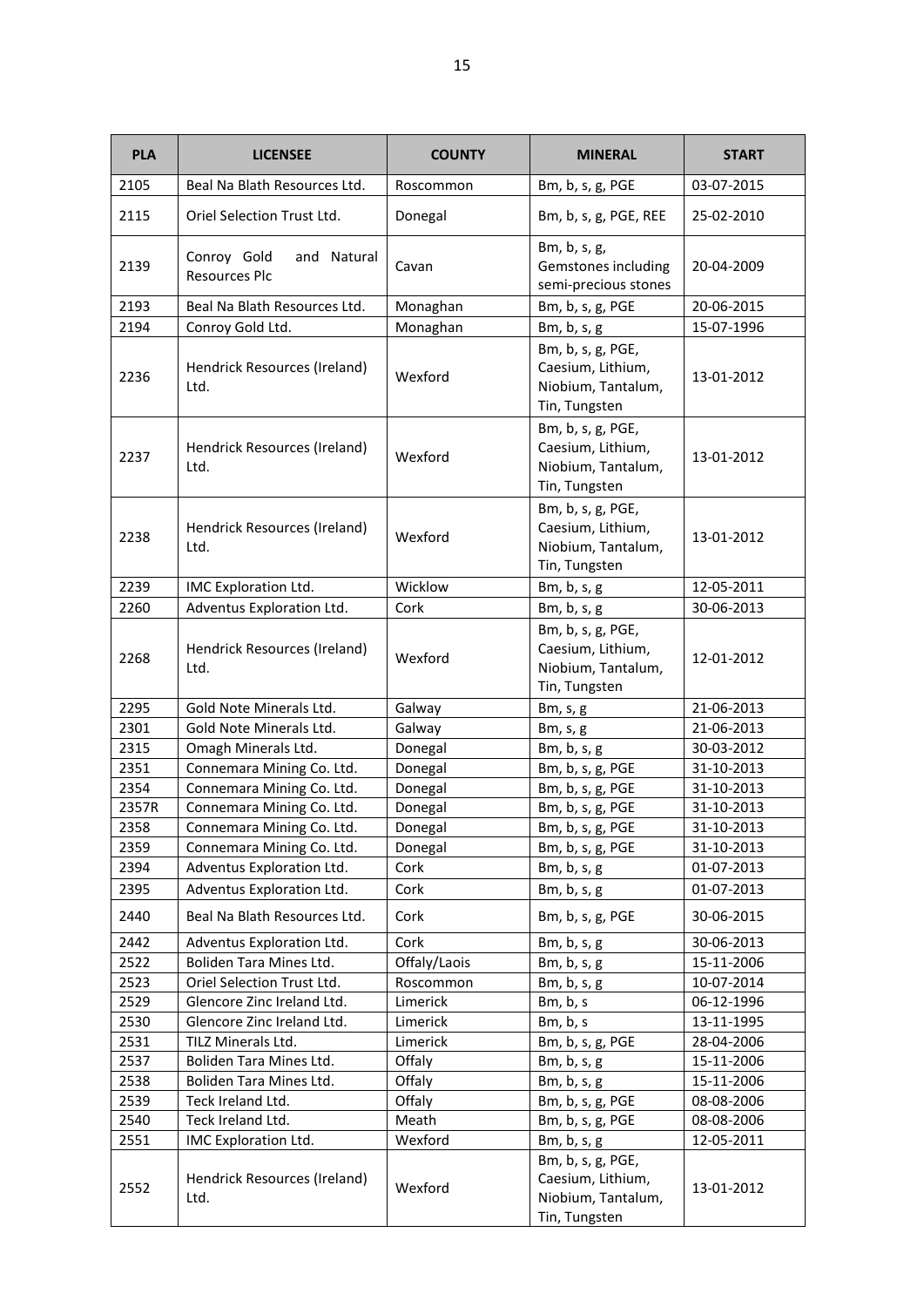| <b>PLA</b> | <b>LICENSEE</b>                             | <b>COUNTY</b> | <b>MINERAL</b>                                                 | <b>START</b> |
|------------|---------------------------------------------|---------------|----------------------------------------------------------------|--------------|
| 2553       | Connemara Mining Co. Ltd.                   | Wexford       | Bm, b, s, g, PGE,<br>Caesium, Lithium                          | 16-04-2008   |
| 2554       | Connemara Mining Co. Ltd.                   | Wexford       | Bm, b, s, g, PGE,<br>Caesium, Lithium                          | 16-04-2008   |
| 2555       | Connemara Mining Co. Ltd.                   | Wexford       | Bm, b, s, g, PGE,<br>Caesium, Lithium                          | 16-04-2008   |
| 2558       | Connemara Mining Co. Ltd.                   | Wicklow       | Bm, b, s, g, PGE,<br>Caesium, Lithium                          | 16-04-2008   |
| 2610       | Adventus Exploration Ltd.                   | Mayo          | Bm, b, s, g                                                    | 05-02-2014   |
| 2627       | Vedanta Exploration Ireland<br>Ltd.         | Laois         | Bm, b, s, g, Calcite                                           | 20-03-2014   |
| 2638       | TILZ Minerals Ltd.                          | Limerick      | Bm, b, s, g, PGE                                               | 31-01-2005   |
| 2645       | Irish Resource Exploration Ltd.             | Mayo          | S, g                                                           | 29-06-2012   |
| 2646       | Gold Note Minerals Ltd.                     | Galway        | Bm, s, g                                                       | 21-06-2013   |
| 2647       | Gold Note Minerals Ltd.                     | Galway        | Bm, s, g                                                       | 21-06-2013   |
| 2664       | Teck Ireland Ltd.                           | Longford      | Bm, b, s, g                                                    | 26-08-2008   |
| 2666       | Vedanta Exploration Ireland<br>Ltd.         | Roscommon     | Bm, b, s, g, Calcite                                           | 20-03-2014   |
| 2674       | Boliden Tara Mines Ltd.                     | Westmeath     | Bm, b, s, g                                                    | 25-01-2007   |
| 2698       | Teck Ireland Ltd.                           | Longford      | Bm, b, s, g                                                    | 26-08-2008   |
| 2700       | Vedanta Exploration Ireland<br>Ltd.         | Galway        | Bm, b, s, g, Calcite                                           | 20-03-2014   |
| 2702       | Boliden Tara Mines Ltd.                     | Offaly        | Bm, b, s, g                                                    | 15-11-2006   |
| 2710       | Teck Ireland Ltd.                           | Dublin        | Bm, b, s, g, PGE                                               | 26-01-2012   |
| 2724       | Beal Na Blath Resources Ltd.                | Galway        | Bm, b, s, g, PGE                                               | 03-07-2015   |
| 2732       | Adventus Exploration Ltd.                   | Cork          | Bm, b, s, g                                                    | 01-07-2013   |
| 2752       | Unicorn Mineral<br>Resources<br>Ltd.        | Waterford     | Bm, b, s, g, PGE                                               | 20-03-2015   |
| 2754       | Unicorn<br>Mineral<br>Resources<br>Ltd.     | Waterford     | Bm, b, s, g, PGE                                               | 20-03-2015   |
| 2772       | Erris Resources Ltd.                        | Sligo         | $Bm$ , b, s, g                                                 | 26-08-2013   |
| 2774       | Teck Ireland Ltd.                           | Longford      | Bm, b, s, g, PGE                                               | 21-09-2010   |
| 2775       | Ballinalack Resources Ltd.                  | Longford      | Bm, b, s, g, PGE                                               | 19-12-2011   |
| 2777       | Group Eleven Mining and<br>Exploration Ltd. | Kerry         | Bm, b, s, g                                                    | 18-12-2015   |
| 2778       | Teck Ireland Ltd.                           | Meath         | Bm, b, s, g, PGE                                               | 26-01-2012   |
| 2779       | Teck Ireland Ltd.                           | Meath         | Bm, b, s, g, PGE                                               | 26-01-2012   |
| 2780       | Teck Ireland Ltd.                           | Longford      | Bm, $b$ , $s$ , $g$                                            | 26-08-2008   |
| 2784       | Teck Ireland Ltd.                           | Roscommon     | Bm, b, s, g                                                    | 26-08-2008   |
| 2803       | Canada Resources Plc                        | Donegal       | Bm, b, s, g, PGE, REE,<br>Iron, Niobium,<br>Tantalum, Tungsten | 09-10-2015   |
| 2812       | Adventus Exploration Ltd.                   | Cork          | Bm, $b, s, g$                                                  | 01-07-2013   |
| 2813       | Adventus Exploration Ltd.                   | Cork          | $Bm$ , b, s, g                                                 | 01-07-2013   |
| 2814       | Adventus Exploration Ltd.                   | Cork          | Bm, b, s, g                                                    | 01-07-2013   |
| 2815       | Adventus Exploration Ltd.                   | Cork          | Bm, $b$ , $s$ , $g$                                            | 01-07-2013   |
| 2836       | Beal Na Blath Resources Ltd.                | Meath         | Bm, b, s, g, PGE                                               | 10-07-2015   |
| 2860       | Unicorn Mineral<br>Resources<br>Ltd.        | Offaly        | Bm, b, s, g, PGE,<br>Fluorspar                                 | 04-07-2011   |
| 2872       | Diversified Asset Holdings Pty.<br>Ltd.     | Limerick      | Bm, b, s, g, PGE, Tin,<br>Tungsten                             | 19-03-2014   |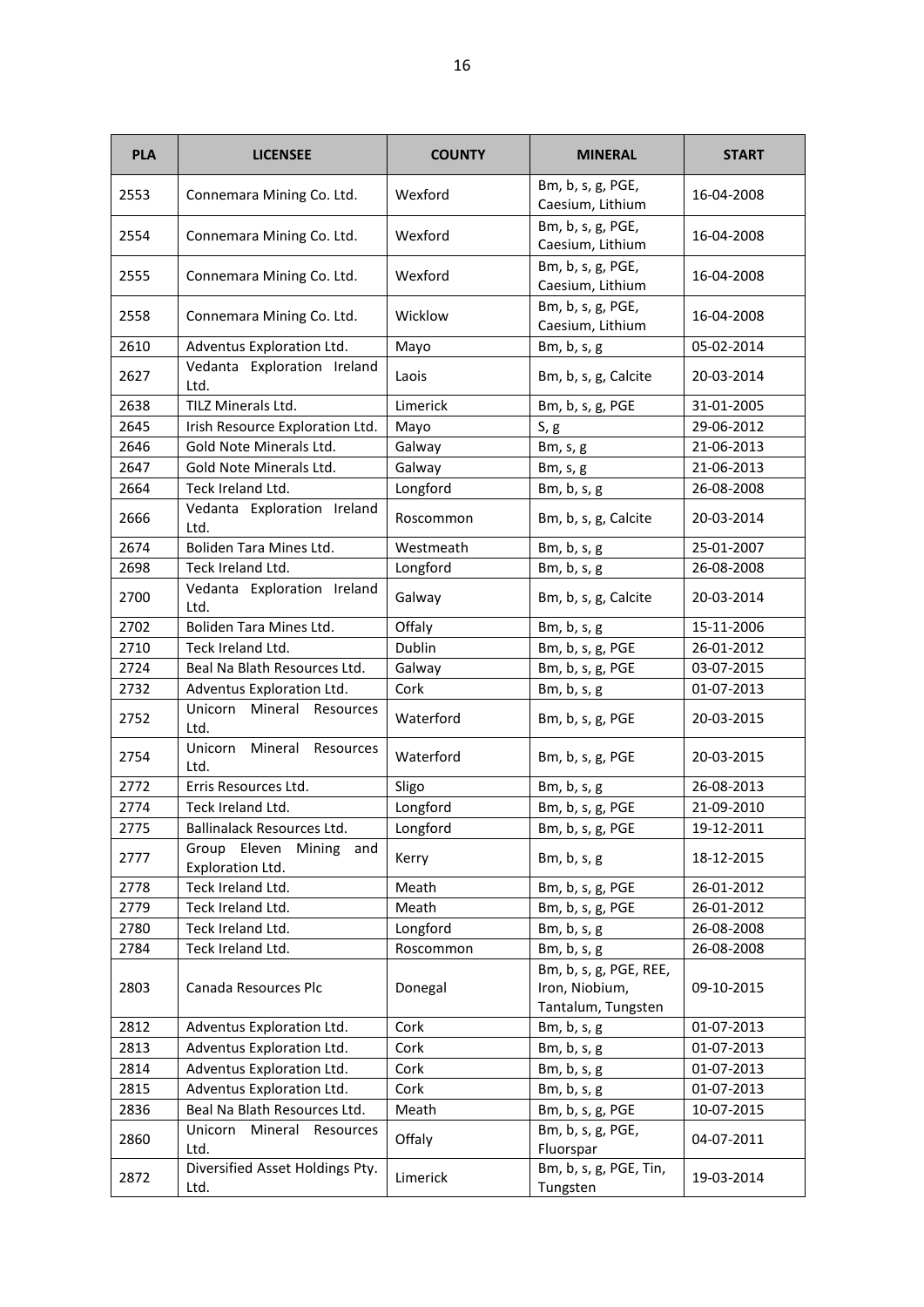| <b>PLA</b> | <b>LICENSEE</b>                                   | <b>COUNTY</b>      | <b>MINERAL</b>      | <b>START</b> |
|------------|---------------------------------------------------|--------------------|---------------------|--------------|
| 2882       | Teck Ireland Ltd.                                 | Meath              | Bm, b, s, g, PGE    | 26-01-2012   |
| 2883       | Teck Ireland Ltd.                                 | Meath              | Bm, b, s, g, PGE    | 26-01-2012   |
| 2884       | Teck Ireland Ltd.                                 | Meath              | Bm, b, s, g, PGE    | 26-01-2012   |
| 2895       | Unicorn Mineral<br>Resources<br>Ltd.              | Clare              | Bm, b, s, g, PGE    | 16-02-2016   |
| 2927       | <b>TILZ Minerals Ltd.</b>                         | Limerick           | Bm, b, s, g, PGE    | 31-01-2005   |
| 2946       | Adventus Exploration Ltd.                         | Cork               | Bm, b, s, g         | 24-01-2014   |
| 2947       | Adventus Exploration Ltd.                         | Cork               | Bm, b, s, g         | 24-01-2014   |
| 2948       | Adventus Exploration Ltd.                         | Cork               | Bm, b, s, g         | 24-01-2014   |
| 2949       | Adventus Exploration Ltd.                         | Cork               | Bm, b, s, g         | 28-11-2013   |
| 2981       | Oriel Selection Trust Ltd.                        | Roscommon          | Bm, b, s, g         | 21-10-2013   |
| 2982       | Oriel Selection Trust Ltd.                        | Roscommon          | Bm, b, s, g         | 21-10-2013   |
| 3012       | Adventus Exploration Ltd.                         | Cork               | Bm, b, s, g         | 01-07-2013   |
| 3013       | Adventus Exploration Ltd.                         | Cork               | Bm, $b$ , $s$ , $g$ | 01-07-2013   |
| 3014       | Adventus Exploration Ltd.                         | Cork               | Bm, b, s, g         | 01-07-2013   |
| 3027       | Beal Na Blath Resources Ltd.                      | Monaghan           | Bm, b, s, g, PGE    | 20-06-2015   |
| 3028       | Conroy Gold<br>and Natural<br>Resources Plc       | Monaghan           | Bm, b, s, g         | 15-07-1996   |
| 3036       | Gold Note Minerals Ltd.                           | Donegal            | Bm, b, s, g,        | 01-06-2013   |
| 3037       | Gold Note Minerals Ltd.                           | Donegal            | Bm, b, s, g,        | 01-06-2013   |
| 3038       | Gold Note Minerals Ltd.                           | Donegal            | Bm, b, s, g,        | 01-06-2013   |
| 3039       | Omagh Minerals Ltd.                               | Donegal            | Bm, b, s, g         | 30-03-2012   |
| 3040       | Omagh Minerals Ltd.                               | Donegal            | Bm, b, s, g         | 30-03-2012   |
| 3063       | Connemara Mining Co. Ltd.                         | Donegal            | Bm, s, g            | 10-04-2015   |
| 3066       | Conroy Gold<br>and Natural<br>Resources Plc       | Monaghan           | Bm, b, s, g         | 16-07-2012   |
| 3076       | Group Eleven<br>Mining and<br>Exploration Ltd.    | Kerry              | Bm, b, s, g         | 18-12-2015   |
| 3077       | Group Eleven<br>Mining<br>and<br>Exploration Ltd. | Kerry              | Bm, b, s, g         | 18-12-2015   |
| 3093       | Connemara Mining Co. Ltd.                         | Donegal            | Bm, b, s, g, PGE    | 31-10-2013   |
| 3095       | Connemara Mining Co. Ltd.                         | Donegal            | Bm, s, g            | 10-04-2015   |
| 3101       | Gold Note Minerals Ltd.                           | Galway             | Bm, s, g            | 21-06-2013   |
| 3123       | Connemara Mining Co. Ltd.                         | Donegal            | Bm, b, s, g, PGE    | 31-10-2013   |
| 3130       | Conroy Gold<br>and Natural<br>Resources Plc       | Cavan              | $Bm$ , b, s, g      | 27-11-1996   |
| 3135       | Omagh Minerals Ltd.                               | Donegal            | Bm, b, s, g         | 31-05-2013   |
| 3144       | Gold Note Minerals Ltd.                           | Galway             | Bm, s, g            | 21-10-2013   |
| 3145       | Gold Note Minerals Ltd.                           | Galway             | Bm, s, g            | 21-06-2013   |
| 3162       | Omagh Minerals Ltd.                               | Leitrim            | Bm, b, s, g         | 18-03-2014   |
| 3163       | Beal Na Blath Resources Ltd.                      | Roscommon          | Bm, b, s, g, PGE    | 03-07-2015   |
| 3166       | Gold Note Minerals Ltd.                           | Galway             | Bm, s, g            | 21-10-2013   |
| 3169       | Irish Resource Exploration Ltd.                   | Galway             | S, g                | 04-07-2011   |
| 3170       | Irish Resource Exploration Ltd.                   | Galway             | S, g                | 29-06-2012   |
| 3194       | Mineral<br>Unicorn<br>Resources<br>Ltd.           | Waterford          | Bm, b, s, g, PGE    | 20-03-2015   |
| 3195       | Unicorn<br>Mineral<br>Resources<br>Ltd.           | Kilkenny/Waterford | Bm, b, s, g, PGE    | 20-03-2015   |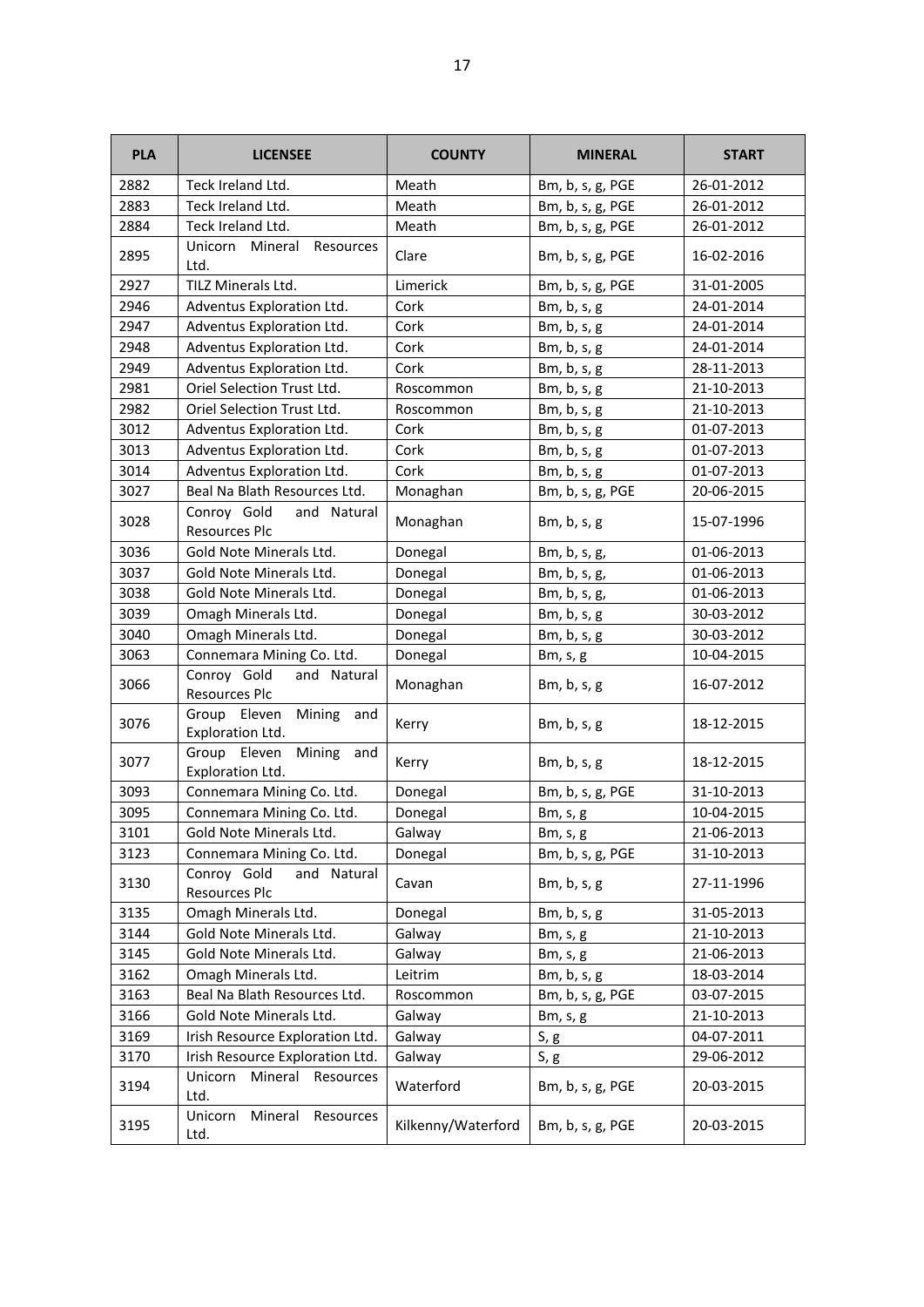| <b>PLA</b> | <b>LICENSEE</b>                                   | <b>COUNTY</b> | <b>MINERAL</b>                              | <b>START</b> |
|------------|---------------------------------------------------|---------------|---------------------------------------------|--------------|
| 3202       | Beal Na Blath Resources Ltd.                      | Cork          | Bm, b, s, g, PGE                            | 30-06-2015   |
| 3205       | Unicorn<br>Mineral<br>Resources<br>Ltd.           | Waterford     | Bm, b, s, g, PGE                            | 20-03-2015   |
| 3206       | Mineral<br>Unicorn<br>Resources<br>Ltd.           | Waterford     | Bm, b, s, g, PGE                            | 20-03-2015   |
| 3207       | Unicorn<br>Mineral<br>Resources<br>Ltd.           | Waterford     | Bm, b, s, g, PGE                            | 20-03-2015   |
| 3208       | Mineral<br>Resources<br><b>Unicorn</b><br>Ltd.    | Waterford     | Bm, b, s, g, PGE                            | 20-03-2015   |
| 3214       | Kenmare Resources Plc.                            | Kilkenny      | Bm, b, s, g, PGE                            | 24-11-2014   |
| 3217       | Connemara Mining Co. Ltd.                         | Donegal       | Bm, b, s, g, PGE                            | 31-10-2013   |
| 3227       | Gold Note Minerals Ltd.                           | Galway        | Bm, s, g                                    | 21-06-2013   |
| 3228       | Adventus Exploration Ltd.                         | Cork          | Bm, b, s, g                                 | 30-06-2013   |
| 3229       | Adventus Exploration Ltd.                         | Cork          | Bm, b, s, g                                 | 28-11-2013   |
| 3230       | Adventus Exploration Ltd.                         | Cork          | Bm, b, s, g                                 | 01-07-2013   |
| 3234       | Omagh Minerals Ltd.                               | Donegal       | Bm, b, s, g                                 | 31-05-2013   |
| 3235       | Omagh Minerals Ltd.                               | Donegal       | Bm, b, s, g                                 | 30-03-2012   |
| 3237       | Diversified Asset Holdings Pty.<br>Ltd.           | Wexford       | Bm, b, s, g, PGE                            | 15-07-2015   |
| 3248       | Vedanta Exploration Ireland<br>Ltd.               | Roscommon     | Bm, b, s, g, Calcite                        | 20-03-2014   |
| 3251       | Beal Na Blath Resources Ltd.                      | Galway        | Bm, b, s, g, PGE                            | 03-07-2015   |
| 3268       | Glencore Zinc Ireland Ltd.                        | Limerick      | Bm, b, s                                    | 08-11-1991   |
| 3281       | Group Eleven<br>Mining<br>and<br>Exploration Ltd. | Kerry         | Bm, b, s, g                                 | 18-12-2015   |
| 3282       | Group Eleven<br>Mining<br>and<br>Exploration Ltd. | Kerry         | Bm, b, s, g                                 | 14-12-2015   |
| 3307       | Zetland Resources Ltd.                            | Galway        | Bm, b, s, g                                 | 28-06-2012   |
| 3307       | Zetland Resources Ltd.                            | Galway        | Gemstones including<br>semi-precious stones | 08-07-2015   |
| 3312       | Vedanta Exploration Ireland<br>Ltd.               | Laois         | Bm, b, s, g, Calcite                        | 30-06-2014   |
| 3313       | Connemara Mining Co. Ltd.                         | Kilkenny      | Bm, b, s, g, PGE                            | 14-07-2014   |
| 3321       | Connemara Mining Co. Ltd.                         | Tipperary     | Bm, b, s, g, PGE, Iron                      | 07-07-2008   |
| 3322       | Vedanta Exploration Ireland<br>Ltd.               | Laois         | Bm, b, s, g, Calcite                        | 20-03-2014   |
| 3323       | Unicorn<br>Mineral Resources<br>Ltd.              | Waterford     | Bm, b, s, g, PGE                            | 06-03-2015   |
| 3324       | Boliden Tara Mines Ltd.                           | Westmeath     | Bm, b, s, g                                 | 16-12-2005   |
| 3326       | Connemara Mining Co. Ltd.                         | Donegal       | Bm, b, s, g, PGE                            | 31-10-2013   |
| 3329       | Teck Ireland Ltd.                                 | Kildare       | Bm, b, s, g, PGE                            | 26-01-2012   |
| 3331       | Teck Ireland Ltd.                                 | Kildare       | Bm, b, s, g, PGE                            | 30-11-2015   |
| 3342       | Glencore Zinc Ireland Ltd.                        | Limerick      | Bm, b, s                                    | 21-05-1999   |
| 3344       | Glencore Zinc Ireland Ltd.                        | Limerick      | Bm, b, s                                    | 25-05-1999   |
| 3346       | Boliden Tara Mines Ltd.                           | Meath         | Bm, b, s, g                                 | 16-12-2005   |
| 3367       | TILZ Minerals Ltd.                                | Limerick      | Bm, b, s, g, PGE                            | 31-01-2005   |
| 3370       | Group Eleven Mining<br>and<br>Exploration Ltd.    | Kerry         | Bm, b, s, g                                 | 18-12-2015   |
| 3373       | Boliden Tara Mines Ltd.                           | Meath         | Bm, b, s                                    | 01-03-1993   |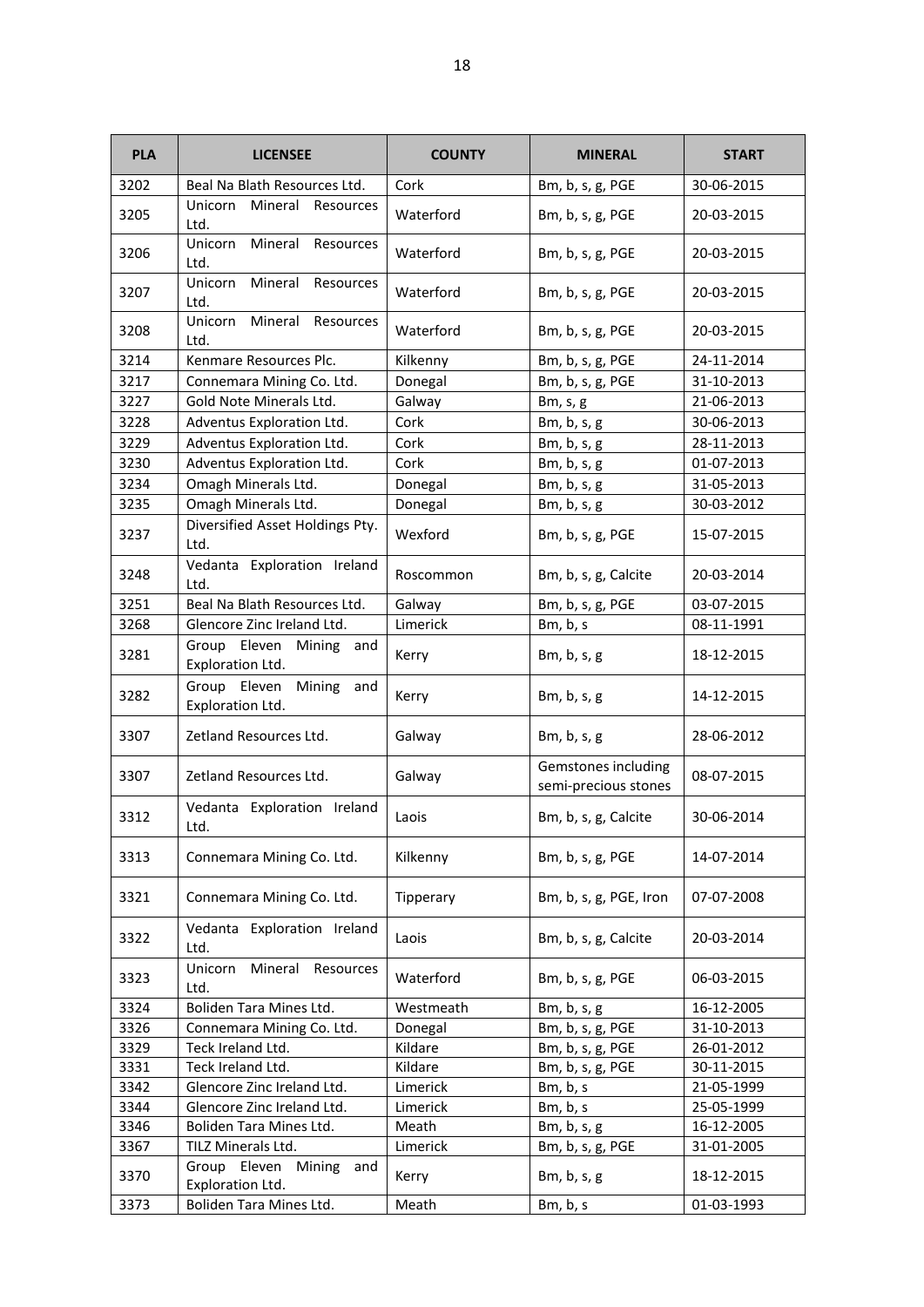| <b>PLA</b> | <b>LICENSEE</b>                                    | <b>COUNTY</b> | <b>MINERAL</b>                                                                   | <b>START</b> |
|------------|----------------------------------------------------|---------------|----------------------------------------------------------------------------------|--------------|
| 3374       | Teck Ireland Ltd.                                  | Kildare       | Bm, b, s, g, PGE                                                                 | 08-08-2006   |
| 3380       | Bowpark Exploration Ireland<br>Ltd.                | Sligo         | Bm, b, s, g                                                                      | 10-09-2010   |
| 3381       | Bowpark Exploration Ireland<br>Ltd.                | Sligo         | Bm, b, s, g                                                                      | 10-09-2010   |
| 3382       | Bowpark Exploration Ireland<br>Ltd.                | Sligo         | Bm, b, s, g                                                                      | 10-09-2010   |
| 3400       | Conroy Gold<br>and Natural<br><b>Resources Plc</b> | Cavan         | Bm, b, s, g                                                                      | 27-11-1996   |
| 3405       | Vedanta Exploration Ireland<br>Ltd.                | Westmeath     | $Bm$ , b, s, g                                                                   | 10-11-2015   |
| 3407       | <b>Blackstairs Lithium Ltd.</b>                    | Carlow        | Bm, s, g, REE,<br>Beryllium, Caesium,<br>Lithium, Niobium,<br>Rubidium, Tantalum | 07-08-2009   |
| 3411       | Blackstairs Lithium Ltd.                           | Carlow        | Bm, s, g, REE,<br>Beryllium, Caesium,<br>Lithium, Niobium,<br>Rubidium, Tantalum | 07-08-2009   |
| 3423       | Adventus Exploration Ltd.                          | Mayo          | Bm, b, s, g                                                                      | 05-02-2014   |
| 3424       | Adventus Exploration Ltd.                          | Mayo          | Bm, b, s, g                                                                      | 05-02-2014   |
| 3426       | IMC Exploration Ltd.                               | Tipperary     | Bm, b, s                                                                         | 12-05-2011   |
| 3427       | Vedanta Exploration Ireland<br>Ltd.                | Kildare       | Bm, b, s, g, Calcite                                                             | 20-03-2014   |
| 3429       | Boliden Tara Mines Ltd.                            | Galway        | Bm, b, s, g                                                                      | 15-11-2006   |
| 3431       | Glencore Zinc Ireland Ltd.                         | Limerick      | Bm, b, s, PGE                                                                    | 30-05-2005   |
| 3459       | Beal Na Blath Resources Ltd.                       | Galway        | Bm, b, s, g, PGE                                                                 | 03-07-2015   |
| 3460       | IMC Exploration Ltd.                               | Roscommon     | Bm, b, s                                                                         | 14-05-2011   |
| 3467       | Adventus Exploration Ltd.                          | Mayo          | Bm, b, s, g                                                                      | 05-02-2014   |
| 3470       | Boliden Tara Mines Ltd.                            | Galway        | Bm, b, s, g                                                                      | 27-11-2006   |
| 3471       | Boliden Tara Mines Ltd.                            | Galway        | Bm, b, s, g                                                                      | 27-11-2006   |
| 3479       | Unicorn Mineral Resources<br>Ltd.                  | Galway        | Bm, b, s, g, PGE,<br>Fluorspar                                                   | 06-07-2011   |
| 3492       | Group Eleven<br>Mining<br>and<br>Exploration Ltd.  | Kerry         | Bm, $b$ , $s$ , $g$                                                              | 14-12-2015   |
| 3493       | Group Eleven<br>Mining and<br>Exploration Ltd.     | Kerry         | Bm, b, s, g                                                                      | 14-12-2015   |
| 3494       | Group Eleven<br>Mining and<br>Exploration Ltd.     | Kerry         | Bm, $b$ , $s$ , $g$                                                              | 14-12-2015   |
| 3495       | Group Eleven<br>Mining and<br>Exploration Ltd.     | Kerry         | Bm, b, s, g                                                                      | 14-12-2015   |
| 3500       | Conroy Gold<br>and Natural<br>Resources Plc        | Clare         | Bm, b, s, g                                                                      | 14-05-2012   |
| 3504       | Conroy Gold<br>and Natural<br>Resources Plc        | Clare         | Bm, b, s, g                                                                      | 19-11-2011   |
| 3505       | Adventus Exploration Ltd.                          | Galway        | Bm, b, s, g                                                                      | 05-02-2014   |
| 3509       | Lundin<br>Exploration<br>Mining<br>Ltd.            | Clare         | Bm, b, s                                                                         | 20-08-2012   |
| 3518       | Unicorn Mineral Resources<br>Ltd.                  | Waterford     | Bm, b, s, g, PGE                                                                 | 06-03-2015   |
| 3531       | Vedanta Exploration Ireland<br>Ltd.                | Westmeath     | Bm, b, s, g                                                                      | 10-11-2015   |
| 3535       | Diversified Asset Holdings Pty.<br>Ltd.            | Cork          | Bm, b, s, g, PGE                                                                 | 05-05-2014   |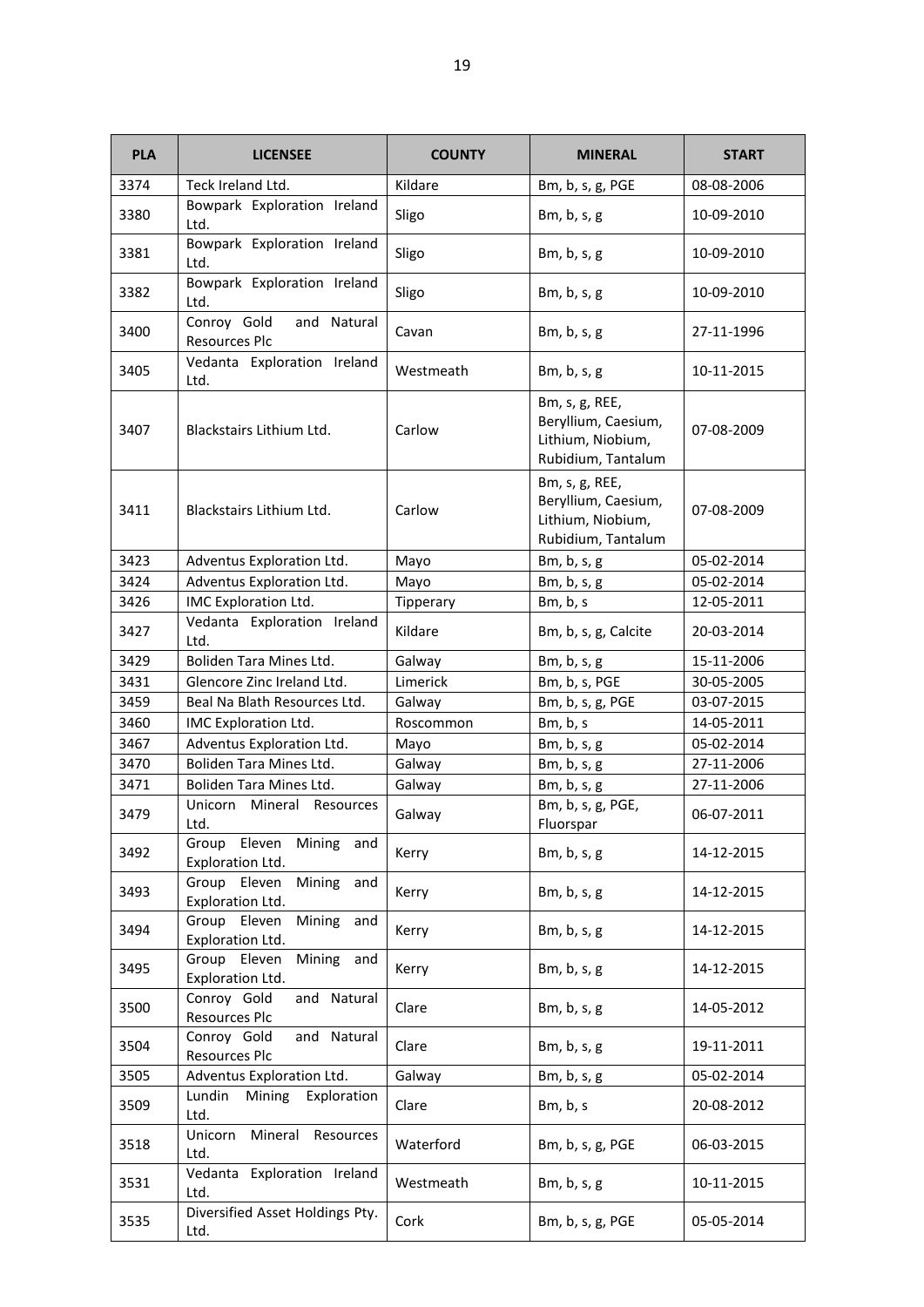| <b>PLA</b> | <b>LICENSEE</b>                                    | <b>COUNTY</b>         | <b>MINERAL</b>                                                                    | <b>START</b> |
|------------|----------------------------------------------------|-----------------------|-----------------------------------------------------------------------------------|--------------|
| 3536       | Diversified Asset Holdings Pty.<br>Ltd.            | Cork                  | Bm, b, s, g, PGE                                                                  | 05-05-2014   |
| 3537       | Diversified Asset Holdings Pty.<br>Ltd.            | Cork                  | Bm, b, s, g, PGE                                                                  | 05-05-2014   |
| 3538       | Diversified Asset Holdings Pty.<br>Ltd.            | Cork                  | Bm, b, s, g, PGE                                                                  | 05-05-2014   |
| 3549       | Boliden Tara Mines Ltd.                            | Kildare               | Bm, b, s, g                                                                       | 15-11-2006   |
| 3550       | IMC Exploration Ltd.                               | Clare                 | Bm, b, s                                                                          | 31-05-2011   |
| 3555       | Group Eleven<br>Mining and<br>Exploration Ltd.     | Kerry                 | Bm, b, s, g                                                                       | 14-12-2015   |
| 3556       | Group Eleven<br>Mining and<br>Exploration Ltd.     | Kerry                 | Bm, b, s, g                                                                       | 14-12-2015   |
| 3568       | Erris Resources Ltd.                               | Leitrim/<br>Roscommon | Bm, b, s, g                                                                       | 30-09-2013   |
| 3570       | Unicorn<br>Mineral<br>Resources<br>Ltd.            | Waterford             | Bm, b, s, g, PGE                                                                  | 06-03-2015   |
| 3571       | Unicorn<br>Mineral<br>Resources<br>Ltd.            | Waterford             | Bm, b, s, g, PGE                                                                  | 06-03-2015   |
| 3572       | Conroy Gold<br>and Natural<br><b>Resources Plc</b> | Cavan                 | Bm, b, s, g,<br>Gemstones including<br>semi-precious stones                       | 03-09-2007   |
| 3574       | Unicorn Mineral<br>Resources<br>Ltd.               | Waterford             | Bm, b, s, g, PGE                                                                  | 06-03-2015   |
| 3575       | Teck Ireland Ltd.                                  | Westmeath             | Bm, b, s, g, PGE                                                                  | 26-06-2006   |
| 3576       | Teck Ireland Ltd.                                  | Westmeath             | Bm, b, s, g, PGE                                                                  | 26-06-2006   |
| 3585       | Vedanta Exploration Ireland<br>Ltd.                | Leitrim               | Bm, b, s, g, Calcite                                                              | 20-03-2014   |
| 3586       | Adventus Exploration Ltd.                          | Cork                  | Bm, b, s, g                                                                       | 01-07-2013   |
| 3587       | Adventus Exploration Ltd.                          | Cork                  | Bm, b, s, g                                                                       | 30-06-2013   |
| 3605       | Adventus Exploration Ltd.                          | Cork                  | Bm, b, s, g                                                                       | 30-06-2013   |
| 3609       | Adventus Exploration Ltd.                          | Meath                 | Bm, b, s, g, Gypsum                                                               | 24-01-2014   |
| 3611       | Teck Ireland Ltd.                                  | Meath                 | Bm, b, s, g, PGE                                                                  | 26-01-2012   |
| 3614       | Teck Ireland Ltd.                                  | Kildare               | Bm, b, s, g, PGE                                                                  | 26-01-2012   |
| 3615       | Viridian Metals Ireland Ltd.                       | Galway                | Bm, b, s, g, Dolomite<br>and Dolomitic<br>Limestone,<br>Manganese, Silica<br>Sand | 28-05-2012   |
| 3622       | Boliden Tara Mines Ltd.                            | Meath                 | Bm, b, s, g                                                                       | 16-12-2005   |
| 3623       | Conroy Gold<br>and Natural<br><b>Resources Plc</b> | Cavan                 | Bm, b, s, g,<br>Gemstones including<br>semi-precious stones                       | 20-04-2009   |
| 3624       | Conroy Gold<br>and Natural<br>Resources Plc        | Cavan                 | Bm, b, s, g,<br>Gemstones including<br>semi-precious stones                       | 20-04-2009   |
| 3625       | Conroy Gold<br>and Natural<br>Resources Plc        | Cavan                 | Bm, b, s, g,<br>Gemstones including<br>semi-precious stones                       | 20-04-2009   |
| 3634       | Teck Ireland Ltd.                                  | Longford              | Bm, b, s, g, PGE                                                                  | 15-12-2005   |
| 3636       | Teck Ireland Ltd.                                  | Meath                 | Bm, b, s, g, PGE                                                                  | 08-08-2006   |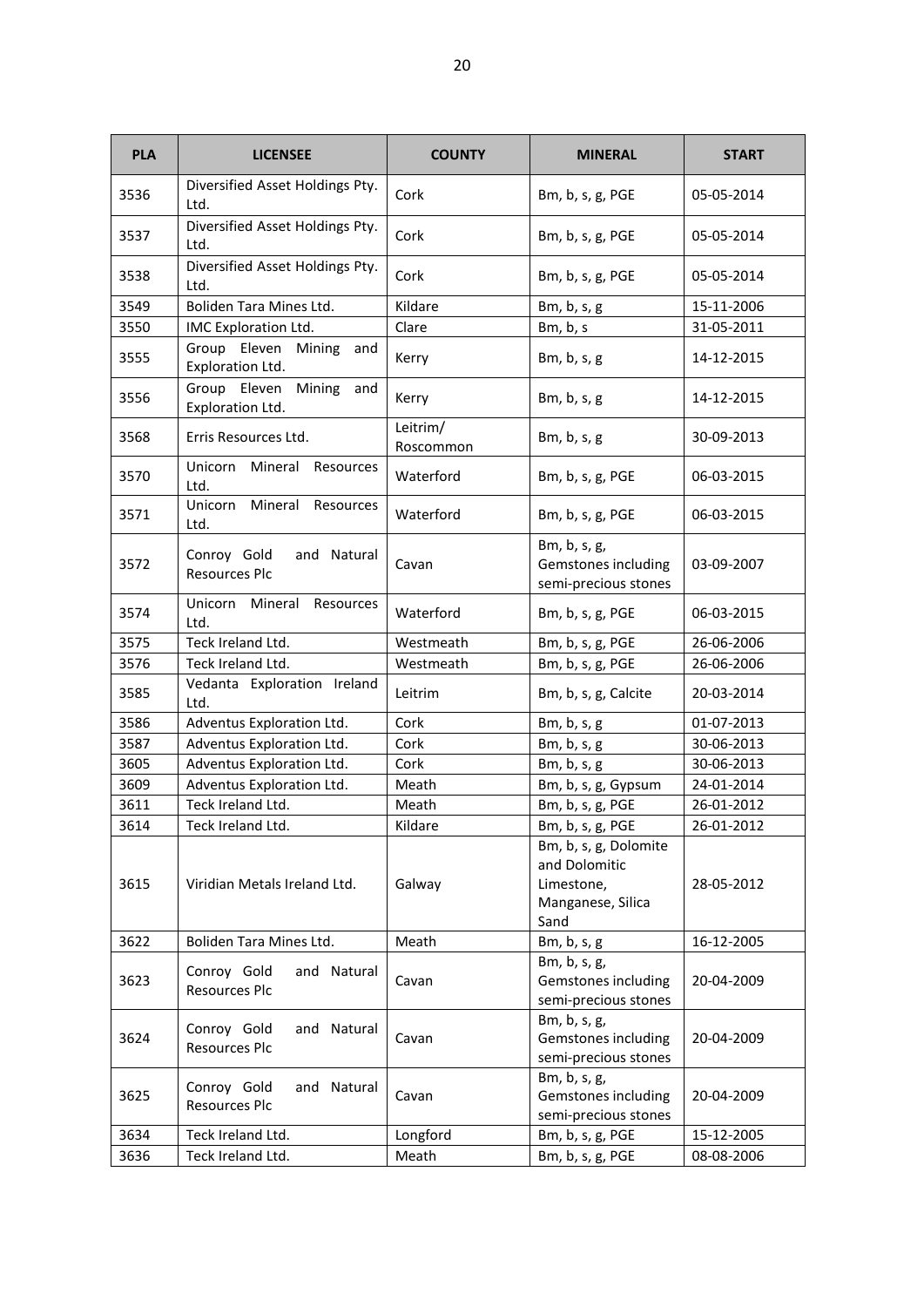| <b>PLA</b> | <b>LICENSEE</b>                         | <b>COUNTY</b>        | <b>MINERAL</b>                                                                | <b>START</b> |
|------------|-----------------------------------------|----------------------|-------------------------------------------------------------------------------|--------------|
| 3637       | Boliden Tara Mines Ltd.                 | Galway/<br>Roscommon | Bm, b, s, g                                                                   | 27-11-2006   |
| 3638       | Boliden Tara Mines Ltd.                 | Westmeath            | Bm, b, s, g                                                                   | 16-12-2005   |
| 3640       | Lundin<br>Mining Exploration<br>Ltd.    | Clare                | Bm, b, s                                                                      | 14-07-2008   |
| 3643       | Lundin<br>Mining Exploration<br>Ltd.    | Clare                | Bm, b, s                                                                      | 25-05-1999   |
| 3644       | IMC Exploration Ltd.                    | Clare                | Bm, b                                                                         | 12-05-2011   |
| 3647       | Glencore Zinc Ireland Ltd.              | Tipperary/Limerick   | Bm, b, s                                                                      | 08-11-1991   |
| 3649       | Vedanta Exploration Ireland<br>Ltd.     | Kildare              | Bm, b, s, g, Calcite                                                          | 20-03-2014   |
| 3655       | Ballinalack Resources Ltd.              | Westmeath            | Bm, b, s, g, PGE                                                              | 19-12-2011   |
| 3658       | Teck Ireland Ltd.                       | Westmeath            | Bm, b, s, g, PGE                                                              | 12-02-2012   |
| 3659       | Teck Ireland Ltd.                       | Westmeath            | Bm, b, s, g, PGE                                                              | 12-02-2012   |
| 3660       | Teck Ireland Ltd.                       | Meath                | Bm, b, s, g, PGE                                                              | 12-02-2012   |
| 3664       | Teck Ireland Ltd.                       | Dublin               | Bm, b, s, g                                                                   | 07-10-2008   |
| 3665       | Teck Ireland Ltd.                       | Dublin               | Bm, b, s, g                                                                   | 07-10-2008   |
| 3668       | IMC Exploration Ltd.                    | Tipperary            | Bm, b, s                                                                      | 31-05-2011   |
| 3670       | IMC Exploration Ltd.                    | <b>Tipperary</b>     | Bm, b, s                                                                      | 12-05-2011   |
| 3676       | Hendrick Resources (Ireland)<br>Ltd.    | Wicklow              | Bm, b, s, g, PGE,<br>Caesium, Lithium,<br>Niobium, Tantalum,<br>Tin, Tungsten | 13-01-2012   |
| 3677       | IMC Exploration Ltd.                    | <b>Tipperary</b>     | Bm, b, s                                                                      | 12-05-2011   |
| 3679       | Exploration<br>Lundin<br>Mining<br>Ltd. | Clare                | Bm, b, s, g                                                                   | 19-12-2005   |
| 3681       | Boliden Tara Mines Ltd.                 | Galway               | Bm, b, s, g                                                                   | 07-07-2012   |
| 3686       | Vedanta Exploration Ireland<br>Ltd.     | Roscommon            | Bm, b, s, g, Calcite                                                          | 20-03-2014   |
| 3692       | Teck Ireland Ltd.                       | Galway               | Bm, b, s                                                                      | 19-09-2007   |
| 3693       | Unicorn Mineral<br>Resources<br>Ltd.    | Kilkenny             | Bm, b, s, g, PGE,<br>Cobalt, Iron                                             | 08-09-2010   |
| 3694       | Unicorn Mineral Resources<br>Ltd.       | Kilkenny/Tipperary   | Bm, b, s, g, PGE,<br>Cobalt, Iron                                             | 08-09-2010   |
| 3695       | Unicorn<br>Mineral<br>Resources<br>Ltd. | Kilkenny             | Bm, b, s, g, PGE,<br>Cobalt, Iron                                             | 08-09-2010   |
| 3706       | Unicorn<br>Mineral<br>Resources<br>Ltd. | Tipperary            | Bm, b, s, g, PGE,<br>Cobalt, Iron                                             | 08-09-2010   |
| 3729       | IMC Exploration Ltd.                    | Clare                | Bm, b, s                                                                      | 20-04-2011   |
| 3730       | Adventus Exploration Ltd.               | Louth                | Bm, b, s, g, Gypsum                                                           | 24-01-2014   |
| 3731       | Adventus Exploration Ltd.               | Meath                | Bm, b, s, g, Gypsum                                                           | 24-01-2014   |
| 3732       | Adventus Exploration Ltd.               | Meath                | Bm, b, s, g, Gypsum                                                           | 24-01-2014   |
| 3735       | Erris Resources Ltd.                    | Sligo                | Bm, s, g                                                                      | 26-08-2013   |
| 3742       | Boliden Tara Mines Ltd.                 | Galway               | Bm, b, s, g                                                                   | 15-11-2006   |
| 3755       | Boliden Tara Mines Ltd.                 | Galway               | Bm, b, s, g                                                                   | 07-07-2012   |
| 3757       | Boliden Tara Mines Ltd.                 | Galway               | Bm, $b$ , $s$ , $g$                                                           | 27-11-2006   |
| 3771       | Oriel Selection Trust Ltd.              | Mayo                 | Bm, b, s, g                                                                   | 30-01-2011   |
| 3772       | Oriel Selection Trust Ltd.              | Mayo                 | Bm, b, s, g                                                                   | 30-01-2011   |
| 3774       | Oriel Selection Trust Ltd.              | Mayo                 | Bm, b, s, g                                                                   | 21-10-2013   |
| 3777       | Canex JV                                | Kildare              | Bm, b, s, g                                                                   | 19-12-2011   |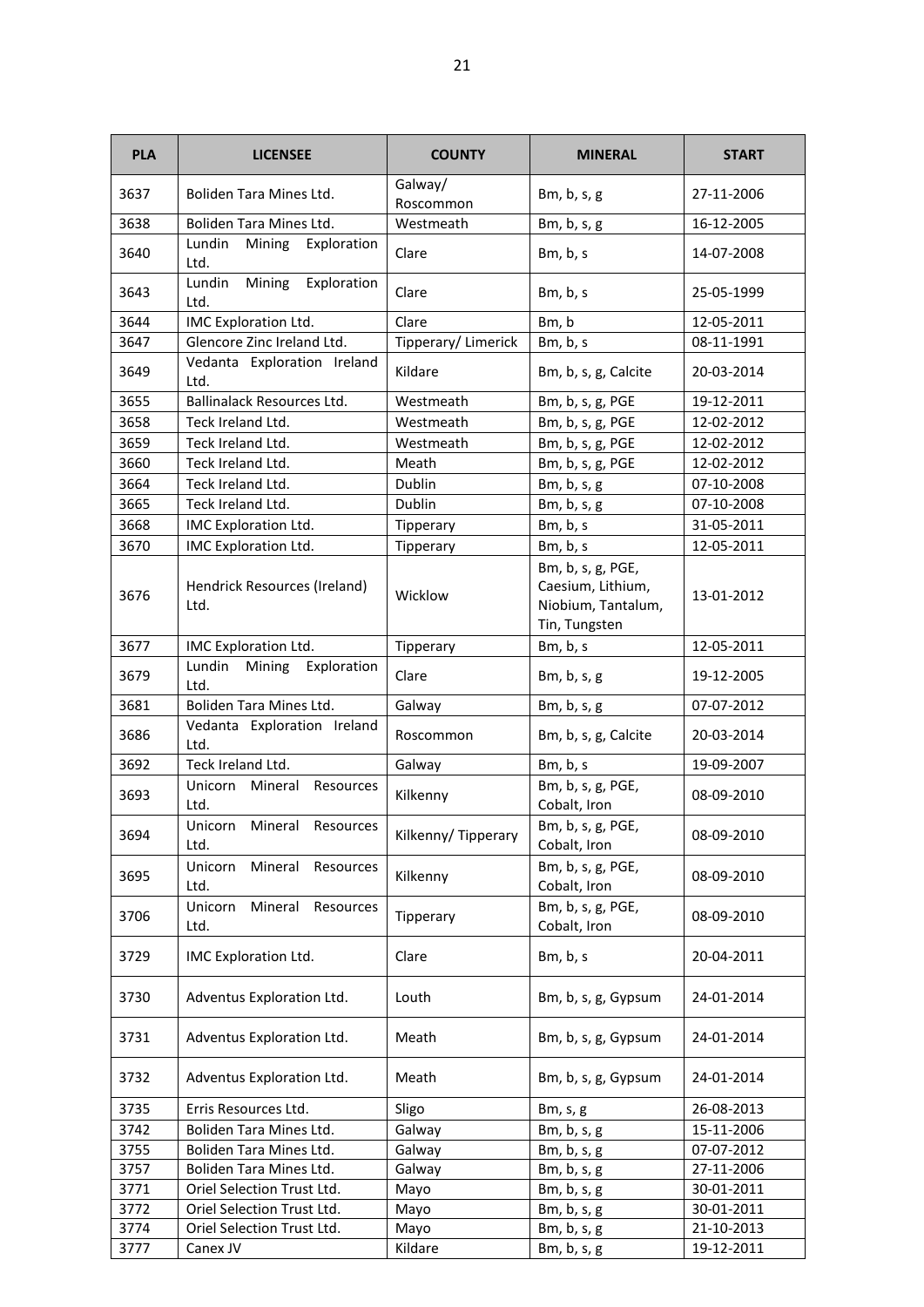| <b>PLA</b> | <b>LICENSEE</b>                                   | <b>COUNTY</b>        | <b>MINERAL</b>                                                                    | <b>START</b> |
|------------|---------------------------------------------------|----------------------|-----------------------------------------------------------------------------------|--------------|
| 3781       | Boliden Tara Mines Ltd.                           | Galway/<br>Roscommon | Bm, b, s, g                                                                       | 30-03-2007   |
| 3783       | Group Eleven<br>Mining<br>and<br>Exploration Ltd. | Kerry                | Bm, b, s, g                                                                       | 18-12-2015   |
| 3787       | Lundin<br>Mining<br>Exploration<br>Ltd.           | Clare                | Bm, b, s                                                                          | 08-06-1994   |
| 3788       | Lundin<br>Exploration<br>Mining<br>Ltd.           | Clare                | Bm, b, s, Calcite,<br>Fluorite                                                    | 08-06-1994   |
| 3789       | Lundin<br>Mining<br>Exploration<br>Ltd.           | Clare                | Bm, b, s                                                                          | 08-06-1994   |
| 3801       | Adventus Exploration Ltd.                         | Cork                 | Bm, b, s, g                                                                       | 30-06-2013   |
| 3806       | IMC Exploration Ltd.                              | Clare                | Bm, b, s                                                                          | 31-05-2011   |
| 3819       | Adventus Exploration Ltd.                         | Meath                | Bm, b, s, g, Gypsum                                                               | 24-01-2014   |
| 3820       | Connemara Mining Co. Ltd.                         | Donegal              | Bm, s, g                                                                          | 10-04-2015   |
| 3822       | Gold Note Minerals Ltd.                           | Wexford              | Bm, b, s, g, Lithium                                                              | 06-02-2014   |
| 3824       | Aurum Mineral Resources Ltd.                      | Limerick             | Bm, b, s, g                                                                       | 27-05-2004   |
| 3825       | Adventus Exploration Ltd.                         | Meath                | Bm, b, s, g, Gypsum                                                               | 24-01-2014   |
| 3839       | Teck Ireland Ltd.                                 | Meath                | Bm, b, s, g, PGE                                                                  | 12-02-2012   |
| 3846       | Raptor Resources Ltd.                             | Kildare              | Bm, b, s, g, PGE                                                                  | 21-09-2015   |
| 3848       | Vedanta Exploration Ireland<br>Ltd.               | Roscommon            | Bm, b, s, g, Calcite                                                              | 20-03-2014   |
| 3849       | IMC Exploration Ltd.                              | Wicklow              | Bm, b, s, g                                                                       | 07-02-2013   |
| 3850       | IMC Exploration Ltd.                              | Wicklow              | Bm, b, s, g                                                                       | 07-02-2013   |
| 3851       | Boliden Tara Mines Ltd.                           | Meath                | Bm, b, s                                                                          | 30-04-2001   |
| 3852       | Boliden Tara Mines Ltd.                           | Meath                | Bm, b, s, g                                                                       | 16-12-2005   |
| 3857       | IMC Exploration Ltd.                              | Wicklow/Wexford      | Bm, b, s, g                                                                       | 12-05-2011   |
| 3862       | Viridian Metals Ireland Ltd.                      | Galway               | Bm, b, s, g, Dolomite<br>and Dolomitic<br>Limestone,<br>Manganese, Silica<br>Sand | 28-05-2012   |
| 3863       | Unicorn Mineral<br>Resources<br>Ltd.              | Clare                | Bm, b, s, g, PGE                                                                  | 16-02-2016   |
| 3864       | Blackstairs Lithium Ltd.                          | Wicklow              | Bm, s, g, REE,<br>Beryllium, Caesium,<br>Lithium, Niobium,<br>Rubidium, Tantalum  | 07-08-2009   |
| 3866       | Raptor Resources Ltd.                             | Kildare              | Bm, b, s, g, PGE                                                                  | 21-09-2015   |
| 3867       | Boliden Tara Mines Ltd.                           | Galway               | Bm, b, s, g                                                                       | 15-11-2006   |
| 3869       | Conroy Gold<br>and Natural<br>Resources Plc       | Monaghan             | Bm, b, s, g, Antimony                                                             | 20-08-1998   |
| 3871       | Beal Na Blath Resources Ltd.                      | Monaghan             | Bm, b, s, g, PGE                                                                  | 20-06-2015   |
| 3880       | Zetland Resources Ltd.                            | Galway               | Gemstones including<br>semi-precious stones                                       | 08-07-2015   |
| 3880       | Beal Na Blath Resources Ltd.                      | Galway               | Bm, b, s, g, PGE                                                                  | 03-07-2015   |
| 3881       | Zetland Resources Ltd.                            | Galway               | Gemstones including<br>semi-precious stones                                       | 08-07-2015   |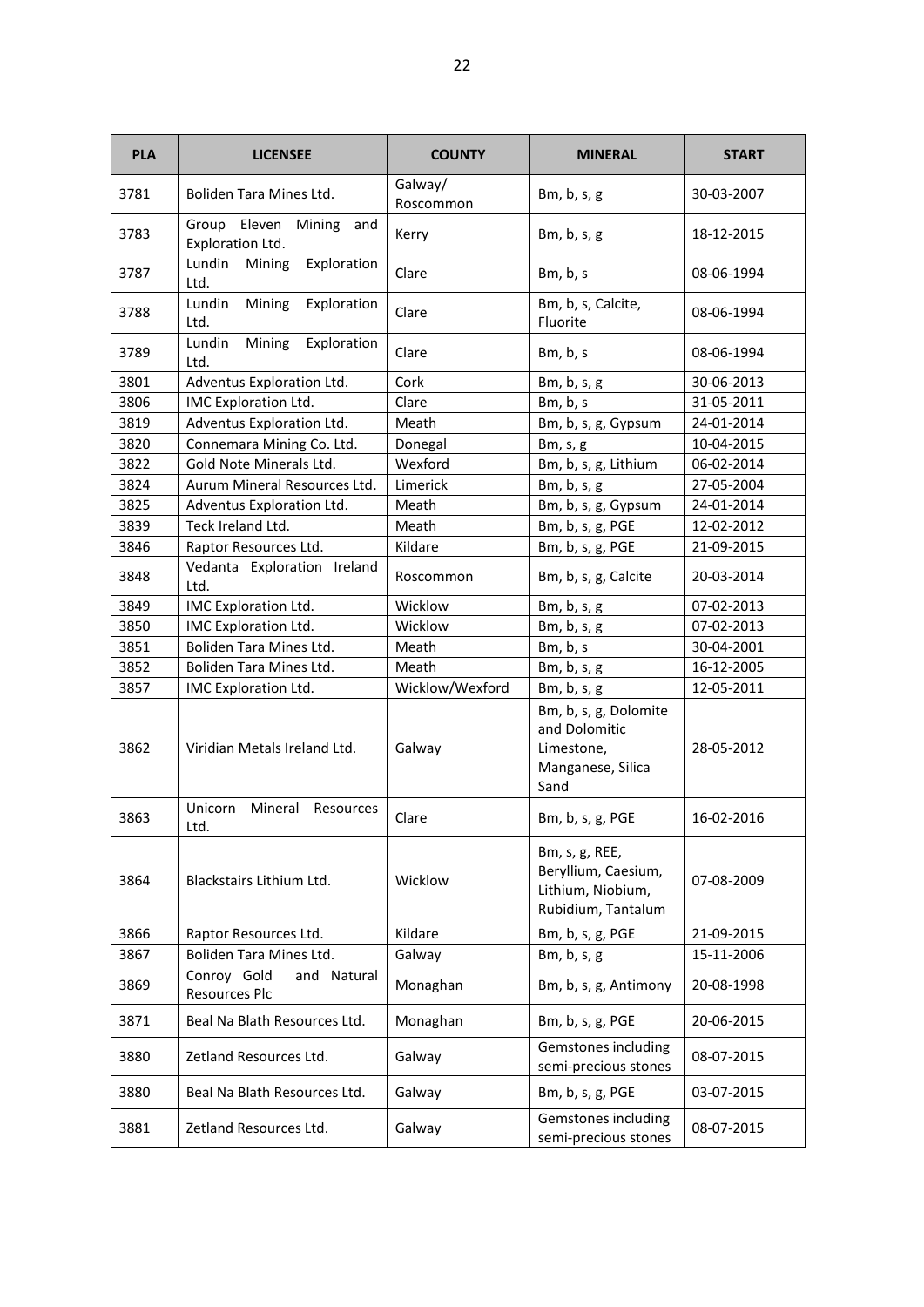| <b>PLA</b> | <b>LICENSEE</b>                      | <b>COUNTY</b>    | <b>MINERAL</b>                                                                   | <b>START</b> |
|------------|--------------------------------------|------------------|----------------------------------------------------------------------------------|--------------|
| 3881       | Gold Note Minerals Ltd.              | Galway           | Bm, s, g                                                                         | 21-10-2013   |
| 3884       | Zetland Resources Ltd.               | Galway           | Gemstones including<br>semi-precious stones                                      | 08-07-2015   |
| 3886       | Zetland Resources Ltd.               | Galway           | Bm, $b$ , $s$ , $g$                                                              | 28-06-2012   |
| 3887       | Oriel Selection Trust Ltd.           | Mayo             | Bm, $b$ , $s$ , $g$                                                              | 27-04-2005   |
| 3891       | Dan Morrissey (Ireland) Ltd.         | Laois            | Coal, Fireclay                                                                   | 27-09-1999   |
| 3893       | Blackstairs Lithium Ltd.             | Carlow           | Bm, s, g, REE,<br>Beryllium, Caesium,<br>Lithium, Niobium,<br>Rubidium, Tantalum | 07-08-2009   |
| 3894       | <b>Blackstairs Lithium Ltd.</b>      | Carlow           | Bm, s, g, REE,<br>Beryllium, Caesium,<br>Lithium, Niobium,<br>Rubidium, Tantalum | 07-08-2009   |
| 3896       | Hendrick Resources (Ireland)<br>Ltd. | Wexford          | Bm, b, s, g, PGE,<br>Caesium, Lithium,<br>Niobium, Tantalum,<br>Tin, Tungsten    | 27-10-2012   |
| 3908       | Glencore Zinc Ireland Ltd.           | Limerick         | Bm, b, s                                                                         | 17-07-2001   |
| 3915       | Erris Resources Ltd.                 | Sligo            | Bm, b, s, g                                                                      | 26-08-2013   |
| 3916       | Erris Resources Ltd.                 | Sligo            | Bm, b, s, g                                                                      | 26-08-2013   |
| 3917       | Erris Resources Ltd.                 | Sligo/Roscommon  | Bm, b, s, g                                                                      | 26-08-2013   |
| 3919       | Erris Resources Ltd.                 | Sligo            | Bm, b, s, g                                                                      | 26-08-2013   |
| 3921       | Connemara Mining Co. Ltd.            | Donegal          | Bm, s, g                                                                         | 10-04-2015   |
| 3922       | Connemara Mining Co. Ltd.            | Donegal          | Bm, s, g                                                                         | 10-04-2015   |
| 3925       | Oldcastle Zinc Ltd.                  | Meath            | Bm, b, s, g, PGE                                                                 | 28-01-2005   |
| 3926       | Oldcastle Zinc Ltd.                  | Meath            | Bm, b, s, g, PGE                                                                 | 28-01-2005   |
| 3929       | Oriel Selection Trust Ltd.           | Mayo             | Bm, b, s, g                                                                      | 27-04-2005   |
| 3930       | Oriel Selection Trust Ltd.           | Mayo             | Bm, b, s, g                                                                      | 27-04-2005   |
| 3931       | Dan Morrissey (Ireland) Ltd.         | Laois/Carlow     | Coal, Fireclay                                                                   | 27-04-2005   |
| 3932       | Boliden Tara Mines Ltd.              | Westmeath        | Bm, b, s, g                                                                      | 16-12-2005   |
| 3934       | Vedanta Exploration Ireland<br>Ltd.  | Roscommon        | Bm, b, s, g, Iron,<br>Nickel                                                     | 23-11-2015   |
| 3936       | Ballinalack Resources Ltd.           | Westmeath        | Bm, b, s, g, PGE                                                                 | 20-02-2006   |
| 3937       | Teck Ireland Ltd.                    | Westmeath        | Bm, b, s, g, PGE                                                                 | 26-06-2006   |
| 3938       | Teck Ireland Ltd.                    | Meath            | Bm, b, s, g, PGE                                                                 | 26-06-2006   |
| 3939       | Teck Ireland Ltd.                    | Meath            | Bm, b, s, g, PGE                                                                 | 26-06-2006   |
| 3940       | Boliden Tara Mines Ltd.              | Offaly           | Bm, $b, s, g$                                                                    | 25-01-2007   |
| 3941       | Boliden Tara Mines Ltd.              | Offaly           | Bm, b, s, g                                                                      | 25-01-2007   |
| 3942       | Boliden Tara Mines Ltd.              | Offaly           | Bm, b, s, g                                                                      | 15-11-2006   |
| 3943       | Boliden Tara Mines Ltd.              | Offaly           | Bm, b, s, g                                                                      | 25-01-2007   |
| 3944       | Boliden Tara Mines Ltd.              | Westmeath        | Bm, b, s, g                                                                      | 25-01-2007   |
| 3945       | Boliden Tara Mines Ltd.              | Westmeath        | Bm, b, s, g                                                                      | 25-01-2007   |
| 3946       | Boliden Tara Mines Ltd.              | Offaly/Westmeath | Bm, $b, s, g$                                                                    | 25-01-2007   |
| 3947       | Boliden Tara Mines Ltd.              | Westmeath        | Bm, $b$ , $s$ , $g$                                                              | 25-01-2007   |
| 3948       | Boliden Tara Mines Ltd.              | Westmeath        | Bm, b, s, g                                                                      | 25-01-2007   |
| 3956       | Boliden Tara Mines Ltd.              | Offaly/Westmeath | Bm, b, s, g                                                                      | 25-01-2007   |
| 3959       | Gold Note Minerals Ltd.              | Galway           | Bm, s, g                                                                         | 21-10-2013   |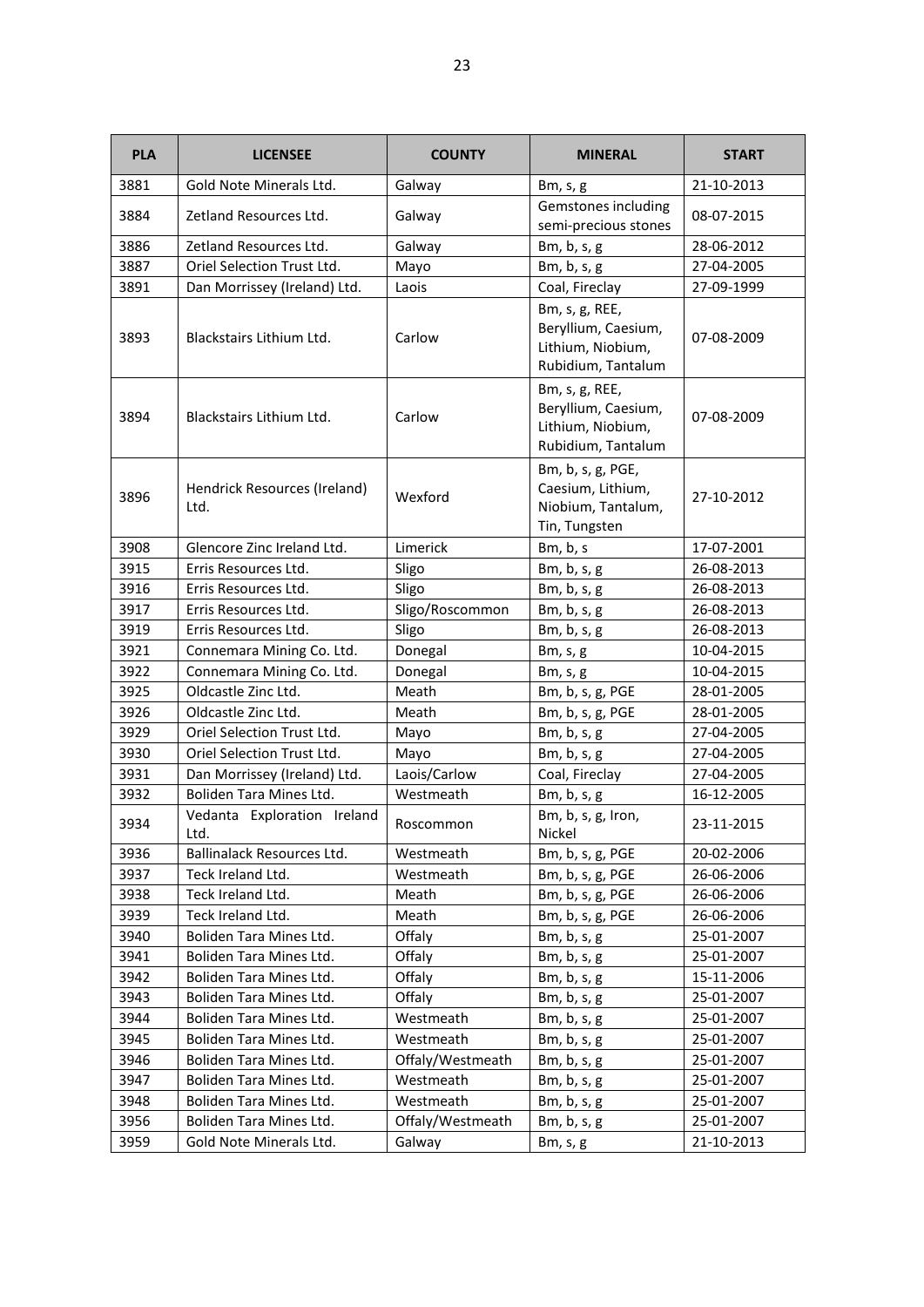| <b>PLA</b> | <b>LICENSEE</b>                             | <b>COUNTY</b>  | <b>MINERAL</b>                                                                   | <b>START</b> |
|------------|---------------------------------------------|----------------|----------------------------------------------------------------------------------|--------------|
| 3963       | Mineral<br>Unicorn<br>Resources<br>Ltd.     | Galway         | Bm, b, s, g, PGE,<br>Fluorspar                                                   | 08-08-2012   |
| 3964       | Adventus Exploration Ltd.                   | Galway         | Bm, $b$ , $s$ , $g$                                                              | 05-02-2014   |
| 3965       | Adventus Exploration Ltd.                   | Galway         | Bm, $b$ , $s$ , $g$                                                              | 05-02-2014   |
| 3967       | Erris Resources Ltd.                        | Sligo          | Bm, s, g                                                                         | 26-08-2013   |
| 3969       | Beal Na Blath Resources Ltd.                | Sligo          | Bm, b, s, g, PGE                                                                 | 08-07-2015   |
| 3971       | Canada Resources Plc                        | Donegal        | Bm, b, s, g, PGE, REE,<br>Iron, Niobium,<br>Tantalum, Tungsten                   | 09-10-2015   |
| 3978       | Canada Resources Plc                        | Donegal        | Bm, b, s, g, PGE, REE,<br>Iron, Niobium,<br>Tantalum, Tungsten                   | 09-10-2015   |
| 3979       | Canada Resources Plc                        | Donegal        | Bm, b, s, g, PGE, REE,<br>Iron, Niobium,<br>Tantalum, Tungsten                   | 09-10-2015   |
| 3981       | Minco Ireland Ltd.                          | Westmeath      | Bm, $b$ , $s$ , $g$                                                              | 03-11-2015   |
| 3985       | Vedanta Exploration Ireland<br>Ltd.         | Westmeath      | Bm, b, s, g, Iron,<br>Nickel                                                     | 23-11-2015   |
| 3989       | Boliden Tara Mines Ltd.                     | Meath          | Bm, b, s, g                                                                      | 08-07-2015   |
| 3990       | Boliden Tara Mines Ltd.                     | Meath          | Bm, b, s, g                                                                      | 20-04-2011   |
| 3991       | Teck Ireland Ltd.                           | Meath          | Bm, b, s, g                                                                      | 07-10-2008   |
| 3992       | Teck Ireland Ltd.                           | Dublin         | Bm, b, s, g                                                                      | 07-10-2008   |
| 3995       | Boliden Tara Mines Ltd.                     | Offaly         | Bm, b, s, g                                                                      | 22-02-2010   |
| 3996       | Vedanta Exploration Ireland<br>Ltd.         | Longford       | Bm, b, s, g                                                                      | 10-11-2015   |
| 4004       | Oriel Selection Trust Ltd.                  | Donegal        | Bm, b, s, g, PGE, REE                                                            | 25-02-2010   |
| 4028       | Conroy Gold<br>and Natural<br>Resources Plc | Cavan          | Bm, b, s, g,<br>Gemstones including<br>semi-precious stones                      | 20-04-2009   |
| 4029       | Conroy Gold<br>and Natural<br>Resources Plc | Monaghan/Cavan | Bm, b, s, g,<br>Gemstones including<br>semi-precious stones                      | 20-04-2009   |
| 4030       | The Lisheen Mining<br>Partnership           | Kilkenny       | Bm, b, s, g                                                                      | 19-12-1986   |
| 4031       | Blackstairs Lithium Ltd.                    | Carlow         | Bm, s, g, REE,<br>Beryllium, Caesium,<br>Lithium, Niobium,<br>Rubidium, Tantalum | 07-08-2009   |
| 4032       | Blackstairs Lithium Ltd.                    | Wicklow        | Bm, s, g, REE,<br>Beryllium, Caesium,<br>Lithium, Niobium,<br>Rubidium, Tantalum | 07-08-2009   |
| 4033       | <b>Sunrise Resources Plc</b>                | Cork           | Bm, b, s, g, PGE                                                                 | 23-11-2009   |
| 4034       | Omagh Minerals Ltd.                         | Donegal        | Bm, b, s, g                                                                      | 31-05-2013   |
| 4038       | Erris Resources Ltd.                        | Sligo          | Bm, $b$ , $s$ , $g$                                                              | 30-09-2013   |
| 4041       | Vedanta Exploration Ireland<br>Ltd.         | Laois          | Bm, b, s, g                                                                      | 23-07-2015   |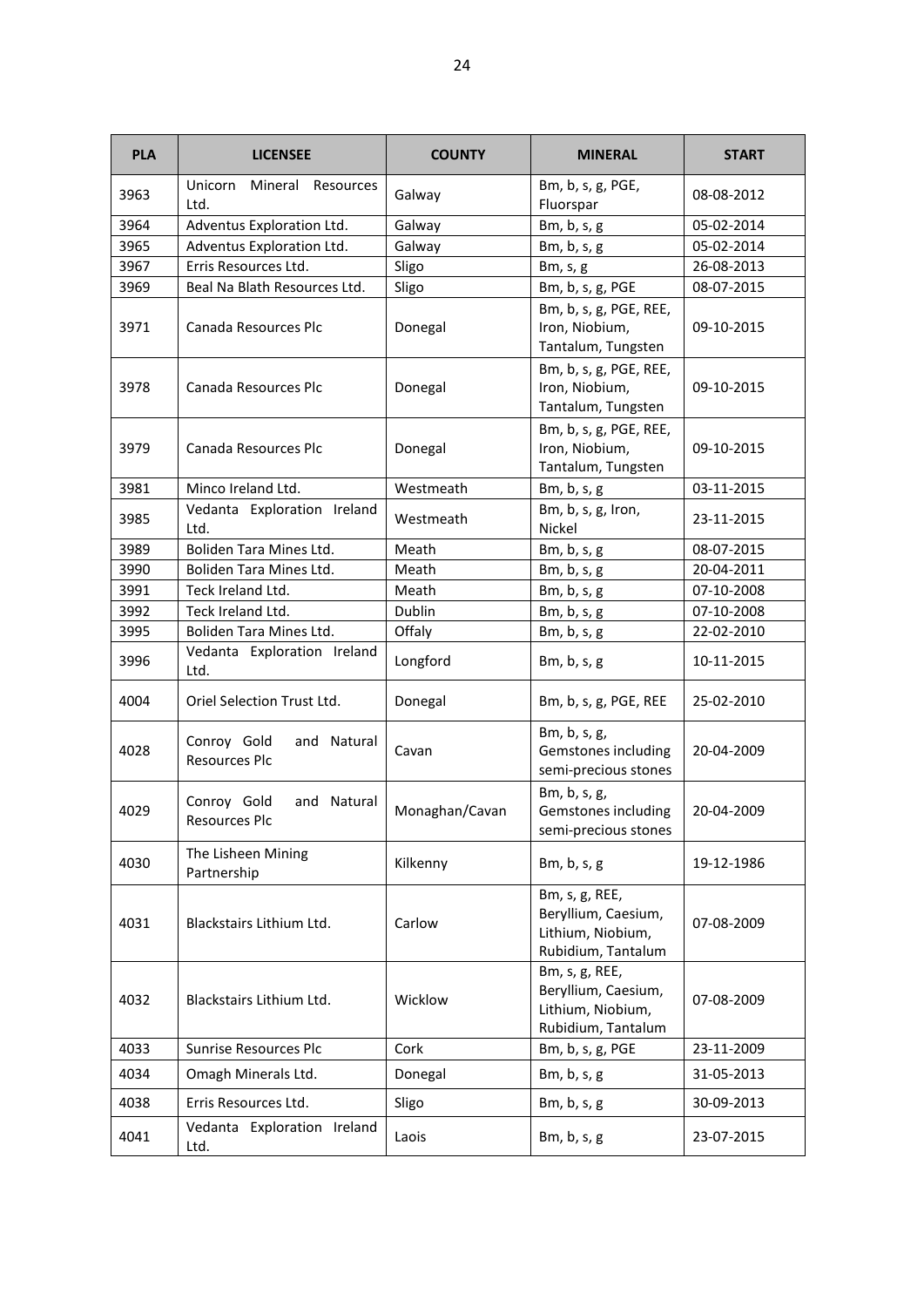| <b>PLA</b> | <b>LICENSEE</b>                             | <b>COUNTY</b>   | <b>MINERAL</b>                                                                | <b>START</b> |
|------------|---------------------------------------------|-----------------|-------------------------------------------------------------------------------|--------------|
| 4042       | Vedanta Exploration Ireland<br>Ltd.         | Laois           | Bm, b, s, g                                                                   | 23-07-2015   |
| 4043       | Vedanta Exploration Ireland<br>Ltd.         | Laois           | Bm, b, s, g                                                                   | 09-03-2015   |
| 4045       | Boliden Tara Mines Ltd.                     | Offaly          | Bm, b, s, g                                                                   | 06-02-2011   |
| 4046       | Teck Ireland Ltd.                           | Galway          | Bm, b, s                                                                      | 15-01-2011   |
| 4048       | Teck Ireland Ltd.                           | Galway          | Bm, b, s                                                                      | 12-03-2011   |
| 4051       | Boliden Tara Mines Ltd.                     | Meath           | Bm, b, s, g                                                                   | 20-04-2011   |
| 4052       | Teck Ireland Ltd.                           | Meath           | Bm, b, s, g, PGE                                                              | 26-01-2012   |
| 4053       | Connemara Mining Co. Ltd.                   | Wexford         | Bm, b, s, g, PGE,<br>Caesium, Lithium,<br>Niobium, Tantalum,<br>Tin, Tungsten | 07-07-2011   |
| 4055       | Vedanta Lisheen Mining Ltd.                 | Tipperary       | Bm, b, s                                                                      | 28-05-1987   |
| 4057       | Unicorn Mineral Resources<br>Ltd.           | Offaly          | Bm, b, s, g, PGE,<br>Fluorspar                                                | 04-07-2011   |
| 4062       | Erris Resources Ltd.                        | Sligo           | Bm, b, s, g                                                                   | 26-08-2013   |
| 4064       | Erris Resources Ltd.                        | Sligo/Roscommon | Bm, b, s, g                                                                   | 26-08-2013   |
| 4068       | Teck Ireland Ltd.                           | Kildare         | Bm, b, s, g, PGE                                                              | 30-11-2015   |
| 4069       | Raptor Resources Ltd.                       | Kildare         | Bm, b, s, g, PGE                                                              | 21-09-2015   |
| 4070       | Raptor Resources Ltd.                       | Kildare         | Bm, b, s, g, PGE                                                              | 21-09-2015   |
| 4072       | Raptor Resources Ltd.                       | Kildare         | Bm, b, s, g, PGE                                                              | 21-09-2015   |
| 4073       | Raptor Resources Ltd.                       | Kildare         | Bm, b, s, g, PGE                                                              | 21-09-2015   |
| 4075       | Adventus Exploration Ltd.                   | Cork            | Bm, b, s, g                                                                   | 01-07-2013   |
| 4076       | Adventus Exploration Ltd.                   | Cork            | Bm, b, s, g                                                                   | 01-07-2013   |
| 4077       | Adventus Exploration Ltd.                   | Cork            | Bm, b, s, g                                                                   | 01-07-2013   |
| 4078       | Adventus Exploration Ltd.                   | Cork            | Bm, b, s, g                                                                   | 01-07-2013   |
| 4079       | Hendrick Resources (Ireland)<br>Ltd.        | Wicklow         | Bm, b, s, g, PGE,<br>Caesium, Lithium,<br>Niobium, Tantalum,<br>Tin, Tungsten | 13-01-2012   |
| 4080       | Hendrick Resources (Ireland)<br>Ltd.        | Wicklow         | Bm, b, s, g, PGE,<br>Caesium, Lithium,<br>Niobium, Tantalum,<br>Tin, Tungsten | 13-01-2012   |
| 4081       | Hendrick Resources (Ireland)<br>Ltd.        | Wexford         | Bm, b, s, g, PGE,<br>Caesium, Lithium,<br>Niobium, Tantalum,<br>Tin, Tungsten | 12-01-2012   |
| 4089       | Adventus Exploration Ltd.                   | Louth           | Bm, b, s, g, PGE                                                              | 05-07-2012   |
| 4092       | Boliden Tara Mines Ltd.                     | Meath           | Bm, b, s, g                                                                   | 20-03-2012   |
| 4095       | Unicorn<br>Mineral<br>Resources<br>Ltd.     | Clare           | Bm, b, s, g, PGE,<br>Fluorspar                                                | 24-05-2012   |
| 4098       | Conroy Gold<br>and Natural<br>Resources Plc | Cavan           | Bm, $b$ , $s$ , $g$                                                           | 16-07-2012   |
| 4099       | Adventus Exploration Ltd.                   | Cork            | Bm, b, s, g                                                                   | 30-06-2013   |
| 4100       | Adventus Exploration Ltd.                   | Cork            | Bm, b, s, g                                                                   | 30-06-2013   |
| 4101       | Adventus Exploration Ltd.                   | Cork            | Bm, b, s, g                                                                   | 30-06-2013   |
| 4102       | Adventus Exploration Ltd.                   | Cork            | Bm, b, s, g                                                                   | 30-06-2013   |
| 4103       | Adventus Exploration Ltd.                   | Cork            | Bm, b, s, g                                                                   | 27-06-2013   |
| 4104       | Adventus Exploration Ltd.                   | Cork            | Bm, b, s, g                                                                   | 30-06-2013   |
| 4257       | Adventus Exploration Ltd.                   | Meath           | Bm, b, s, g, Gypsum                                                           | 24-01-2014   |
| 4469       | Erris Resources Ltd.                        | Sligo           | Bm, s, g                                                                      | 26-08-2013   |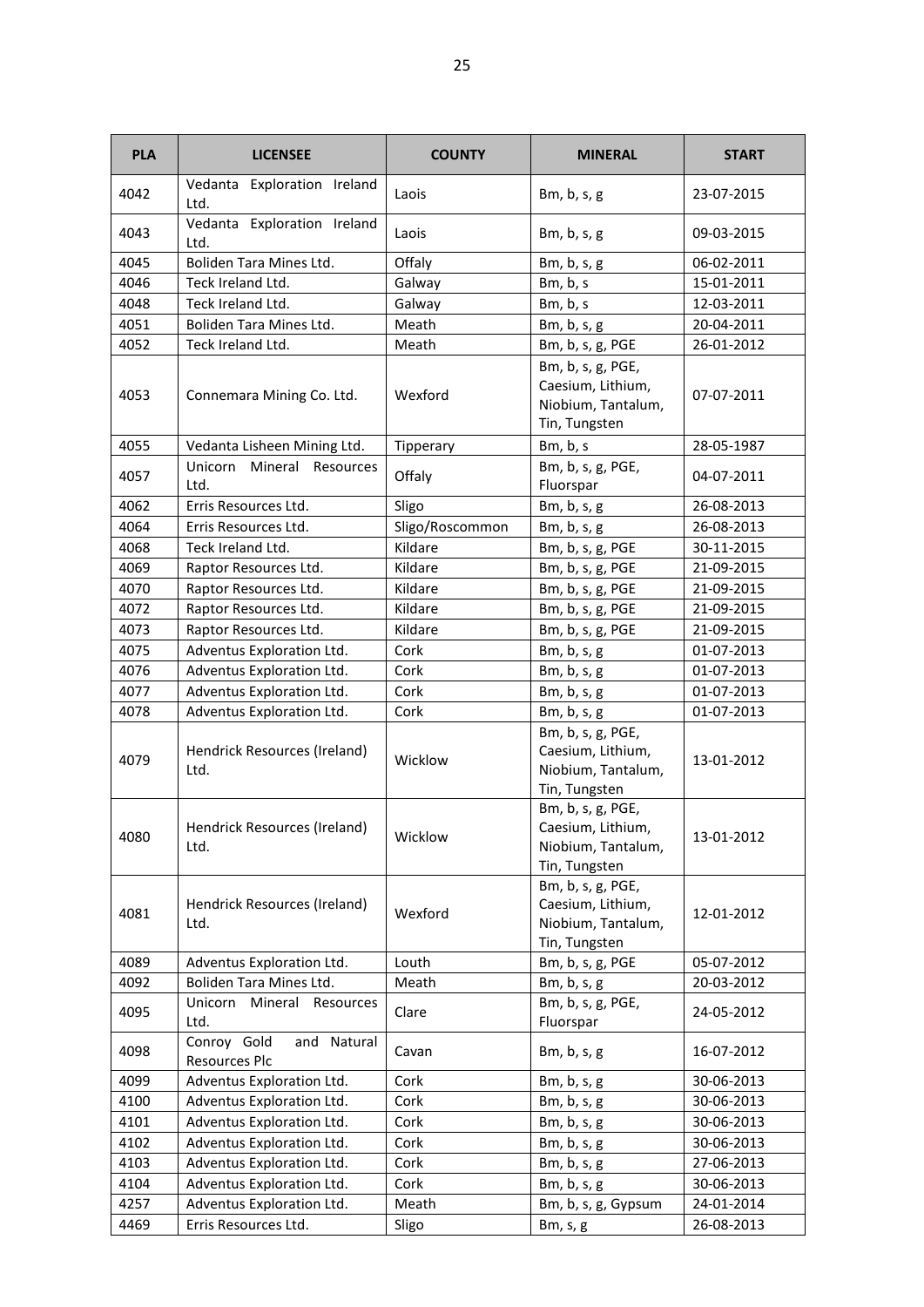| <b>PLA</b> | <b>LICENSEE</b>                             | <b>COUNTY</b>      | <b>MINERAL</b>                              | <b>START</b> |
|------------|---------------------------------------------|--------------------|---------------------------------------------|--------------|
| 4470       | Zetland Resources Ltd.                      | Galway             | Bm, b, s, g                                 | 03-07-2013   |
| 4470       | Zetland Resources Ltd.                      | Galway             | Gemstones including<br>semi-precious stones | 08-07-2015   |
| 4471       | Zetland Resources Ltd.                      | Galway             | Bm, b, s, g                                 | 03-07-2013   |
| 4471       | Zetland Resources Ltd.                      | Galway             | Gemstones including<br>semi-precious stones | 08-07-2015   |
| 4472       | Zetland Resources Ltd.                      | Galway             | Bm, b, s, g                                 | 03-07-2013   |
| 4472       | Zetland Resources Ltd.                      | Galway             | Gemstones including<br>semi-precious stones | 08-07-2015   |
| 4473       | Ballinalack Resources Ltd.                  | Westmeath          | Bm, b, s, g, PGE                            | 15-04-2013   |
| 4474       | Diversified Asset Holdings Pty.<br>Ltd.     | Tipperary/Limerick | Bm, b, s, g                                 | 31-05-2013   |
| 4475       | Connemara Mining Co. Ltd.                   | Donegal            | Bm, b, s, g, PGE                            | 31-10-2013   |
| 4477       | Boliden Tara Mines Ltd.                     | Meath              | Bm, b, s, g                                 | 28-06-2013   |
| 4478       | Boliden Tara Mines Ltd.                     | Meath              | Bm, b, s, g                                 | 28-06-2013   |
| 4479       | Boliden Tara Mines Ltd.                     | Meath              | Bm, b, s, g                                 | 28-06-2013   |
| 4480       | Diversified Asset Holdings Pty.<br>Ltd.     | Tipperary          | Bm, b, s, g                                 | 28-11-2013   |
| 4484       | Adventus Exploration Ltd.                   | Monaghan           | Bm, b, s, g, Gypsum                         | 24-01-2014   |
| 4485       | Adventus Exploration Ltd.                   | Monaghan           | Bm, b, s, g, Gypsum                         | 05-02-2014   |
| 4486       | Adventus Exploration Ltd.                   | Louth              | Bm, b, s, g, Gypsum                         | 24-01-2014   |
| 4489       | Adventus Exploration Ltd.                   | Mayo               | Bm, b, s, g                                 | 05-02-2014   |
| 4491       | Boliden Tara Mines Ltd.                     | Meath              | Bm, b, s                                    | 19-04-2002   |
| 4498       | Group Eleven Mining and<br>Exploration Ltd. | Tipperary          | Bm, b, s, g                                 | 12-02-2015   |
| 4500       | Oriel Selection Trust Ltd.                  | Donegal            | Bm, b, s, g, PGE, REE                       | 29-05-2015   |
| 4502       | Boliden Tara Mines Ltd.                     | Meath              | Bm, b, s, g                                 | 26-10-1970   |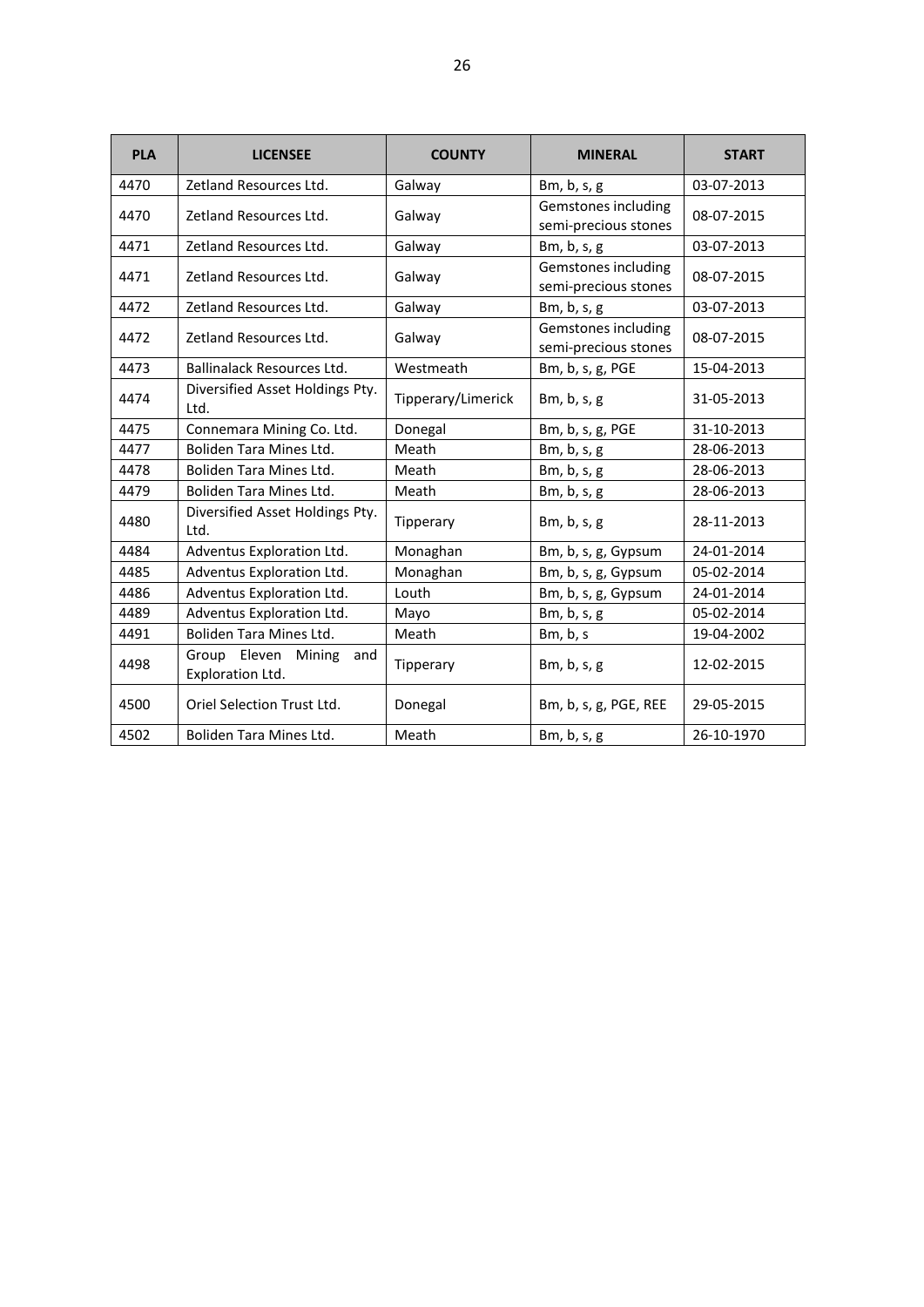## *Minerals Prospecting Licences surrendered under the Acts*

## *during the period 1 January 2016 to 30 June 2016*

| <b>PLA</b> | <b>LICENSEE</b>                          | <b>COUNTY</b> | <b>MINERALS</b>         | <b>START DATE</b> | <b>DATE</b><br><b>SURRENDERED</b> |
|------------|------------------------------------------|---------------|-------------------------|-------------------|-----------------------------------|
| 134        | <b>Viridian Metals</b><br>Ireland Ltd.   | Galway        | Bm, b, s, g, Iron       | 28-06-2014        | 25-04-2016                        |
| 643        | Viridian Metals<br>Ireland Ltd.          | Galway        | Bm, b, s, g, Iron       | 28-06-2014        | 25-04-2016                        |
| 754        | Vedanta Exploration<br>Ireland Ltd.      | Laois         | Bm, b, s, g, Calcite    | 30-06-2014        | 25-04-2016                        |
| 1113       | Emerald Zinc Ltd.                        | Offaly        | Bm, b, s, g             | 16-03-2010        | 25-04-2016                        |
| 1188       | <b>Gold Note Minerals</b><br>Ltd.        | Wexford       | Bm, b, s, g,<br>Lithium | 06-02-2014        | 27-01-2016                        |
| 1190       | <b>Gold Note Minerals</b><br>Ltd.        | Wexford       | Bm, b, s, g,<br>Lithium | 06-02-2014        | 27-01-2016                        |
| 1191       | <b>Gold Note Minerals</b><br>Ltd.        | Wexford       | Bm, b, s, g,<br>Lithium | 06-02-2014        | 27-01-2016                        |
| 1347       | Teck Ireland Ltd.                        | Westmeath     | Bm, b, s, g, PGE        | 30-11-2005        | 25-04-2016                        |
| 1351       | Teck Ireland Ltd.                        | Westmeath     | Bm, b, s, g, PGE        | 30-11-2005        | 25-04-2016                        |
| 1352       | Teck Ireland Ltd.                        | Westmeath     | Bm, b, s, g, PGE        | 30-11-2005        | 25-04-2016                        |
| 1406       | Teck Ireland Ltd.                        | Westmeath     | Bm, b, s, g, PGE        | 31-01-2006        | 27-01-2016                        |
| 1555       | <b>Hibernian Resources</b><br>Ltd.       | Waterford     | Bm, b, s, g             | 26-01-2010        | 27-01-2016                        |
| 1556       | <b>Hibernian Resources</b><br>Ltd.       | Waterford     | Bm, b, s, g             | 26-01-2010        | 27-01-2016                        |
| 1586       | <b>Lundin Mining</b><br>Exploration Ltd. | Longford      | Bm, b, s, g             | 26-01-2012        | 27-01-2016                        |
| 1650       | Teck Ireland Ltd.                        | Laois         | Bm, b, s                | 25-02-2008        | 25-04-2016                        |
| 1672       | <b>Lundin Mining</b><br>Exploration Ltd. | Leitrim       | Bm, b, s, g             | 26-01-2012        | 27-01-2016                        |
| 1966       | <b>Hibernian Resources</b><br>Ltd.       | Waterford     | Bm, b, s, g             | 26-01-2010        | 27-01-2016                        |
| 1967       | <b>Hibernian Resources</b><br>Ltd.       | Waterford     | Bm, b, s, g             | 26-01-2010        | 27-01-2016                        |
| 2069       | Vedanta Exploration<br>Ireland Ltd.      | Tipperary     | Bm, b, s, g, Calcite    | 18-06-2014        | 25-04-2016                        |
| 2100       | Viridian Metals<br>Ireland Ltd.          | Galway        | Bm, b, s, g, Iron       | 28-06-2014        | 25-04-2016                        |
| 2246       | <b>Gold Note Minerals</b><br>Ltd.        | Donegal       | Bm, b, s, g             | 23-08-2013        | 20-04-2016                        |
| 2280       | <b>Hibernian Resources</b><br>Ltd.       | Cork          | Bm, b, s, g             | 26-01-2010        | 27-01-2016                        |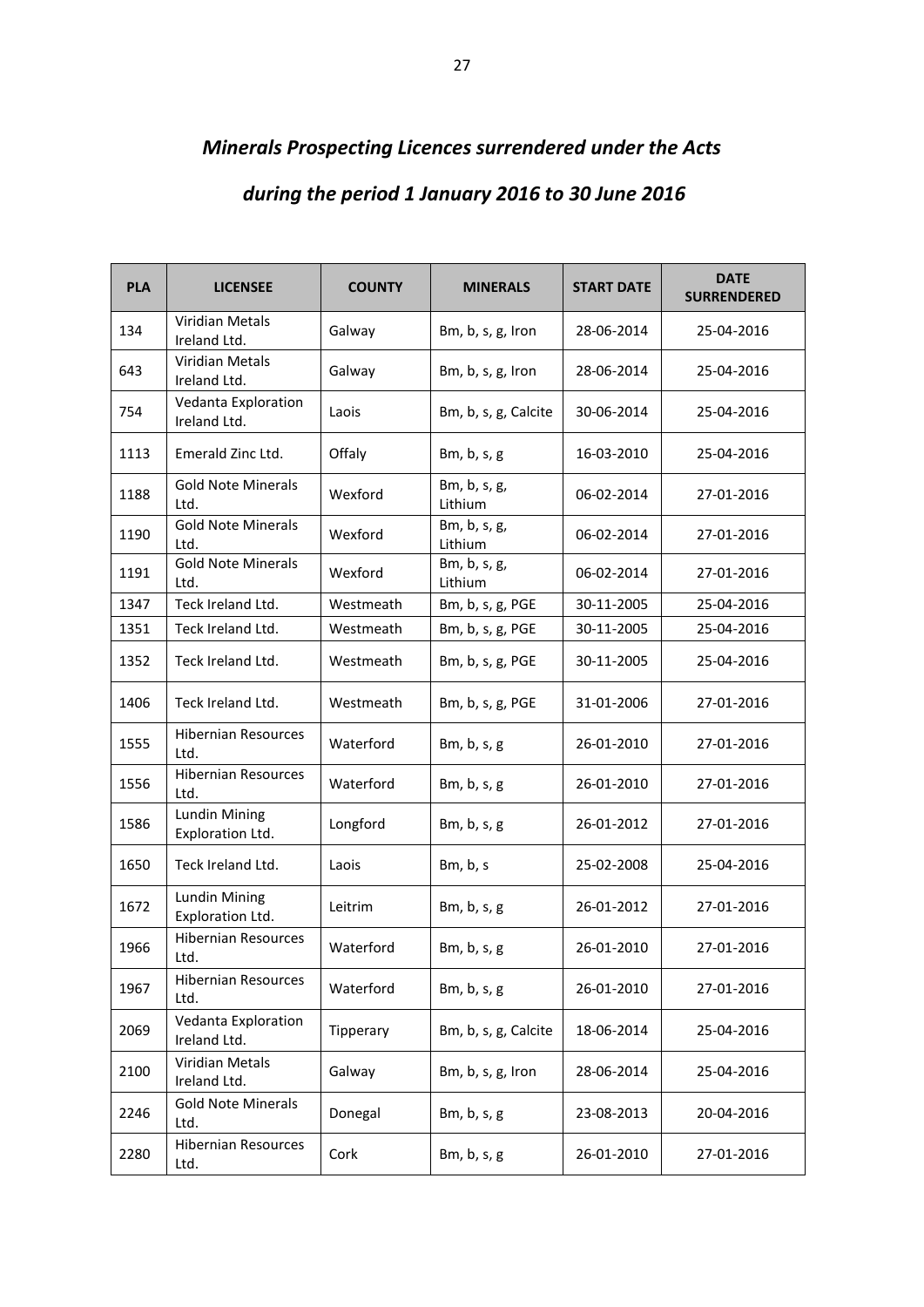| <b>PLA</b> | <b>LICENSEE</b>                                                     | <b>COUNTY</b> | <b>MINERALS</b>                                                | <b>START DATE</b> | <b>DATE</b><br><b>SURRENDERED</b> |
|------------|---------------------------------------------------------------------|---------------|----------------------------------------------------------------|-------------------|-----------------------------------|
| 2447       | Vedanta Exploration<br>Ireland Ltd.                                 | Tipperary     | Bm, b, s, g, Calcite                                           | 18-06-2014        | 25-04-2016                        |
| 2579       | <b>Lundin Mining</b><br>Exploration Ltd.                            | Limerick      | Bm, b, s, g                                                    | 17-04-2006        | 25-04-2016                        |
| 2696       | <b>Lundin Mining</b><br>Exploration Ltd.                            | Limerick      | Bm, b, s, g                                                    | 28-02-2006        | 27-01-2016                        |
| 2776       | <b>Lundin Mining</b><br>Exploration Ltd.                            | Leitrim       | Bm, b, s                                                       | 08-12-2008        | 25-04-2016                        |
| 2786       | Emerald Zinc Ltd.                                                   | Offaly        | Bm, b, s, g                                                    | 16-03-2010        | 25-04-2016                        |
| 2835       | <b>Lundin Mining</b><br>Exploration Ltd.                            | Limerick      | Bm, b, s, g                                                    | 28-02-2006        | 27-01-2016                        |
| 2881       | <b>Lundin Mining</b><br>Exploration Ltd.                            | Leitrim       | Bm, b, s, g                                                    | 26-01-2012        | 27-01-2016                        |
| 2892       | Conroy Gold and<br><b>Natural Resources Plc</b>                     | Clare         | Bm, $b$ , $s$ , $g$                                            | 14-05-2012        | 25-04-2016                        |
| 2896       | Conroy Gold and<br><b>Natural Resources Plc</b>                     | Clare         | Bm, b, s, g                                                    | 14-05-2012        | 25-04-2016                        |
| 2899       | <b>Westcork Copper</b><br>Mining Company Ltd.                       | Cork          | Bm, b, s, g, REE                                               | 25-02-2010        | 24-03-2016                        |
| 2900       | <b>Westcork Copper</b><br>Mining Company Ltd.                       | Cork          | Bm, b, s, g, REE                                               | 25-02-2010        | 24-03-2016                        |
| 2964       | Grosvenor<br><b>Exploration &amp; Mining</b><br>Services (Ire) Ltd. | Donegal       | G, Diamond,<br>Gemstones<br>including semi-<br>precious stones | 08-09-2010        | 24-03-2016                        |
| 3007       | Grosvenor<br><b>Exploration &amp; Mining</b><br>Services (Ire) Ltd. | Donegal       | G, Diamond,<br>Gemstones<br>including semi-<br>precious stones | 08-09-2010        | 24-03-2016                        |
| 3022       | <b>Gold Note Minerals</b><br>Ltd.                                   | Donegal       | Bm, b, s, g                                                    | 23-08-2013        | 20-04-2016                        |
| 3023       | <b>Gold Note Minerals</b><br>Ltd.                                   | Donegal       | $Bm$ , b, s, g                                                 | 23-08-2013        | 20-04-2016                        |
| 3062       | Grosvenor<br><b>Exploration &amp; Mining</b><br>Services (Ire) Ltd. | Donegal       | G, Diamond,<br>Gemstones<br>including semi-<br>precious stones | 08-09-2010        | 24-03-2016                        |
| 3094       | Grosvenor<br><b>Exploration &amp; Mining</b><br>Services (Ire) Ltd. | Donegal       | G, Diamond,<br>Gemstones<br>including semi-<br>precious stones | 08-09-2010        | 24-03-2016                        |
| 3152       | Teck Ireland Ltd.                                                   | Westmeath     | Bm, b, s, g, PGE                                               | 31-01-2006        | 27-01-2016                        |
| 3158       | Teck Ireland Ltd.                                                   | Laois         | Bm, b, s                                                       | 25-02-2008        | 25-04-2016                        |
| 3233       | <b>Gold Note Minerals</b><br>Ltd.                                   | Donegal       | Bm, b, s, g                                                    | 23-08-2013        | 20-04-2016                        |
| 3246       | Vedanta Exploration<br>Ireland Ltd.                                 | Tipperary     | Bm, b, s, g, Calcite                                           | 20-03-2014        | 25-04-2016                        |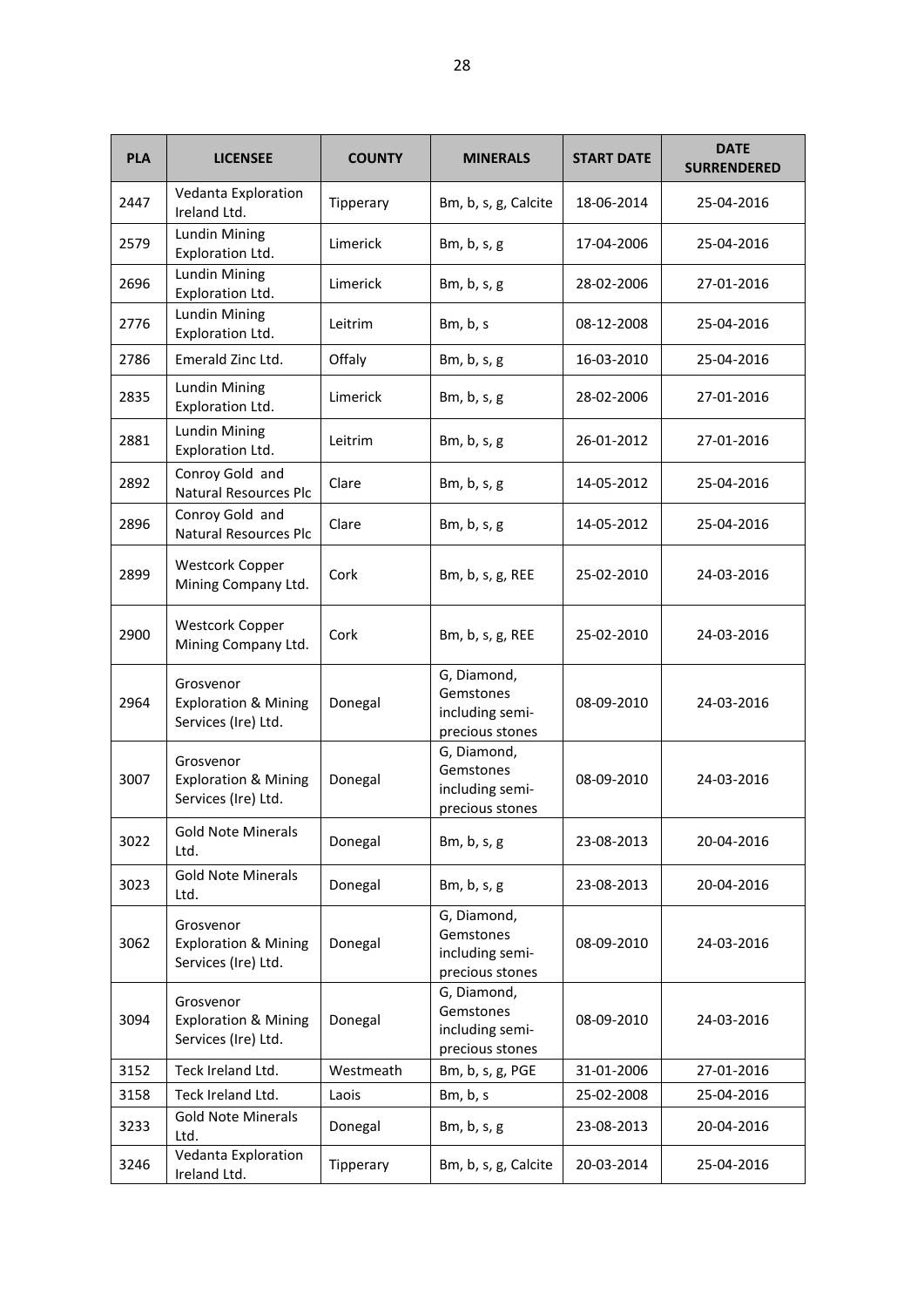| <b>PLA</b> | <b>LICENSEE</b>                                 | <b>COUNTY</b>        | <b>MINERALS</b>         | <b>START DATE</b> | <b>DATE</b><br><b>SURRENDERED</b> |
|------------|-------------------------------------------------|----------------------|-------------------------|-------------------|-----------------------------------|
| 3263       | Teck Ireland Ltd.                               | Laois                | Bm, b, s                | 25-02-2008        | 25-04-2016                        |
| 3363       | <b>Lundin Mining</b><br>Exploration Ltd.        | Longford             | Bm, b, s, g             | 26-01-2012        | 27-01-2016                        |
| 3364       | <b>Lundin Mining</b><br>Exploration Ltd.        | Longford             | Bm, b, s, g             | 26-01-2012        | 27-01-2016                        |
| 3422       | <b>Adventus Exploration</b><br>Ltd.             | Galway               | $Bm$ , b, s, g          | 05-02-2014        | 25-04-2016                        |
| 3435       | <b>Westcork Copper</b><br>Mining Company Ltd.   | Cork                 | Bm, b, s, g, REE        | 25-02-2010        | 24-03-2016                        |
| 3466       | <b>Gold Note Minerals</b><br>Ltd.               | Wexford              | Bm, b, s, g,<br>Lithium | 06-02-2014        | 27-01-2016                        |
| 3476       | Teck Ireland Ltd.                               | Tipperary            | Bm, b, s, g, PGE        | 31-01-2006        | 27-01-2016                        |
| 3502       | Conroy Gold and<br><b>Natural Resources Plc</b> | Clare                | Bm, b, s, g             | 19-11-2011        | 27-01-2016                        |
| 3503       | Conroy Gold and<br><b>Natural Resources Plc</b> | Clare                | Bm, b, s, g             | 19-11-2011        | 27-01-2016                        |
| 3506       | <b>Adventus Exploration</b><br>Ltd.             | Galway               | Bm, b, s, g             | 05-02-2014        | 25-04-2016                        |
| 3588       | Emerald Zinc Ltd.                               | Westmeath            | Bm, b, s, g             | 16-03-2010        | 25-04-2016                        |
| 3589       | Emerald Zinc Ltd.                               | Westmeath            | Bm, b, s, g             | 16-03-2010        | 25-04-2016                        |
| 3652       | Emerald Zinc Ltd.                               | Westmeath/O<br>ffaly | Bm, b, s, g             | 16-03-2010        | 25-04-2016                        |
| 3713       | <b>Hibernian Resources</b><br>Ltd.              | Waterford            | Bm, b, s, g             | 26-01-2010        | 27-01-2016                        |
| 3714       | <b>Hibernian Resources</b><br>Ltd.              | Waterford            | Bm, b, s, g             | 26-01-2010        | 27-01-2016                        |
| 3715       | <b>Hibernian Resources</b><br>Ltd.              | Waterford            | Bm, b, s, g             | 26-01-2010        | 27-01-2016                        |
| 3716       | <b>Hibernian Resources</b><br>Ltd.              | Cork                 | Bm, b, s, g             | 26-01-2010        | 27-01-2016                        |
| 3717       | <b>Hibernian Resources</b><br>Ltd.              | Cork                 | Bm, b, s, g             | 26-01-2010        | 27-01-2016                        |
| 3718       | <b>Hibernian Resources</b><br>Ltd.              | Cork                 | Bm, b, s, g             | 26-01-2010        | 27-01-2016                        |
| 3719       | <b>Hibernian Resources</b><br>Ltd.              | Waterford            | Bm, $b$ , s, $g$        | 26-01-2010        | 27-01-2016                        |
| 3808       | Conroy Gold and<br><b>Natural Resources Plc</b> | Clare                | Bm, $b$ , $s$ , $g$     | 14-05-2012        | 25-04-2016                        |
| 3813       | Emerald Zinc Ltd.                               | Offaly/<br>Westmeath | Bm, b, s, g             | 16-03-2010        | 25-04-2016                        |
| 3840       | Viridian Metals<br>Ireland Ltd.                 | Galway               | Bm, b, s, g, Iron       | 28-06-2014        | 25-04-2016                        |
| 3888       | <b>Lundin Mining</b><br>Exploration Ltd.        | Leitrim              | Bm, b, s                | 08-12-2008        | 25-04-2016                        |
| 3935       | Teck Ireland Ltd.                               | Westmeath            | Bm, b, s, g, PGE        | 31-01-2006        | 27-01-2016                        |
| 4023       | Emerald Zinc Ltd.                               | Offaly/<br>Westmeath | Bm, b, s, g             | 16-03-2010        | 25-04-2016                        |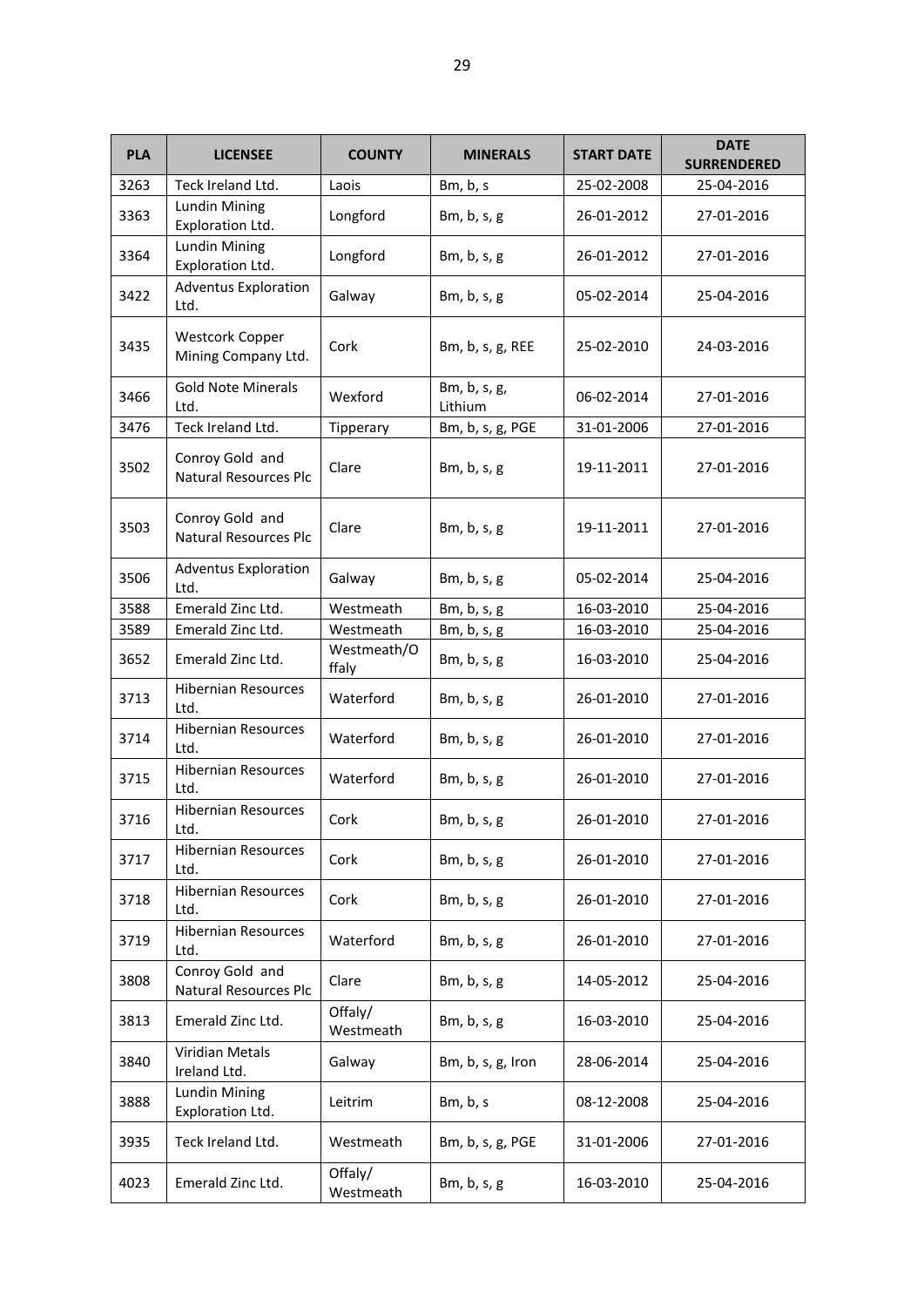| <b>PLA</b> | <b>LICENSEE</b>                                 | <b>COUNTY</b>      | <b>MINERALS</b>         | <b>START DATE</b> | <b>DATE</b><br><b>SURRENDERED</b> |
|------------|-------------------------------------------------|--------------------|-------------------------|-------------------|-----------------------------------|
| 4035       | Vedanta Exploration<br>Ireland Ltd.             | Tipperary          | Bm, b, s, g, Calcite    | 18-06-2014        | 25-04-2016                        |
| 4036       | Vedanta Exploration<br>Ireland Ltd.             | Laois/<br>Kilkenny | Bm, b, s, g, Calcite    | 30-06-2014        | 25-04-2016                        |
| 4083       | Lundin Mining<br>Exploration Ltd.               | Leitrim            | Bm, $b$ , $s$ , $g$     | 26-01-2012        | 27-01-2016                        |
| 4084       | Lundin Mining<br>Exploration Ltd.               | Cavan/<br>Leitrim  | Bm, b, s, g             | 26-01-2012        | 27-01-2016                        |
| 4085       | Lundin Mining<br>Exploration Ltd.               | Cavan              | Bm, $b, s, g$           | 26-01-2012        | 27-01-2016                        |
| 4093       | Conroy Gold and<br><b>Natural Resources Plc</b> | Clare              | Bm, $b$ , $s$ , $g$     | 14-05-2012        | 25-04-2016                        |
| 4094       | Conroy Gold and<br><b>Natural Resources Plc</b> | Clare              | Bm, $b$ , $s$ , $g$     | 14-05-2012        | 25-04-2016                        |
| 4488       | <b>Gold Note Minerals</b><br>Ltd.               | Wexford            | Bm, b, s, g,<br>Lithium | 06-02-2014        | 27-01-2016                        |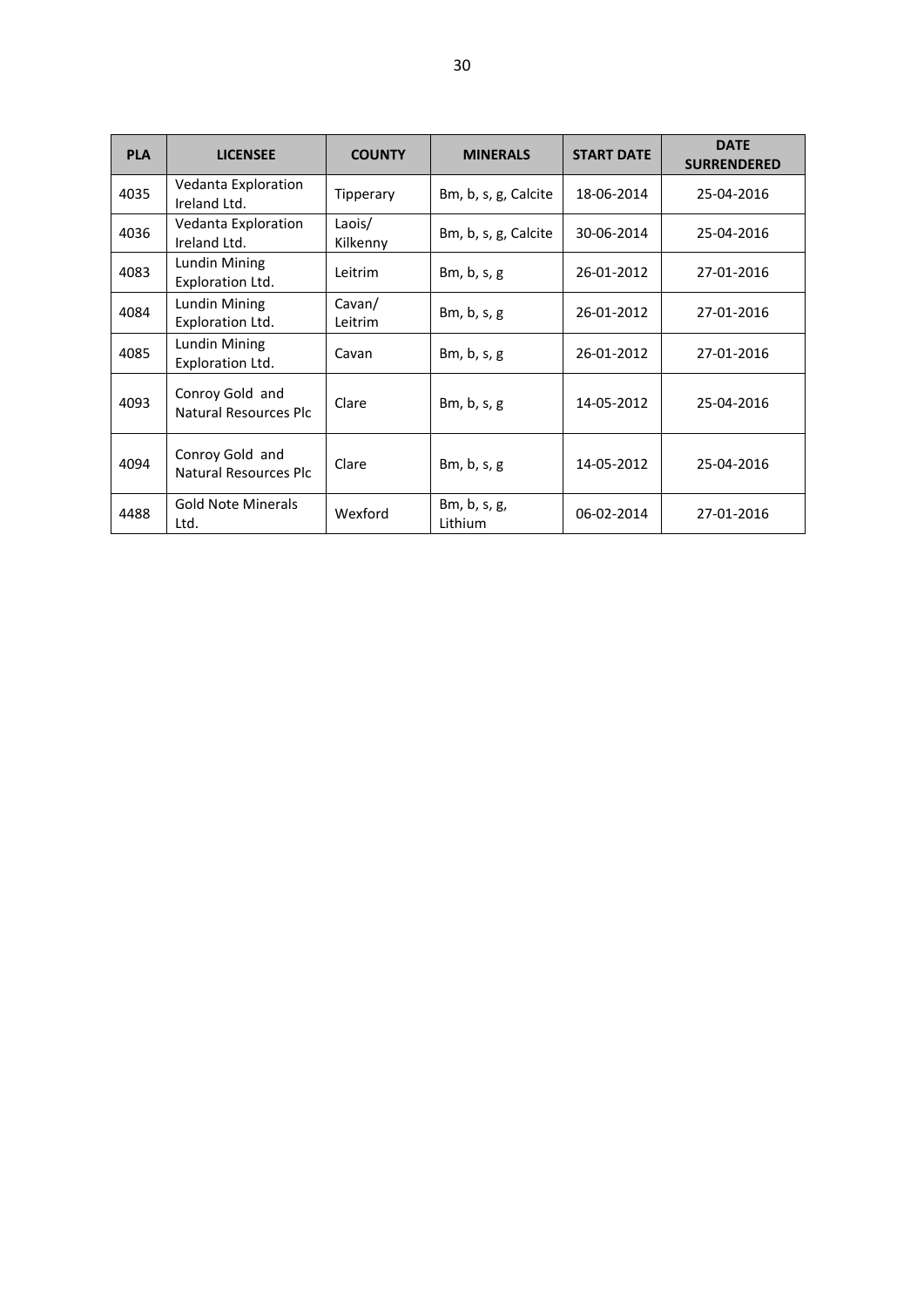### **PROSPECTING LICENCE HOLDER CONTACT DETAILS:**

| <b>Name</b>                            | <b>Addresses</b>                                                      |
|----------------------------------------|-----------------------------------------------------------------------|
| <b>Adventus Exploration Limited</b>    | 69-70 Main Street, Oughterard, Galway, H91 E827                       |
|                                        | c/o Alba Mineral Resources Plc, Mr Mike Nott, Ridge House, The        |
| Aurum Mineral Resources Ltd.           | Ridge, Broadblunsdon, Swindon, SN26 7AD, U.K.                         |
|                                        | Suite 800-Four Bentall Centre, 1055, Vancouver, British Columbia, V7X |
| BHP World Exploration Inc.             | 1L2, Canada                                                           |
| <b>Ballinalack Resources Ltd</b>       | The Murrough, Wicklow, Wicklow, A67 K039                              |
| <b>Beal Na Blath Resources Ltd</b>     | Gokane Point, Tragumna, Skibbereen, Cork                              |
|                                        | c/o Company Bureau Formations Limited, The Black Church, St Mary's    |
| <b>Blackstairs Lithium Limited</b>     | Place, Dublin, D07 P4AX                                               |
| Boliden Tara Mines Ltd.                | Knockumber, Navan, Meath, C15 NH63                                    |
| <b>Bowpark Exploration Ireland Ltd</b> | Nore View, Thomastown, Kilkenny, R95 R5H9                             |
| Canada Resources Plc                   | 27 Hatch Street Lower, Dublin, D02 W628                               |
| Canex JV                               | 12 Durham Road, Sandymount, Dublin, D04 ED61                          |
| Connemara Mining Co. Ltd.              | 162 Clontarf Road, Dublin, D03 F6Y                                    |
| Conroy Gold and Natural                |                                                                       |
| <b>Resources Plc</b>                   | 9 Merrion Square North, Dublin, D02 WN50                              |
| Conroy Gold Limited                    | 9 Merrion Square North, Dublin, D02 WN50                              |
| Dan Morrissey (Ireland) Ltd            | Bennekerry, Carlow, R93 E099                                          |
| Diversified Asset Holdings Pty. Ltd    | 44 Kings Park Road, West Perth, Western Australia, 6005, Australia    |
|                                        | 209 Tower Bridge Business Centre, 46-48 East Smithfield, London,      |
| Erris Resources Limited                | E1W 1AW, United Kingdom                                               |
| Glencore Zinc Ireland Ltd              | Unit 1, Dromkeen Industrial Park, Dromkeen, Limerick, V94 TW59        |
| <b>Gold Note Minerals Limited</b>      | Suite 1158, 409, Granville Street, Vancouver, BC, V6C 1T2, Canada     |
|                                        | c/o BRG Ltd, Unit 8b Block C, Athy Business Campus, Athy, Kildare,    |
| Hendrick Resources (Ireland) Ltd       | R14 FF96                                                              |
| <b>IMC Exploration Limited</b>         | 70 Ballybough Road, Ballybough, Dublin, D03 F9P7                      |
| Kenmare Resources Plc.                 | Chatham House, Chatham Street, Dublin, D02 VP46                       |
|                                        | Level 3, 1060 Hay street, West Perth, Western Australia, Australia    |
| Lat Resources Ltd                      | 6005                                                                  |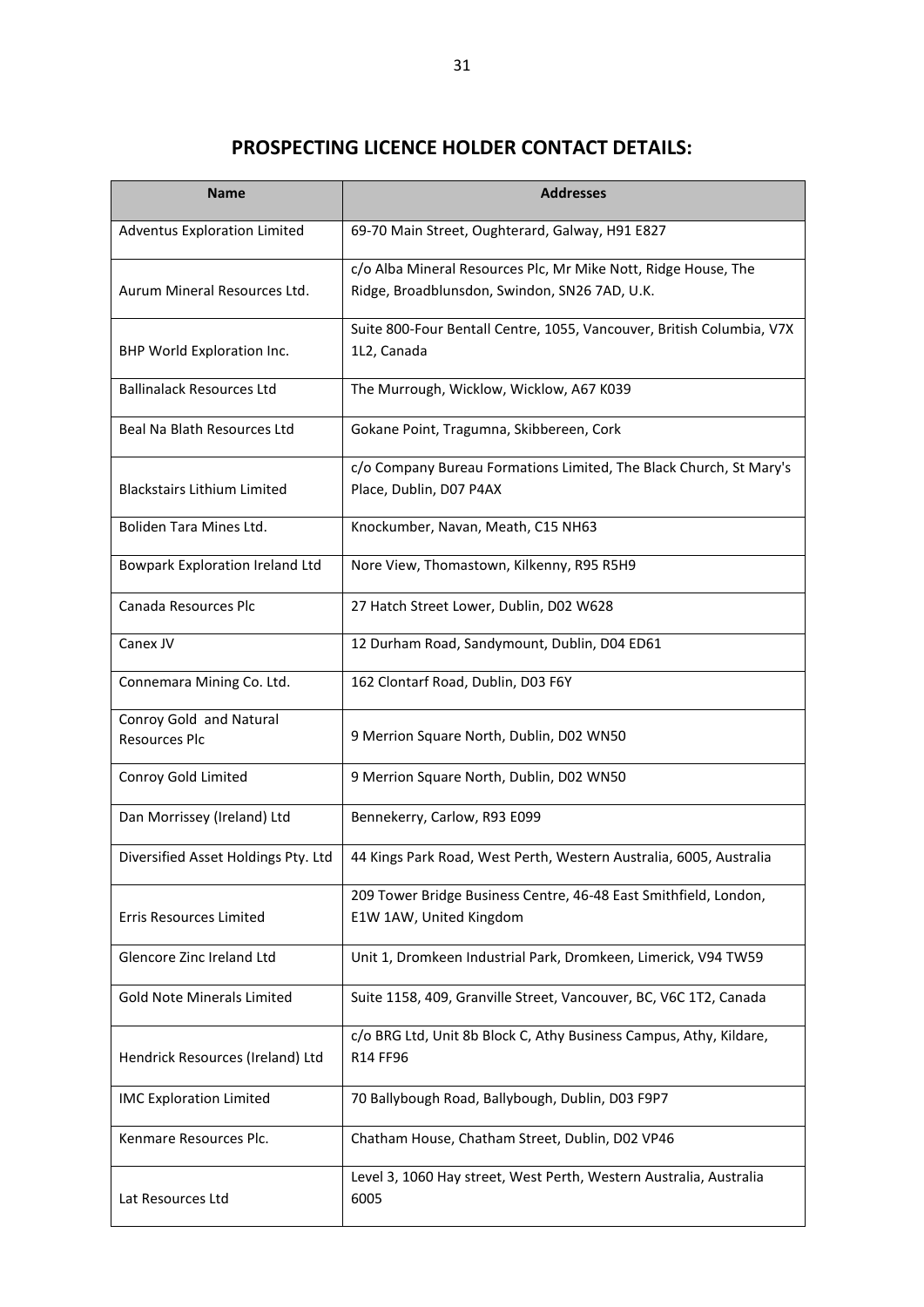| <b>Name</b>                                  | <b>Addresses</b>                                                                                        |
|----------------------------------------------|---------------------------------------------------------------------------------------------------------|
| Lundin Mining Exploration<br>Limited         | Ground Floor, Hayworthe House, 2 Market Place, Haywards Heath,<br>West Sussex, RH16 1DB, UK             |
| MOAG Copper Gold Resources Inc               | 21 Burkebrook Place, Suite 405, Toronto, Ontario, M4G 0A2, Canada                                       |
| Minco Ireland Ltd.                           | Coolfore Road, QME, Ardbracken, Navan, Meath, C15 KXY3                                                  |
| Oldcastle Zinc Limited                       | 162 Clontarf Road, Dublin, D03 F6Y0                                                                     |
| Omagh Minerals Ltd                           | 56 Botera Upper Road, Omagh, Co Tyrone BT78 5LH, Northern Ireland                                       |
| Oriel Selection Trust Ltd.                   | Aurum Exploration Services Ltd, Unit S/C, Kells Business Park,<br>Virginia Road, Kells, Meath, A82 E6K0 |
| Raptor Resources Ltd                         | Gokane Point, Tragumna, Skibbereen, Cork                                                                |
| Rennicks and Bennett Ltd.                    | c/o Boliden Tara Mines Ltd., Knockumber, Navan, Meath, C15 NH63                                         |
| Sunrise Resources Plc                        | Silk Point, Queens Avenue, Macclesfield, Cheshire, SK10 2BB,<br>United Kingdom                          |
| <b>TILZ Minerals Ltd</b>                     | 12 Merrion Square, Dublin, D02 H798                                                                     |
| <b>Teck Ireland Limited</b>                  | The Murrough, Wicklow, A67 K039                                                                         |
| The Lisheen Mining Partnership               | Vedanta Exploration Ireland Ltd, Killoran, Moyne, Tipperary, E41 R622                                   |
| Unicorn Mineral Resources Ltd                | c/o BRG Ltd, 8b, Unit C, Athy Business Campus, Castlecomer Road,<br>Athy, Kildare, R14 FF96             |
| Vedanta<br>Exploration<br>Ireland<br>Limited | Killoran, Moyne, Thurles, Tipperary, E41 R622                                                           |
| Vedanta Lisheen Mining Ltd                   | Killoran, Moyne, Thurles, Tipperary, E41 R622                                                           |
| Viridian Metals Ireland Ltd                  | 70 Sir John Rogerson's Quay, Dublin, D02 R296                                                           |
| Westland Exploration Ltd.                    | c/o Peter McParland, Coolfore Road QME, Ardbracken, Navan, Meath,<br>C15 KXY3                           |
| Zetland Resources Limited                    | c/o Zetland House Hotel, Cashel, Connemara, Galway, H91 AW61                                            |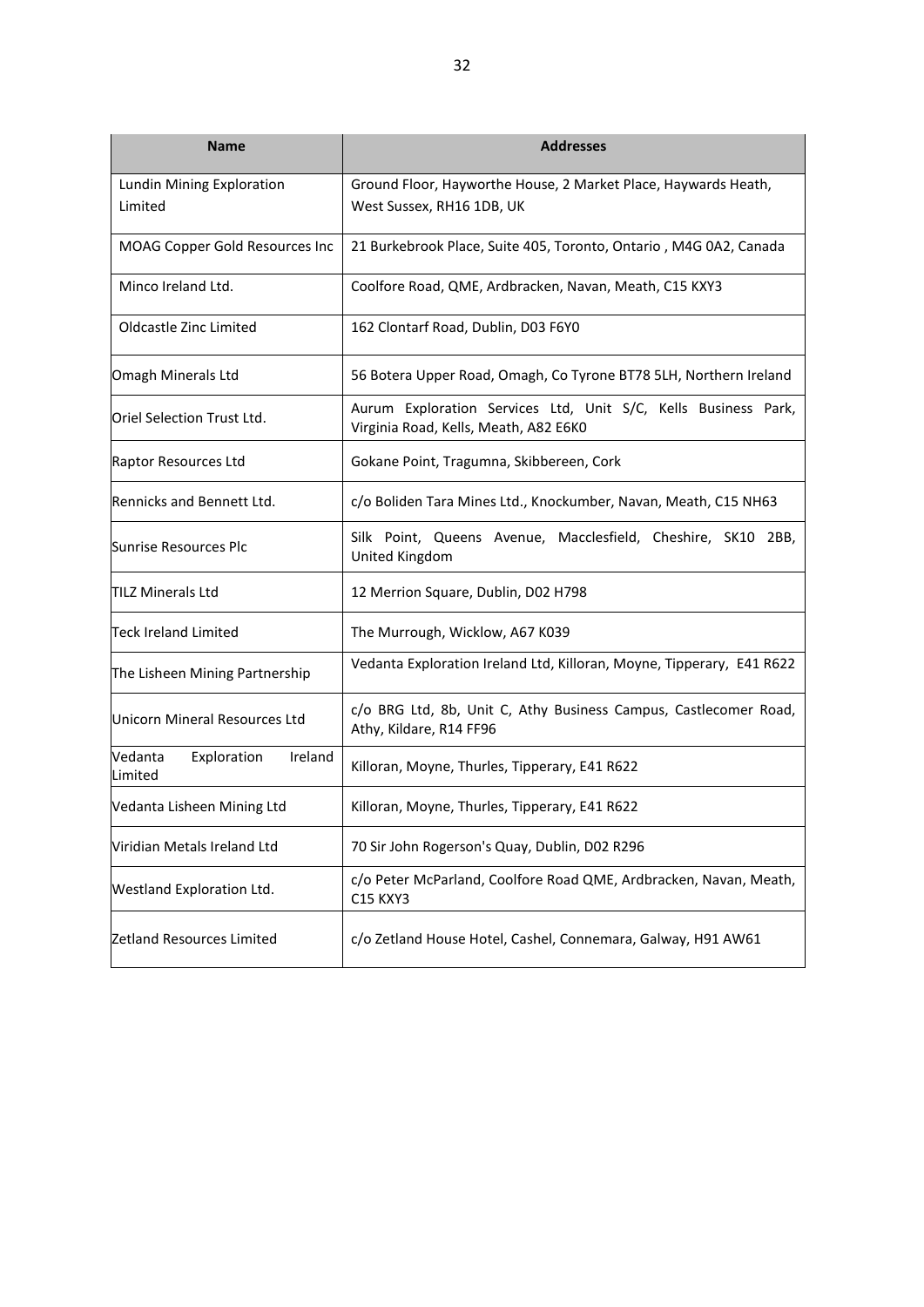### **FEES**

### **RATES OF APPLICATION & CONSIDERATION FEES FOR MINERALS PROSPECTING LICENCES (PL)**

### **Application Fee**

There is a standard application fee of €190 per Prospecting Licence Area.

### **Consideration**

| <b>Two-Year Period</b>     | Consideration |
|----------------------------|---------------|
| First                      | €750          |
| Second                     | €875          |
| Third                      | €1,500        |
| Fourth and each subsequent |               |
| two-year period            | €2,500        |

Thus, the fee will be €2,500 per two-year period where a Prospecting Licence is renewed to any person who was the holder of the Prospecting Licence for 6 years or more.

#### **Special Consideration as incentive for prospecting in under-explored areas**

A reduced consideration of €1,250 for an initial six-year term was introduced in conjunction with the May 1995 Competition for Minerals Prospecting Licences as a promotional incentive for areas which, in the opinion of the Minister, have been under-explored with regard to their mineral potential, namely;

Open areas that have not been licensed for over four years.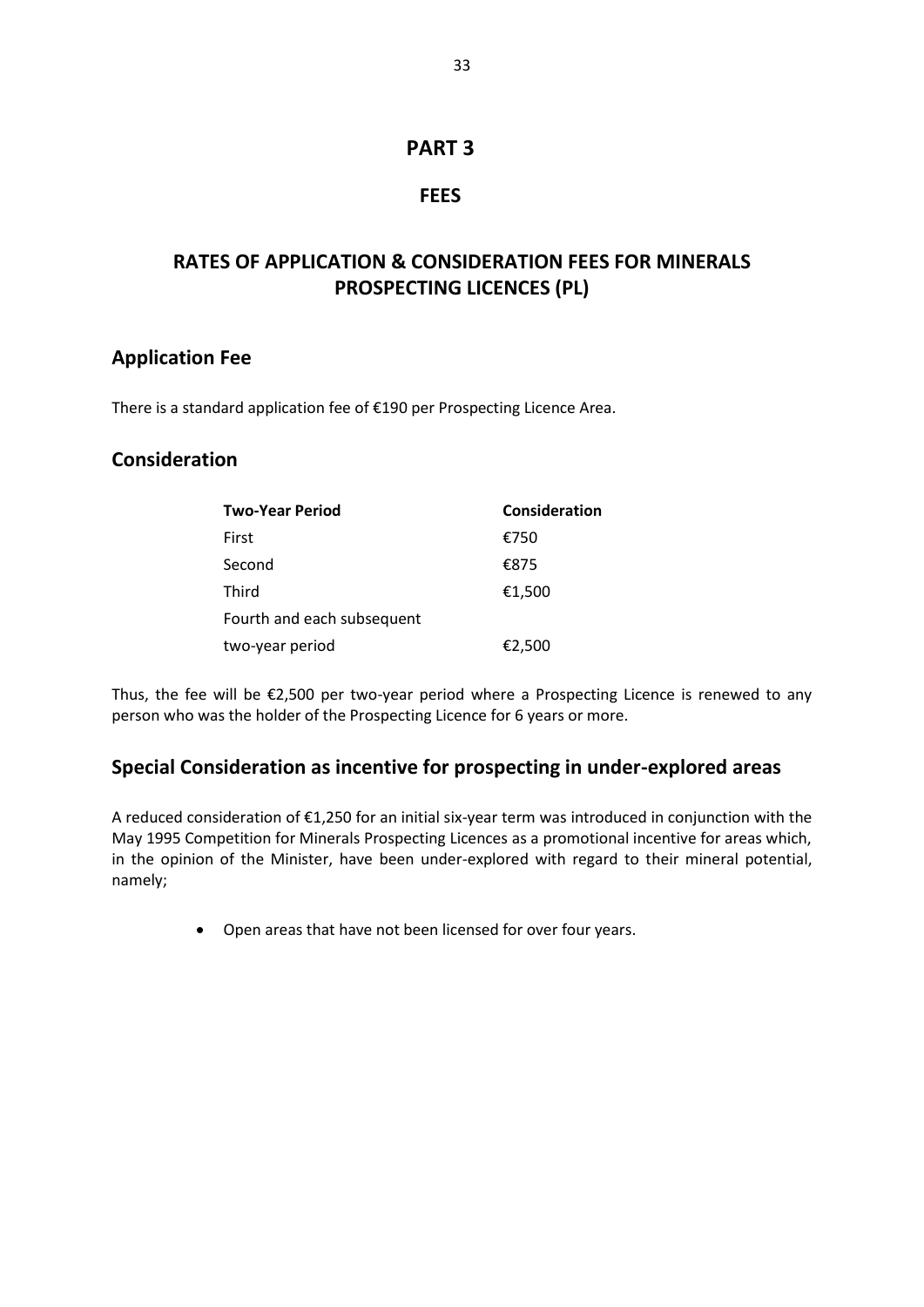#### **RECEIPTS**

### **Moneys collected by the Minister in the period from 1 January 2016 to 30 June 2016 under the Minerals Development Acts, 1940-1999**

The total amount of moneys collected by the Minister under or by virtue of any lease, permission, or licence under those Acts was €1,348,735.

#### **Other receipts in the said period**

The total amount of moneys collected by the Minister during the period from other sources [leases granted under the Mines and Minerals Act, 1931 (No. 54)] amounted to €20.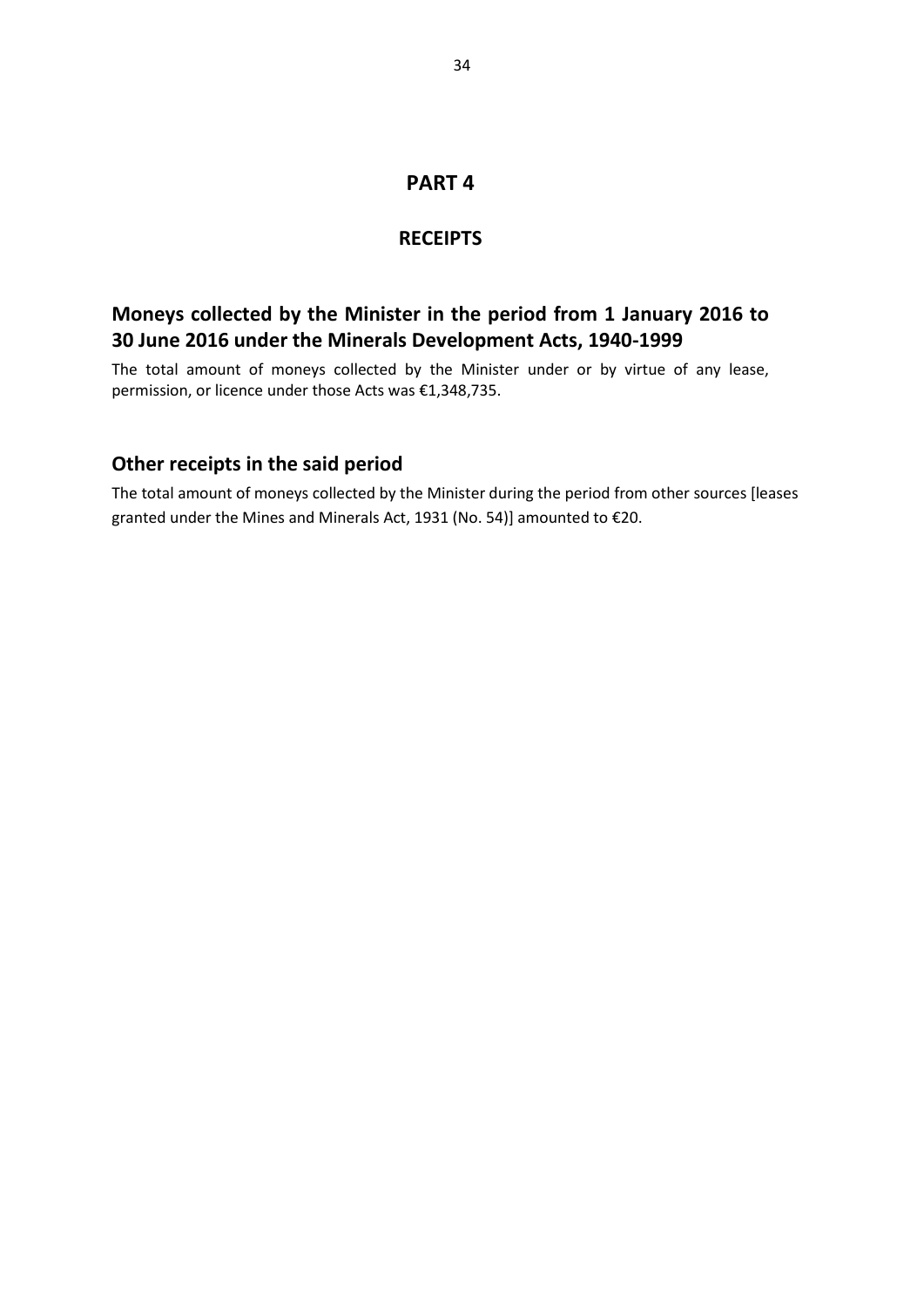#### *Minerals Acquisition Orders made*

#### *Under the Minerals Development Act, 1940*

- *(i)* Minerals Acquisition (Slieveardagh Coalfield) Order, 1941 (lands near Thurles, Co. Tipperary) (Coal)
- *(ii)* Minerals Acquisition (County Roscommon) Order, 1942 (lands near Gubbarudda, Co. Roscommon) (All minerals)
- *(iii)* Minerals Acquisition Order 1946 (lands near Kingscourt, Co. Cavan) (All minerals)
- *(iv)* Minerals Acquisition Order 1954 (lands near Avoca, Co. Wicklow) (All minerals)
- *(v)* Minerals Acquisition Order 1955 (lands near Avoca, Co. Wicklow) (All minerals)
- *(vi)* Minerals Acquisition (East Clare) Order, 1956 (lands near Ennis) (All minerals)
- *(vii)* Minerals Acquisition (Roaring Water) Order, 1956 (lands near Skibbereen, Co. Cork) (All minerals)
- *(viii)* Minerals Acquisition (Kenmare) Order, 1956 (lands near Kenmare, Co. Kerry) (All minerals)
- *(ix)* Minerals Acquisition (Bonmahon) Order, 1956 (lands near Bonmahon, Co. Waterford) (All minerals)
- *(x)* Minerals Acquisition (Allihies) Order, 1957 (lands near Allihies, Co. Cork) (All minerals)
- *(xi)* Minerals Acquisition (Allihies) Order, 1960 (lands near Allihies, Co. Cork) (All minerals)
- *(xii)* Minerals Acquisition (Carhoon and other townlands) Order, 1962 (lands near Tynagh, Co. Galway) (All minerals)
- *(xiii)* Minerals Acquisition (Druming and other townlands) Order, 1963 (lands near Druming, Co. Longford) (All minerals)
- *(xiv)* Minerals Acquisition (Ardateggle and other townlands) Order, 1964 (lands near Rossmore, Co. Laois) (All minerals)
- *(xv)* Minerals Acquisition (Gortdrum and other townlands) Order, 1965 (lands near Gortdrum, Co. Tipperary) (All minerals)
- *(xvi)* Minerals Acquisition (Gortnacleha and other townlands) Order, 1965 (lands near Silvermines, Co. Tipperary) (All minerals)
- *(xvii)* Minerals Acquisition (Ballybeg, Co. Clare) Order, 1970 (All minerals)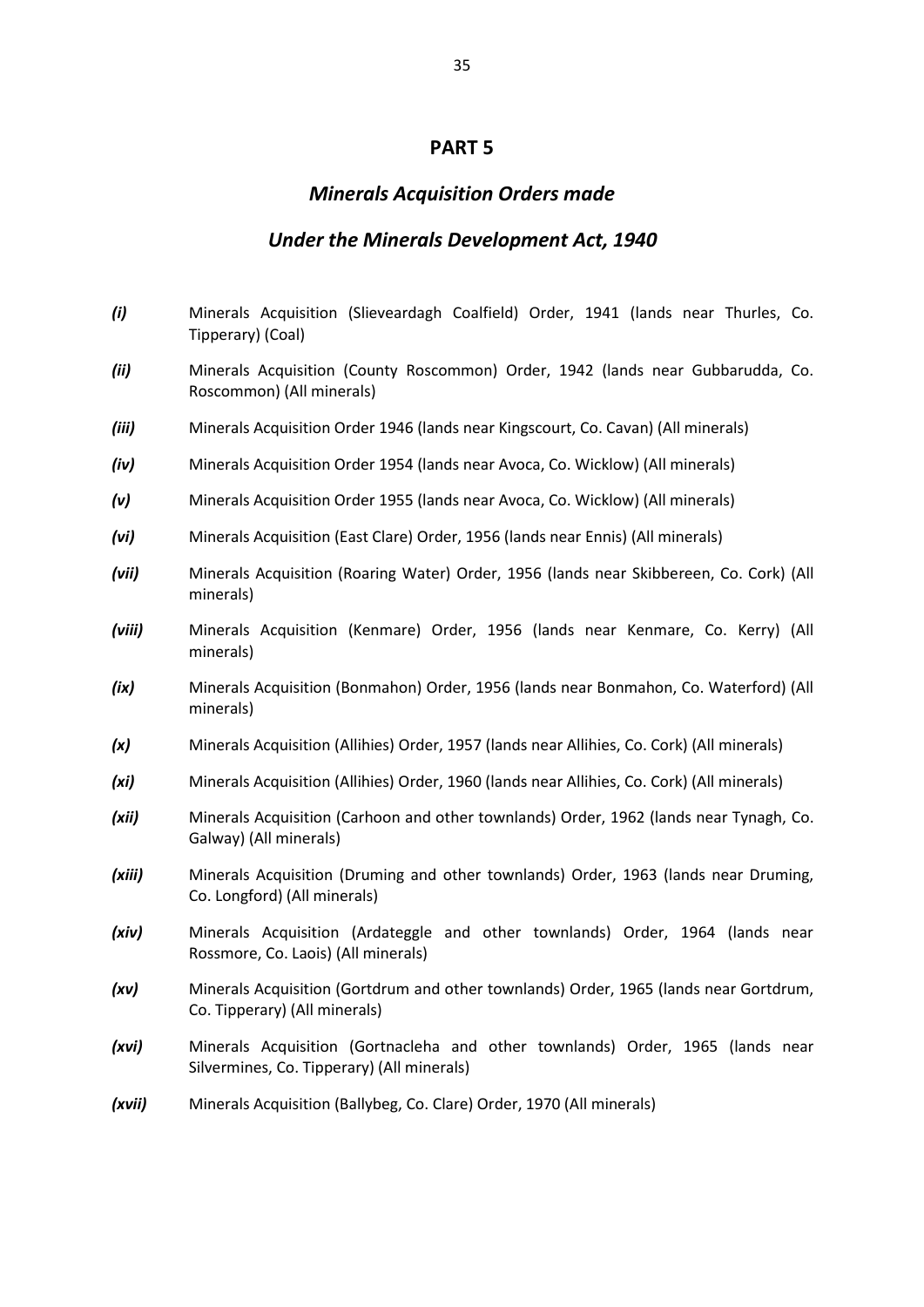## *Prospecting Licences granted*

Prospecting Licences are normally granted for an initial period of six years and may be renewed for a further six years. Thereafter, licences may be renewed for two years. Once issued, all licences are active.

| Prospecting Licences granted each year during the period |                |  |  |  |  |
|----------------------------------------------------------|----------------|--|--|--|--|
| $2006 - 2016.$                                           |                |  |  |  |  |
| 2006                                                     | 84             |  |  |  |  |
| 2007                                                     | 143            |  |  |  |  |
| 2008                                                     | 91             |  |  |  |  |
| 2009                                                     | 66             |  |  |  |  |
| 2010                                                     | 93             |  |  |  |  |
| 2011                                                     | 98             |  |  |  |  |
| 2012                                                     | 102            |  |  |  |  |
| 2013                                                     | 142            |  |  |  |  |
| 2014                                                     | 71             |  |  |  |  |
| 2015                                                     | 90             |  |  |  |  |
| 2016 (H1)                                                | $\overline{2}$ |  |  |  |  |